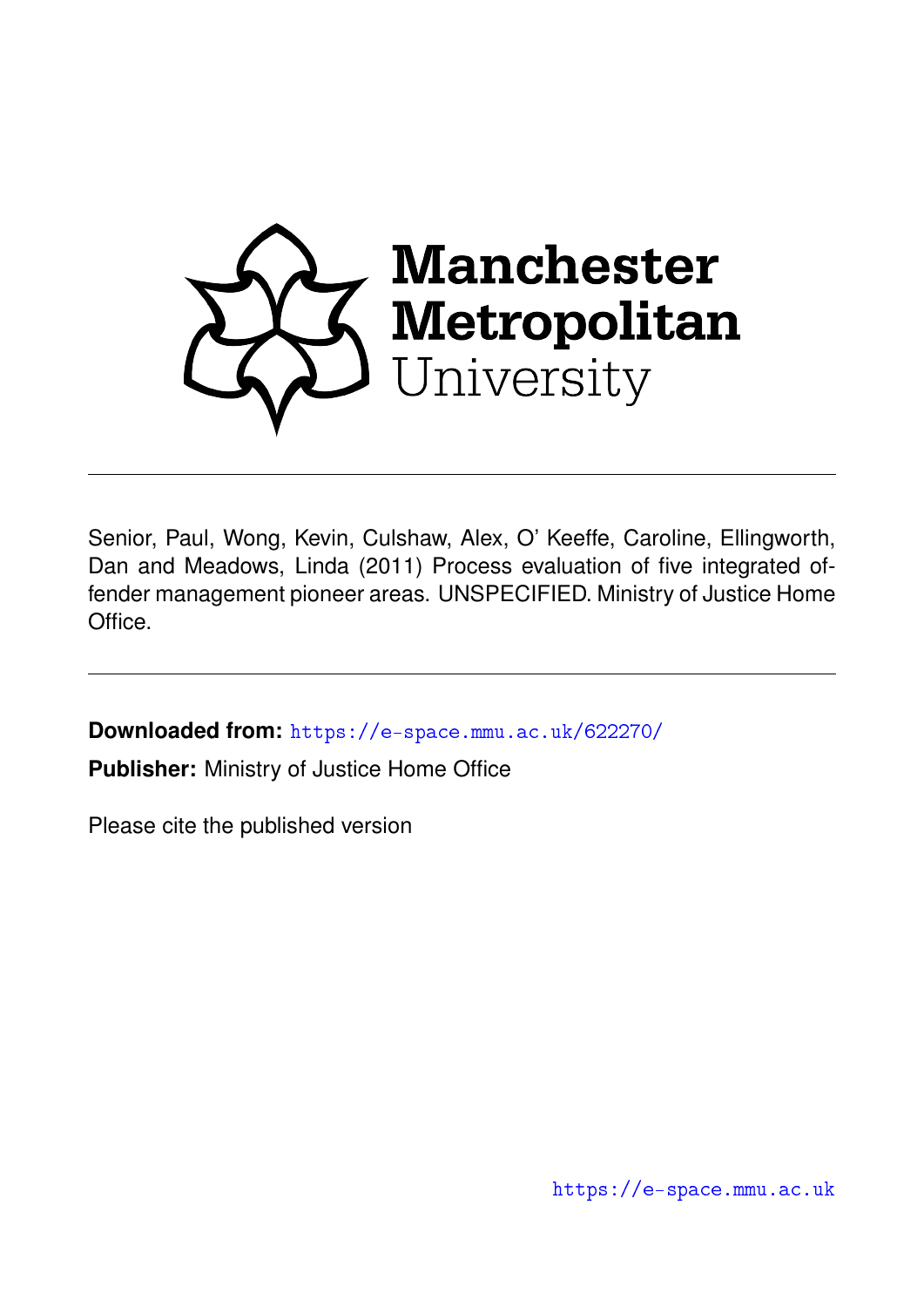



# **Process Evaluation of Five Integrated Offender Management Pioneer Areas**

**Professor Paul Senior, Kevin Wong, Alex Culshaw, Dan Ellingworth, Caroline O'Keeffe and Linda Meadows Hallam Centre for Community Justice, Ecotec Research & Consultancy and ZCK Consultancy On behalf of Sheffield Hallam University** 

Research Series 4/11 May 2011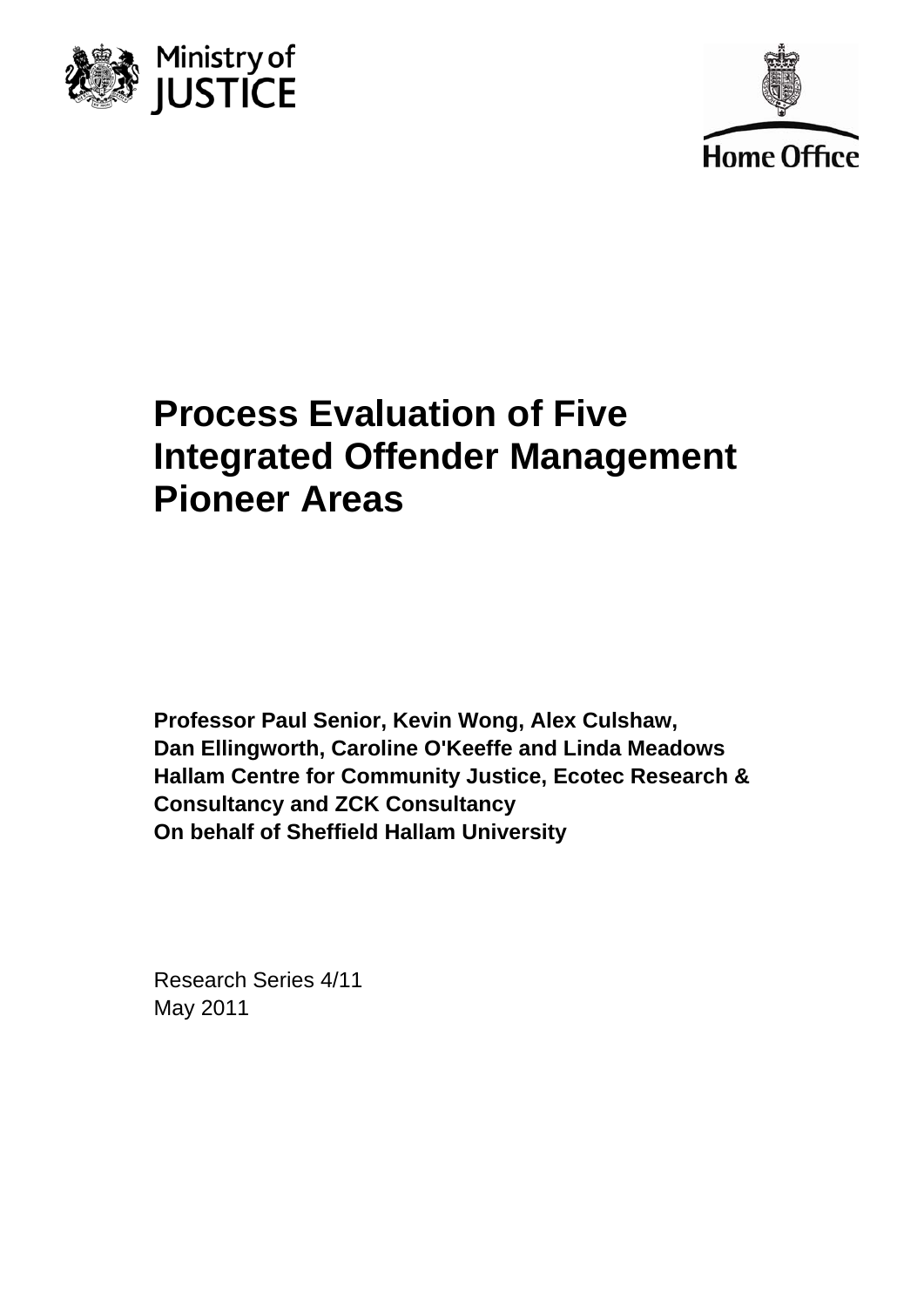## **Process Evaluation of Five Integrated Offender Management Pioneer Areas**

**Professor Paul Senior, Kevin Wong, Alex Culshaw, Dan Ellingworth, Caroline O'Keeffe and Linda Meadows** 

**Hallam Centre for Community Justice, Ecotec Research & Consultancy and ZCK Consultancy** 

**On behalf of Sheffield Hallam University** 

**This information is also available on the Ministry of Justice website: www.justice.gov.uk/publications/research.htm**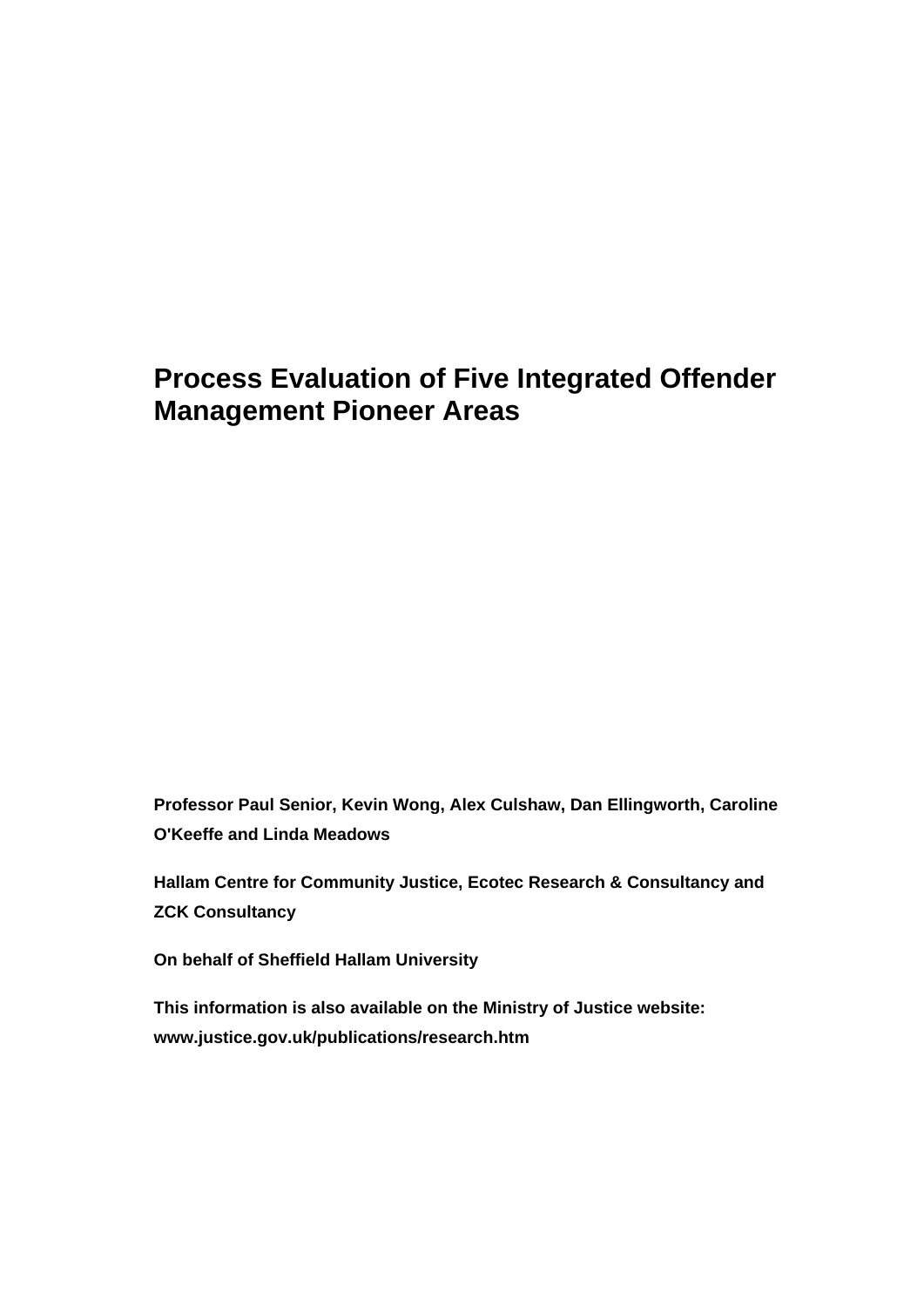## **Disclaimer**

The views expressed are those of the authors and are not necessarily shared by the Ministry of Justice (nor do they represent Government policy).

© Crown Copyright 2011.

Extracts from this document may be reproduced for non-commercial purposes on condition that the source is acknowledged.

ISBN: 978 1 84099 466 7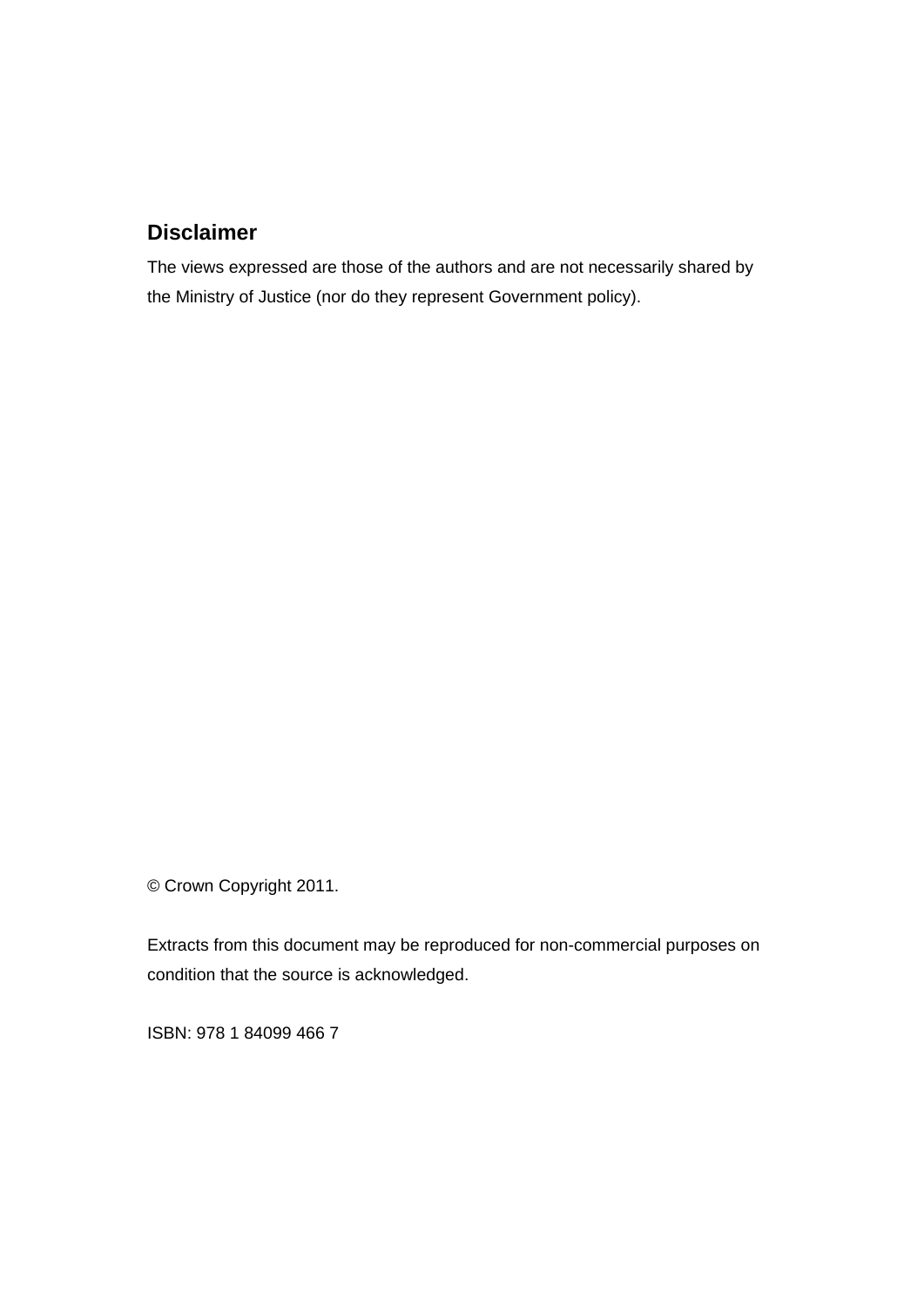## **Contents**

**List of tables** 

## **List of figures**

|    | <b>Summary</b>    |                                                    | j               |
|----|-------------------|----------------------------------------------------|-----------------|
|    | Context           |                                                    | j               |
|    |                   | Approach                                           | ii              |
|    | Findings          |                                                    | ii              |
|    |                   | Implications                                       | iv              |
| 1. | <b>Context</b>    |                                                    | 1               |
| 2. |                   | Approach                                           | 4               |
| 3. | <b>Findings</b>   |                                                    | $6\phantom{1}6$ |
|    | 3.1               | Defining IOM                                       | 6               |
|    | 3.2               | Characteristics of IOM in the pioneer sites        | 10              |
|    | 3.3               | Governance                                         | 14              |
|    | 3.4               | Joined up working                                  | 16              |
|    | 3.5               | Managing the offender                              | 21              |
|    | 3.6               | Perceived impact of IOM                            | 27              |
| 4. |                   | <b>Implications</b>                                | 30              |
|    | 4.1               | Elements of good practice and barriers to delivery | 30              |
|    | 4.2               | Resolving barriers to delivery                     | 31              |
|    | 4.3               | Management of offenders transformed                | 32              |
|    | <b>Appendix 1</b> |                                                    | 33              |
|    | Glossary          |                                                    | 33              |
|    | <b>Appendix 2</b> |                                                    | 35              |
|    |                   | IOM pioneer site summaries                         | 35              |
|    | <b>Appendix 3</b> |                                                    | 40              |
|    |                   | Breakdown of fieldwork activity                    | 40              |
|    | <b>Appendix 4</b> |                                                    | 42              |
|    |                   | <b>Research instruments</b>                        | 42              |
|    | <b>References</b> |                                                    | 56              |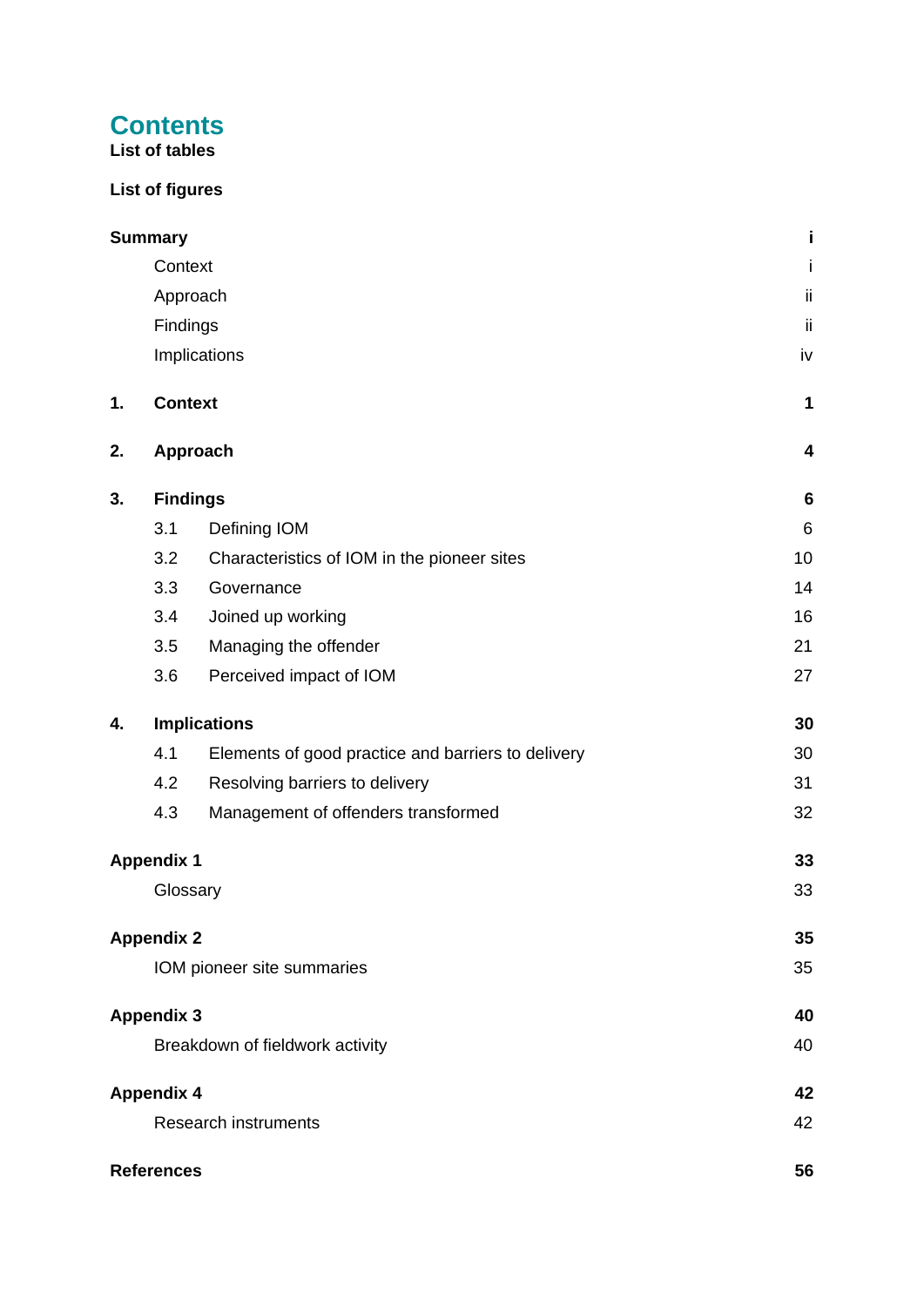## **List of tables**

| 3.1  | Illustrative example of de-selection                           | 9  |
|------|----------------------------------------------------------------|----|
| 3.2  | Distribution of supervision categories by Probation Trust Area | 13 |
| 3.3  | Average offending histories of IOM cohort                      | 14 |
| A3.1 | Stakeholder interviews                                         | 40 |
| A3.2 | Offender manager focus groups                                  | 40 |
| A3.3 | Site workshops                                                 | 40 |
| A3.4 | Offender interviews                                            | 41 |

# **List of figures**

| 1.1 | Drivers for change                   | 2  |
|-----|--------------------------------------|----|
| 3.1 | Co-location: key messages            | 20 |
| 3.2 | Best practice principles of IOM      | 22 |
| 3.3 | Support, intervention and disruption | 25 |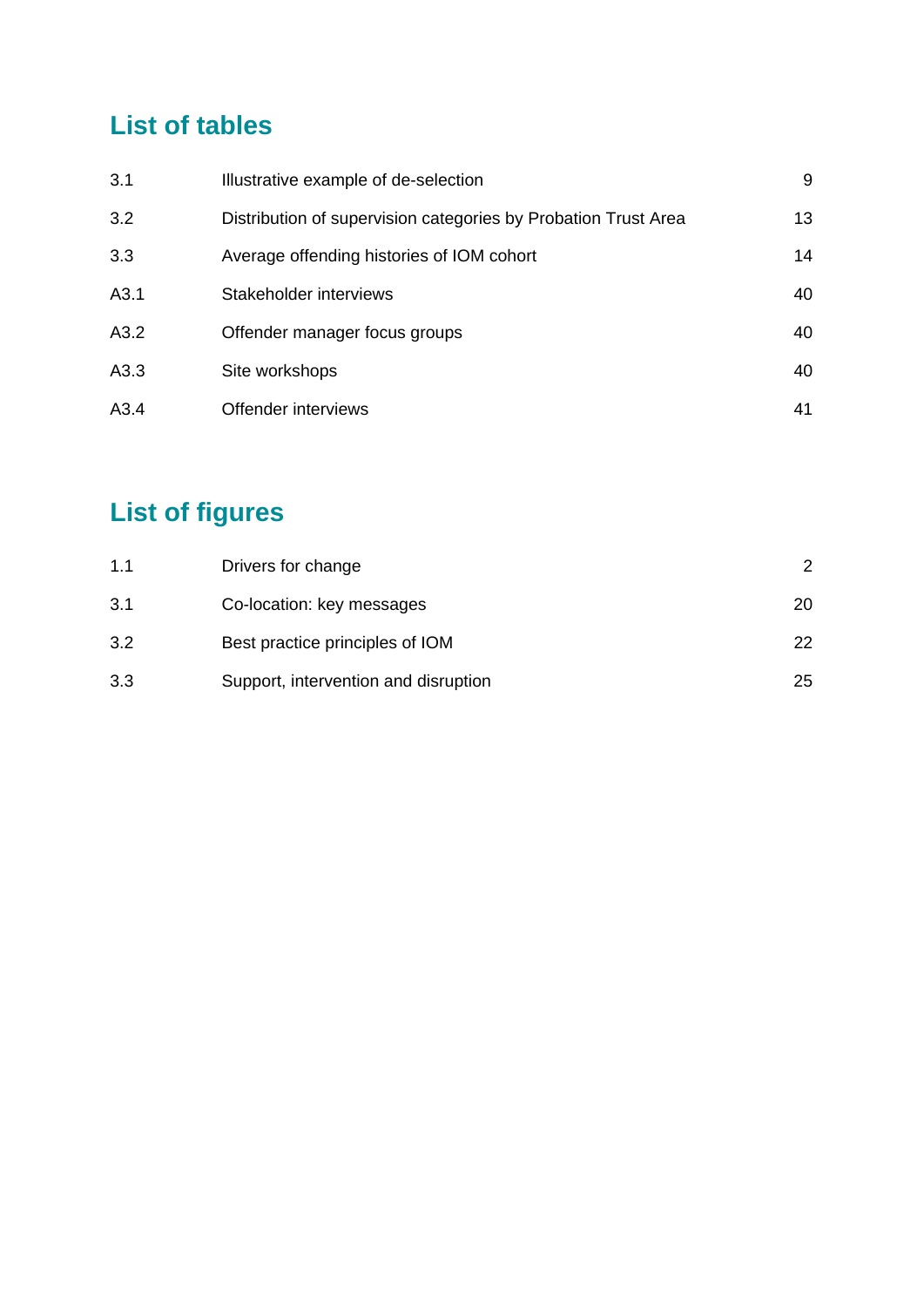## <span id="page-6-0"></span>**Summary**

## <span id="page-6-1"></span>**Context**

 $\overline{a}$ 

At the time of the research, Integrated Offender Management (IOM) was the most developed attempt to operationalise the concept of end to end offender management. An IOM approach aimed to co-ordinate all relevant agencies to deliver interventions for offenders identified as warranting intensive engagement, whatever their statutory status. At the core of IOM was the delivery of a managed set of interventions, sequenced and tailored to respond to the risks and needs of the individual. These interventions had the key aim of disrupting the offender's criminal activity and thereby reducing their re-offending. The Home Office (HO) and Ministry of Justice (MoJ) jointly issued guidance on how IOM could develop. However, definition of the approach was left to local discretion. The Government Policy Statement (Home Office, 2009b) suggested:

- IOM was to be the strategic umbrella that brought together agencies across government to prioritise intervention with offenders causing crime in their locality;
- IOM was to build on and expanded current offender-focused and public protection approaches, such as Prolific and other Priority Offender (PPO), Drug Interventions Programme (DIP) and Multi-Agency Public Protection Arrangements (MAPPA); and
- IOM should relate to all agencies engaged in Community Safety Partnerships (CSPs) and Local Criminal Justice Boards (LCJBs) with direction and support in bringing together the management of repeat offenders into a more coherent structure.

Government funding was provided to six pioneer sites in 2008/09 and five of these, Avon and Somerset, Lancashire, Nottinghamshire, West Midlands and West Yorkshire, became the object of this evaluation.<sup>[1](#page-6-2)</sup> This was commissioned by the HO and MoJ in July 2009. The aim was to conduct a process evaluation across five pioneer sites to:

- assess whether implementation of IOM was as intended;
- identify the approaches to IOM implementation; and,
- identify the opportunities and barriers to effective implementation of IOM approaches to capture the lessons learnt.

<span id="page-6-2"></span><sup>1</sup> A sixth pioneer site, the London Diamond Initiative was being separately evaluated.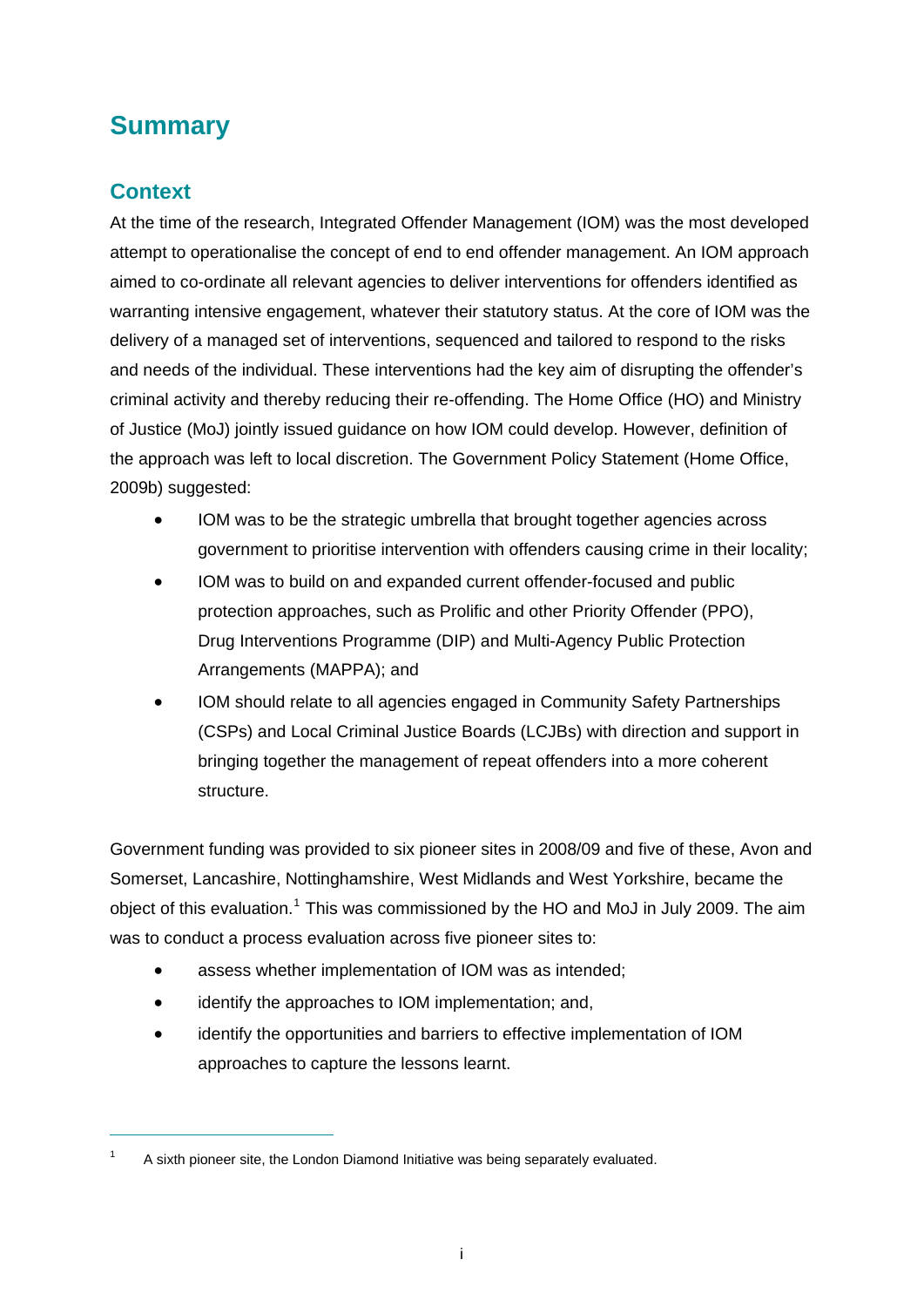Since the evaluation took place, the political and criminal justice landscape has changed somewhat, supporting a more locally driven approach which can draw on learning directly from the pioneers shaped and delivered locally.

## <span id="page-7-0"></span>**Approach**

The fieldwork was primarily qualitative and included:

- interviews with 48 strategic stakeholders and 40 offenders;
- focus groups with 32 offender managers (OMs); and
- workshops with 14 strategic managers and 107 officers from partner agencies.

Police National Computer (PNC) and local caseload data were analysed to describe the characteristics of offenders targeted under IOM at each site.

## <span id="page-7-1"></span>**Findings**

#### **Defining IOM**

 $\overline{a}$ 

Many respondents described IOM as evolving towards a clearly articulated concept, echoing the definitions provided in the policy statement above (Home Office, 2009b). However, although many stakeholders mentioned common features, no definitive model emerged. Stakeholders generally defined IOM as a way of joining up the management of offenders to enhance co-ordination and respond to risk and need. Some frontline staff reported IOM in terms of extending offender management to non-statutory<sup>[2](#page-7-2)</sup> offenders (NSOs), and (at one site) offenders (and those at risk of offending) with little or no previous offender management.<sup>[3](#page-7-3)</sup> During the evaluation, IOM evolved into a more streamlined operation which integrated the management of PPO and DIP offenders with NSOs.

#### **Characteristics of IOM within the pioneer sites**

IOM development built on pre-existing offender management schemes such as the PPO programme, DIP and national initiatives such as reducing re-offending plans and PPO cohort refresh. Local priorities, such as local area agreement (LAA) targets extending offender management to encompass a wider cohort of offenders, also impacted on IOM. In addition to pioneer funding, the sites secured funds from CSPs and other sources. West Yorkshire

<span id="page-7-3"></span><span id="page-7-2"></span><sup>2</sup> Non-statutory refers to those offenders sentenced to less than 12 months in prison, who do not receive probation supervision.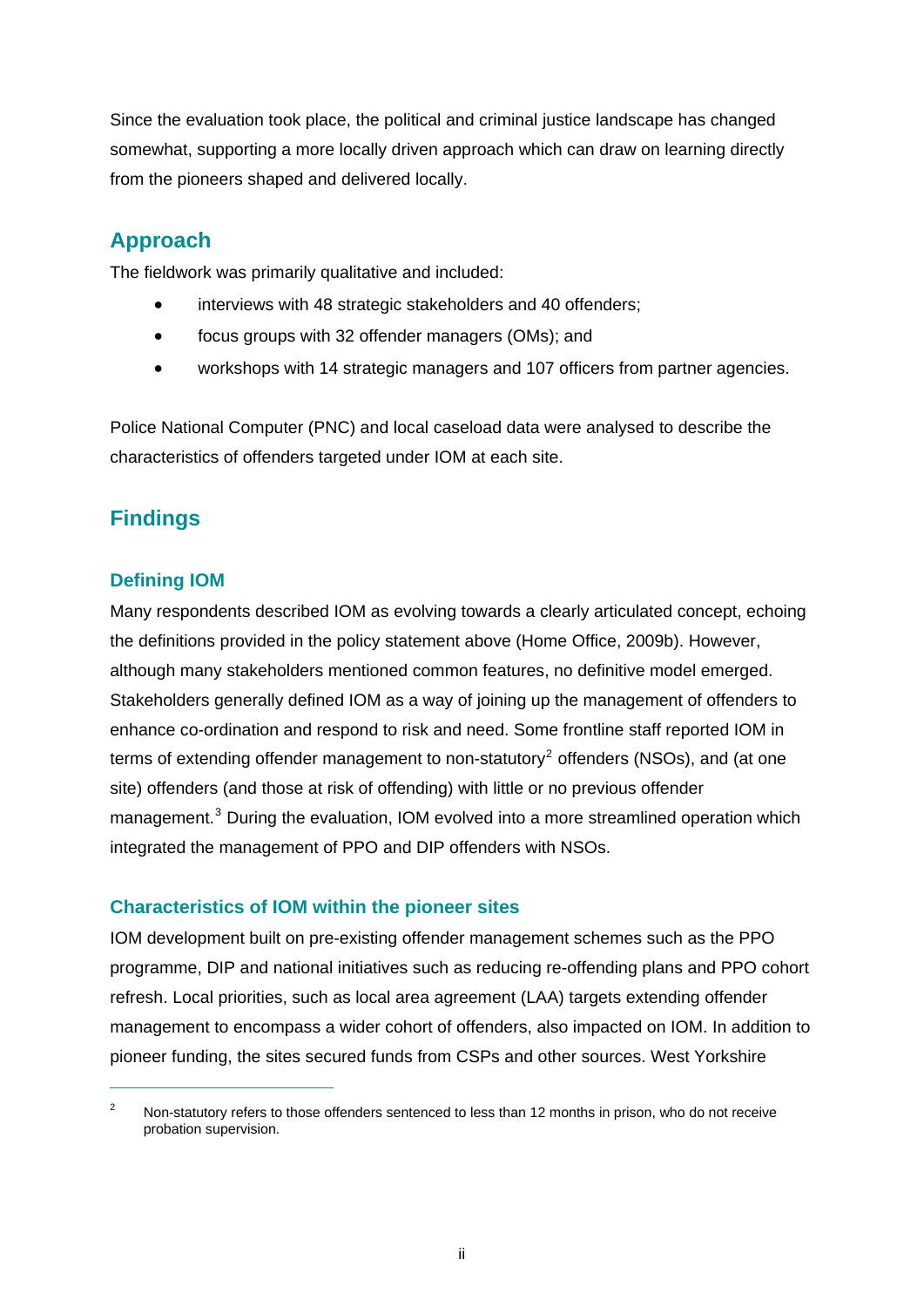established a countywide IOM in 2008, while other sites focused on a city or police division, expanding this over 2009/10. PNC analysis revealed the sites were targeting prolific offenders. Of those offenders recorded by the pilot sites, the average number of convictions ranged from 46 to 70 (with an average number of previous primary offences from 17 to 22). Caseload data revealed considerable variance between sites in the proportion of PPOs and NSOs included in IOM.

#### **Governance**

Each site developed structures that reflected their own contexts and situations. CSPs exercised significant influence on the strategy and delivery of IOM, whereas the involvement of countywide LCJBs was variable. The dual and parallel responsibilities of these bodies confused governance and produced a multiple layering of authority. Two tier authorities demonstrated particular difficulties in maintaining a unified approach to IOM. Regionally, Directors of Offender Management (DOMs) and Government Offices (GOs) were generally not heavily involved but were supportive.

#### **Joined up working**

 $\overline{a}$ 

The effective delivery of IOM was dependent on multi-agency participation and a willingness to resolve sometimes conflicting inter- and intra-agency agendas. Stakeholders reported this was achieved through close links between strategy and operation and clarifying agency roles. It was reported co-locating staff facilitated cultural change, case management processes, knowledge transfer and information sharing. Operational leadership was contested at some sites between police and probation. The police were generally regarded as the main agency whereas probation at some sites had found it more difficult to engage due to resource constraints and the demands of national standards. Prison, Youth Offending Teams (YOTs) and other local and central government agencies including voluntary and community sector (VCS) agencies were integral to, and had enhanced, IOM delivery at some sites. Other sites had not yet managed to engage them fully. Some sites had committed considerable resources to developing information sharing protocols and IT systems with mixed results.

<sup>3</sup> This would include those identified through anti-social behaviour interventions and others who had come to the attention of the police but who had not been arrested for specific offences.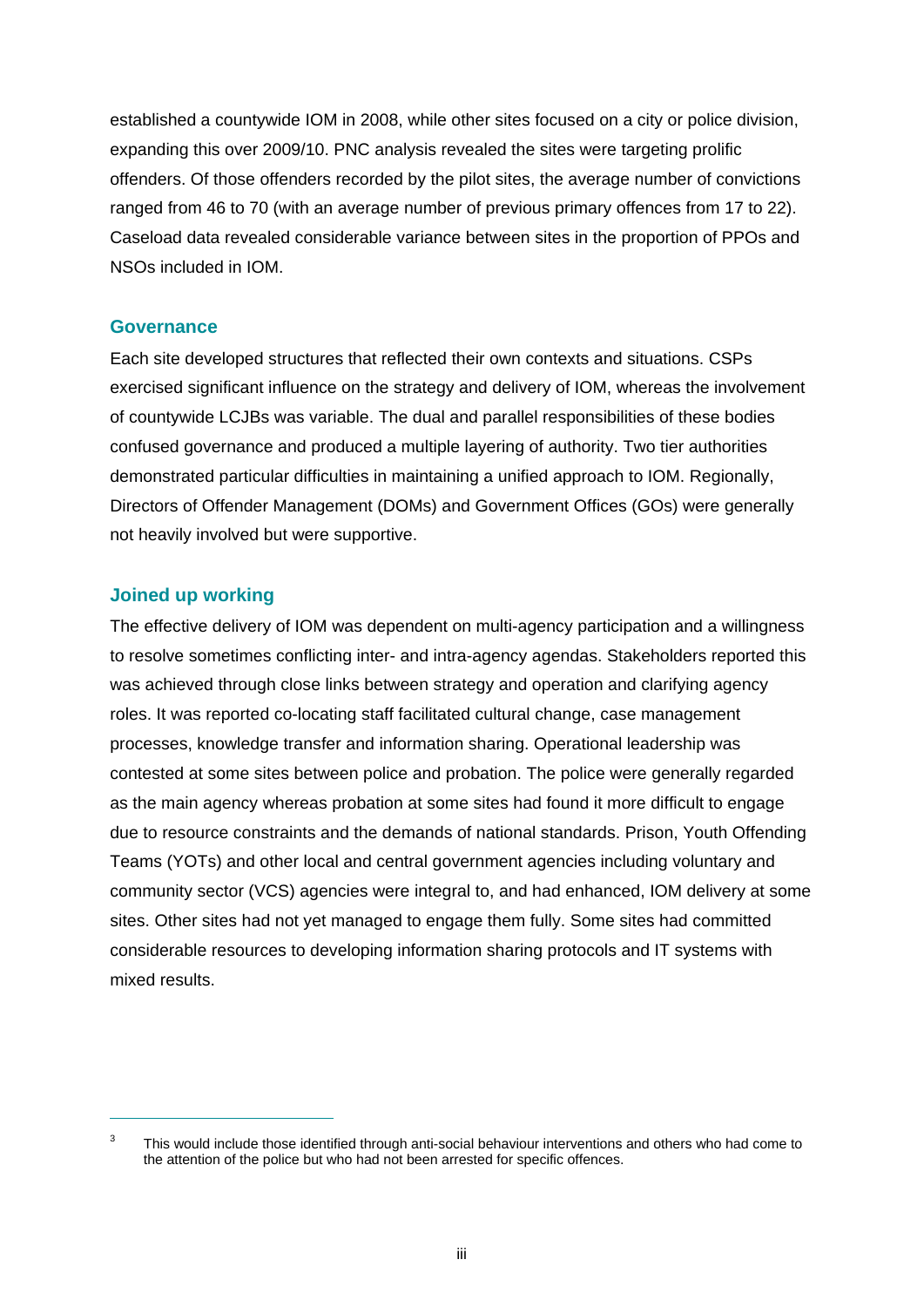#### **Managing the offender**

The approaches to managing offenders across sites reflected the national ASPIRE<sup>[4](#page-9-1)</sup> case management model and comprised designating a 'lead professional' (the right officer with the right skills) from probation, police or VCS, a 'carrot and stick' approach offering support, intervention and disruption, (of potential further offending), managing compliance, and flexible intensity of engagement. It was reported by many stakeholders that selection was managed via multi-agency decision-making. The intensity and focus of interventions was managed via a prioritization process. A critical element was the extended role of the police in intelligence gathering, pathway support, disruption and enforcement. Many police respondents viewed this positively although it produced some tensions with their force colleagues due to their shift away from enforcement activities.

#### **Perceived impact of IOM**

All stakeholders were conscious of the need for, and difficulties of, demonstrating success in reducing re-offending. Many agencies reported other incremental success criteria such as improvements in social functioning, sustainable housing and gaining employment, and improved public confidence. Some strategic stakeholders reported operational efficiencies through better targeting of resources and reducing duplication of effort. Many front line staff reported benefits in terms of more co-ordinated interventions between operational and IOM police staff, access to information, dynamic selection processes, extended roles, flexibility of practice and changes to working cultures. Most of the offenders interviewed were positive about IOM, even NSOs who were not legally required to participate. However, those who engaged were receptive to support and had a desire to change their lives.

#### <span id="page-9-0"></span>**Implications**

 $\overline{a}$ 

The enthusiasm and commitment to IOM from local stakeholders was critical to IOM development and resulted from encouraging local development free from national prescription. Nonetheless, there were barriers to implementation due to differences in defining, governing and delivering IOM. Sites also had problems in expanding their approaches consistently. To address these issues, it is recommended Government should support an agenda which enables local areas to:

 define and develop IOM, targeting offenders based on high risk and high need irrespective of statutory status;

<span id="page-9-1"></span><sup>4</sup> Assess, Sentence Plan, Implement, Review, Evaluate (ASPIRE) refers to the core features of the offender management model.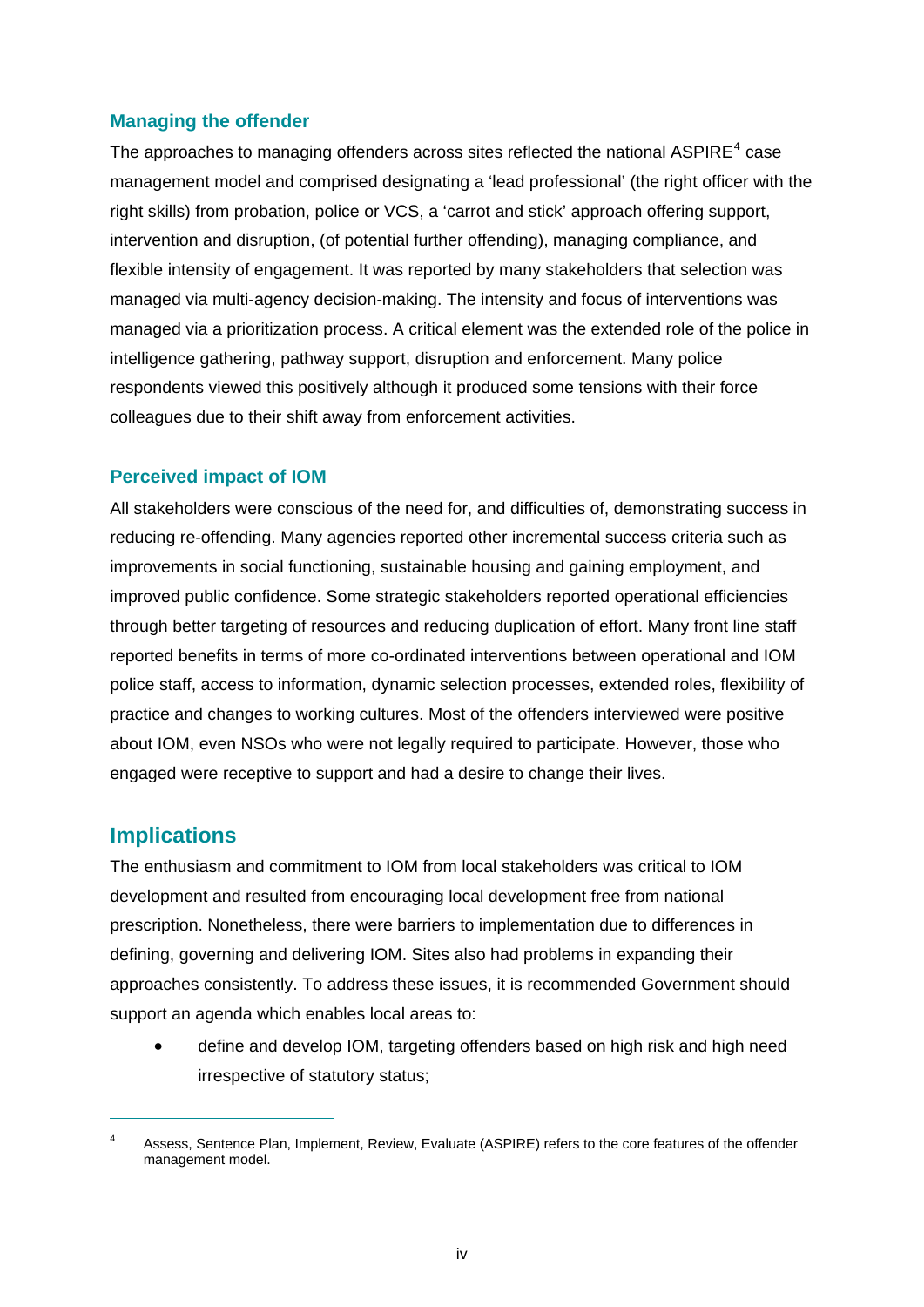- support local statutory agencies in realigning resources to these offenders;
- provide guidance on case management and data management; and
- encourage agencies to develop local strategies fostering local ownership and commitment.

Locally agencies should:

- establish shared leadership and governance with LCJBs and CSPs. LCJBs could take county level responsibility for strategy, consistent practice between CSPs, and countywide resourcing of IOM. CSPs could take responsibility for local strategy, operational delivery and local resourcing of IOM;
- establish joint matrices and processes for the selection and de-selection of offenders and sequencing of IOM interventions responsive to changing needs and priorities;
- establish co-location built on existing arrangements;
- establish inter- and intra-agency training to embed learning, cultural and operational change; and
- invest in IOM to deliver at an optimal level and realign resources to sustain delivery.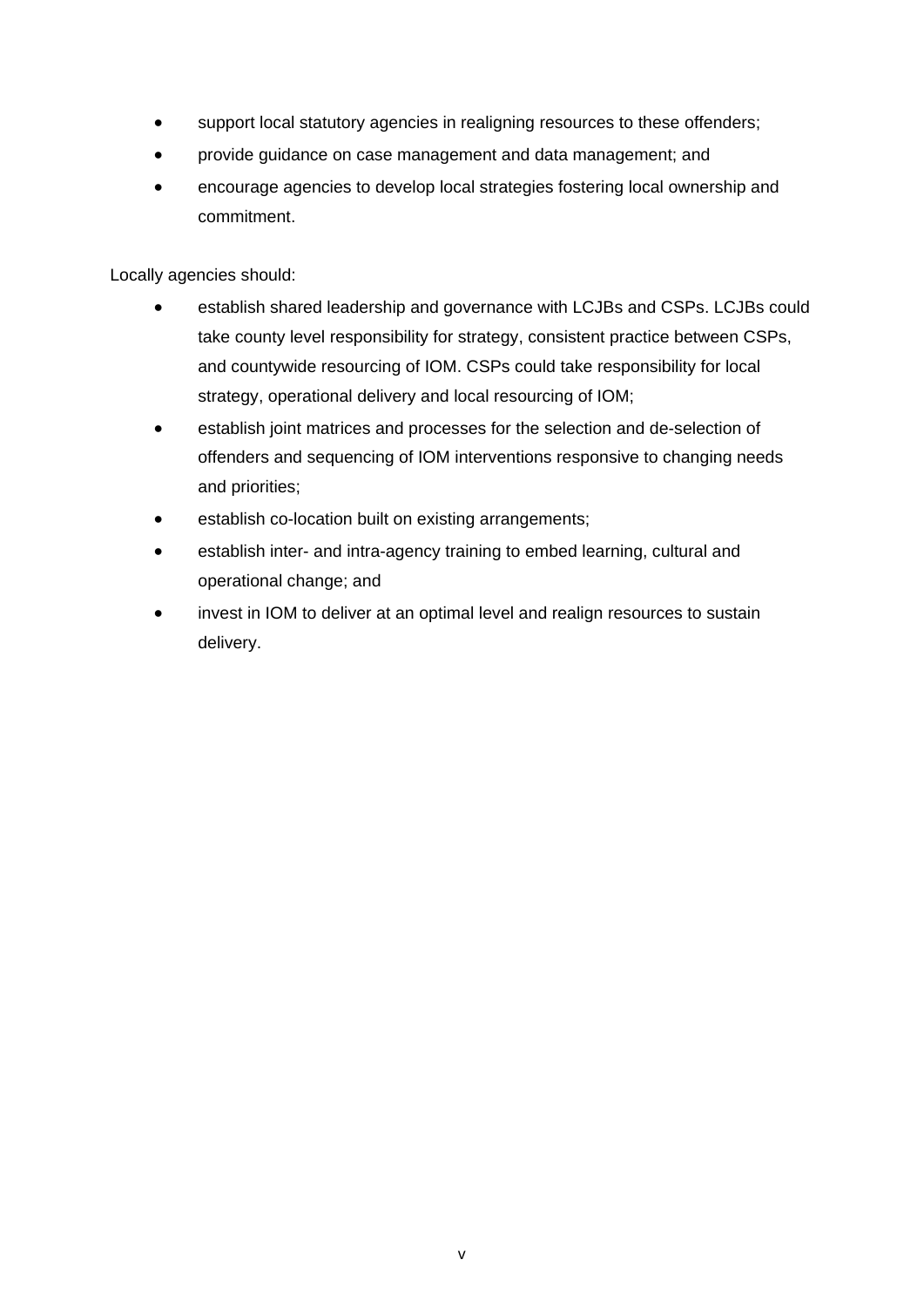## <span id="page-11-0"></span>**1. Context**

Integrated Offender Management (IOM) was, at the time of writing, the most developed attempt to date to operationalise the concept of end to end offender management. At its best an IOM approach aimed to co-ordinate all relevant agencies to deliver interventions for offenders identified as warranting intensive engagement, whatever their statutory status. It also sought to ensure, by support and disruption (of potential further offending), the continued commitment by offenders to engage in interventions offered with the express purpose of reducing further offending.

The development of IOM was informed by:

- resettlement strategies in 2002–3 (Senior, 2003) to improve and co-ordinate provision for adult offenders released from short-term custody (less than 12 months) not subject to statutory supervision by probation;
- the Carter Report (Carter, 2003) which criticized the "silo mentality" between the probation and prison services;
- the concept in the 2003 Criminal Justice Act of all offenders being released from prison subject to licence regardless of length of sentence. 'Custody Plus' was intended to offer provision for those sentenced to less than 12 months,  $5$  but was not subsequently implemented; and
- the Social Exclusion Unit (2002) report on reducing re-offending by ex-prisoners and the National Reducing Re-offending Action Plan (Home Office, 2004) prompted the development of multi-agency planning and interventions based on seven reducing re-offending pathways.

<span id="page-11-1"></span>IOM practice drew on pre-existing programmes and research. A national evaluation of the Prolific and other Priority Offender (PPO) programme (Dawson and Cuppleditch, 2007; Dawson, 2007; Home Office, 2009a) had highlighted benefits of this approach. The Drug Interventions Programme (DIP) provided multi-agency 'wraparound' support for drug misusing offenders, early engagement upon arrest and a 'tough choices approach' (Skodbo et al, 2007). Multi-Agency Public Protection Arrangements (MAPPA) provided assessment and management of the most serious sexual and violent offenders. One MAPPA element relevant to IOM was the effective use of external controls including licence conditions, restrictions on behaviours and contacts, and police home visits (Wood and Kemshall, 2007;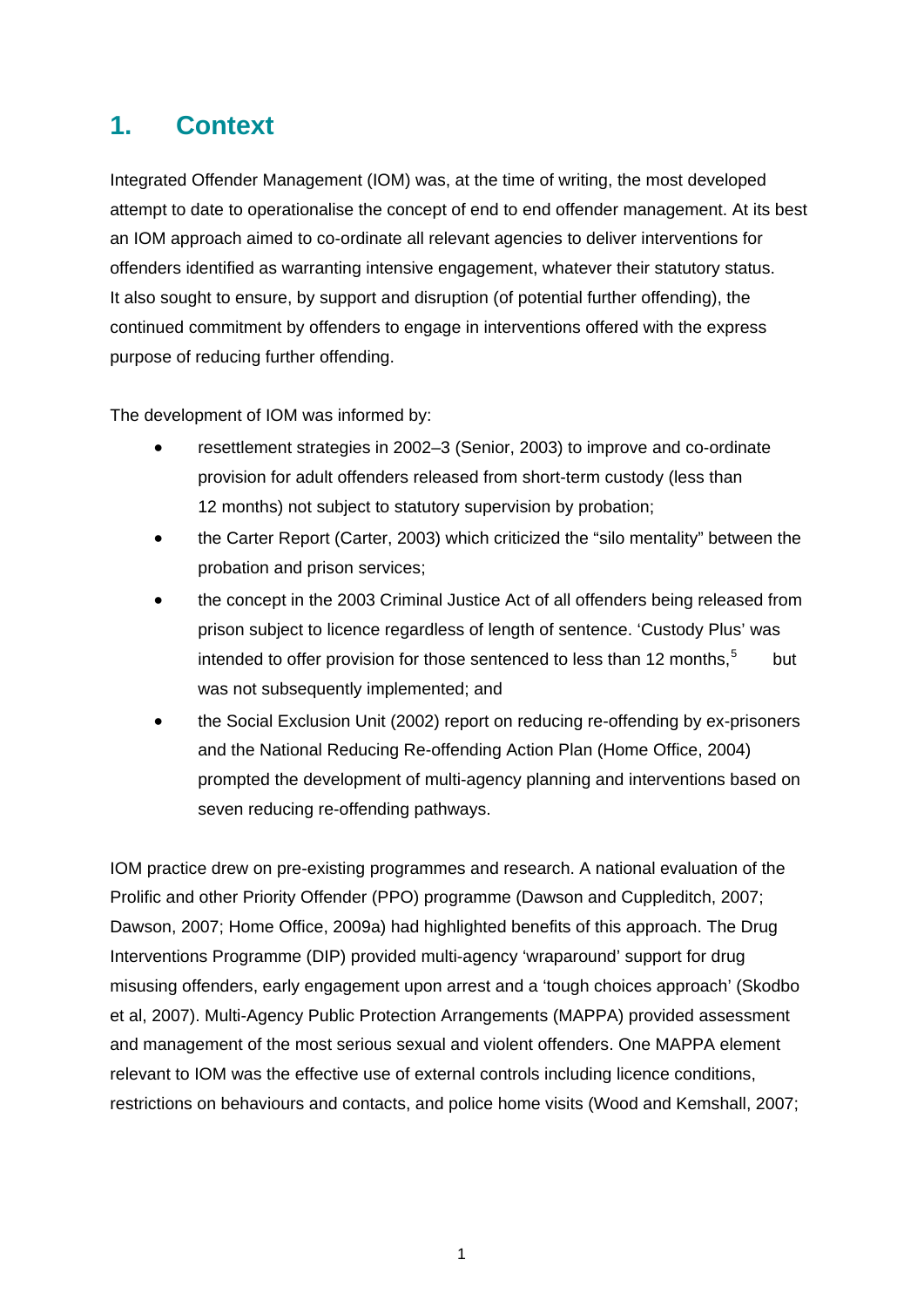Kemshall et al, 2005). The drivers for change across the sites are summarised in figure 1.1 below. This sets out the elements that already existed before IOM, and those elements that helped to shape its development.

#### **Figure 1.1: Drivers for change**

<span id="page-12-0"></span>

The Government provided IOM guidance, compiling a route map for the pioneer sites in August 2008, followed by the PPO Refresh document (Home Office, 2009a) and the IOM Government Policy Statement (Home Office, 2009b). More recently, guidance for the Vigilance Programme<sup>6</sup> has drawn on key elements of IOM development.

The Government Policy Statement (Home Office 2009b) suggested:

- IOM was to be the strategic umbrella that brought together agencies across government to prioritise intervention with offenders causing crime in their locality;
- IOM was to build on and expand current offender-focused and public protection approaches, such as PPO, DIP and MAPPA; and

<sup>5</sup> This was also based on an earlier review of sentencing by Halliday (2001).

<sup>6</sup> HO sponsored Vigilance programme was a £4.4m package of support to ensure local areas had the tools, training and plans in place to tackle burglary and robbery before they became entrenched.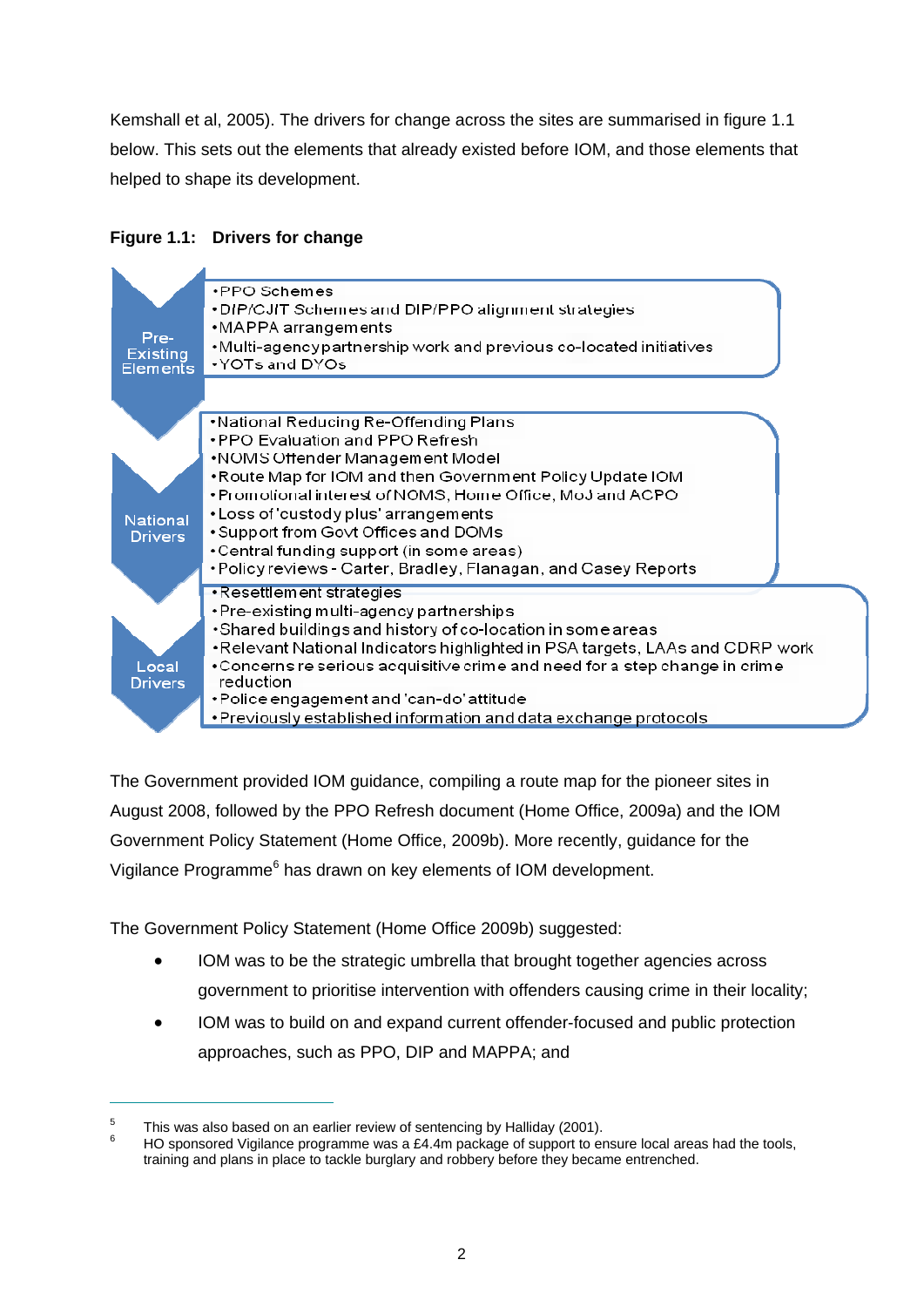IOM should relate to all agencies engaged in Community Safety Partnerships (CSPs) and Local Criminal Justice Boards (LCJBs) with direction and support in bringing together the management of repeat offenders into a more coherent structure.

Sites in Avon and Somerset (based in Bristol), Lancashire, Nottinghamshire, West Midlands and West Yorkshire<sup>7</sup> were provided with 'pioneer' funding from the Home Office (HO) and Ministry of Justice (MoJ) in 2008/09 and 2009/10, to develop IOM free from central prescription. IOM emerged from a complex policy and practice agenda for jointly managing offenders across criminal justice agencies and wider community and government bodies. It has been characterised by 'bottom up' developments in local areas which have achieved a collective description of IOM. While this approach has been supported by central government it has not been directed towards a single model or mode of operation. The key components of IOM in each of the five areas can be found in appendix 2.

This research on IOM was commissioned by the HO and MoJ in July 2009. The aim was to conduct a process evaluation across five pioneer sites to:

- assess whether implementation of IOM was as intended;
- identify the approaches to IOM implementation; and,
- identify the opportunities and barriers to effective implementation of IOM approaches to capture the lessons learnt.

<sup>7</sup> A sixth pioneer site, the London Diamond Initiative was being separately evaluated.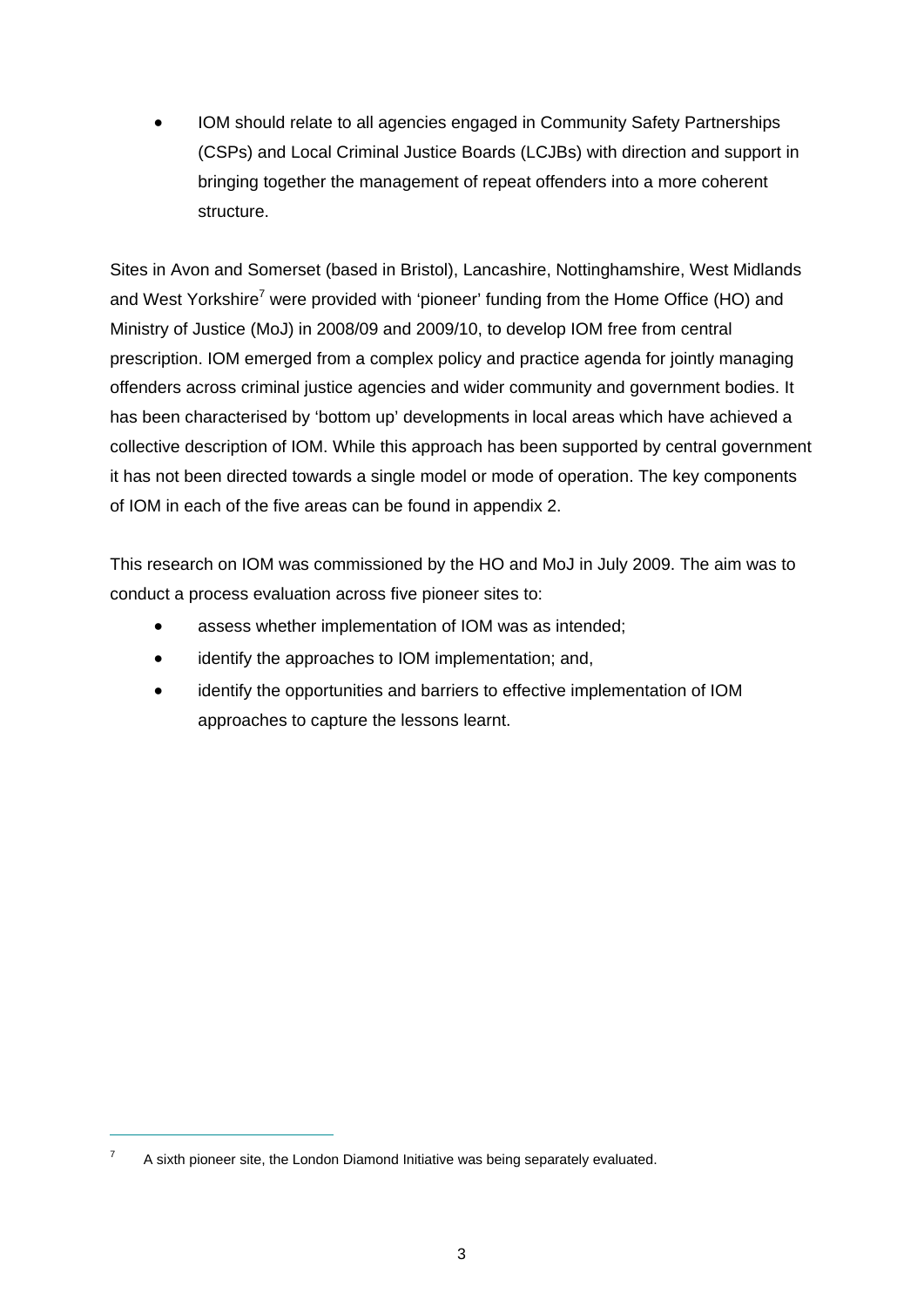## <span id="page-14-0"></span>**2. Approach**

The process evaluation was conducted between August and December 2009. The methodology was primarily qualitative. Documentation from the sites was reviewed, giving the evaluation team an overview of the provision at each site and an initial outline of similarities and differences which were further interrogated as the fieldwork progressed. Purposive samples of the main stakeholder groups were obtained through consultation with the sites. In summary, the fieldwork included:

- one workshop with 14 strategic managers from across the 5 sites;
- interviews with 48 managers drawn from the main agencies at each site;
- one focus group at each site and one cross-site focus group with lead officers for managing individuals under IOM (32 participants in total in 6 groups):
- one workshop at each site with officers from across the partner agencies<sup>8</sup> (107 participants in total in 5 workshops);
- interviews with 40 offenders across 5 sites, including a mix of individuals subject to statutory supervision and PPO programmes and those who were not.

Sampling details are provided in appendix 3 and research instruments in appendix 4. The qualitative data were transcribed and then coded and analysed by theme using specialist computer software. The thematic framework developed has been largely followed in the format of the report.

The following impacted on the qualitative research:

- the risk of bias in the purposive sampling of participants. Even though set criteria were given, negotiating access through the site lead officers may have resulted in participation by more motivated stakeholders and offenders;
- small samples, in particular offenders, may have captured limited experiences; and
- the crowded site environment meant there were competing demands for access to the study sites from non-pioneer sites and other researchers, which may have limited stakeholder participation.

<sup>8</sup> This included statutory partners – police, probation and prison, members of CSPs, a wide range of VCS organisations and other partners from health, employment and the private sector.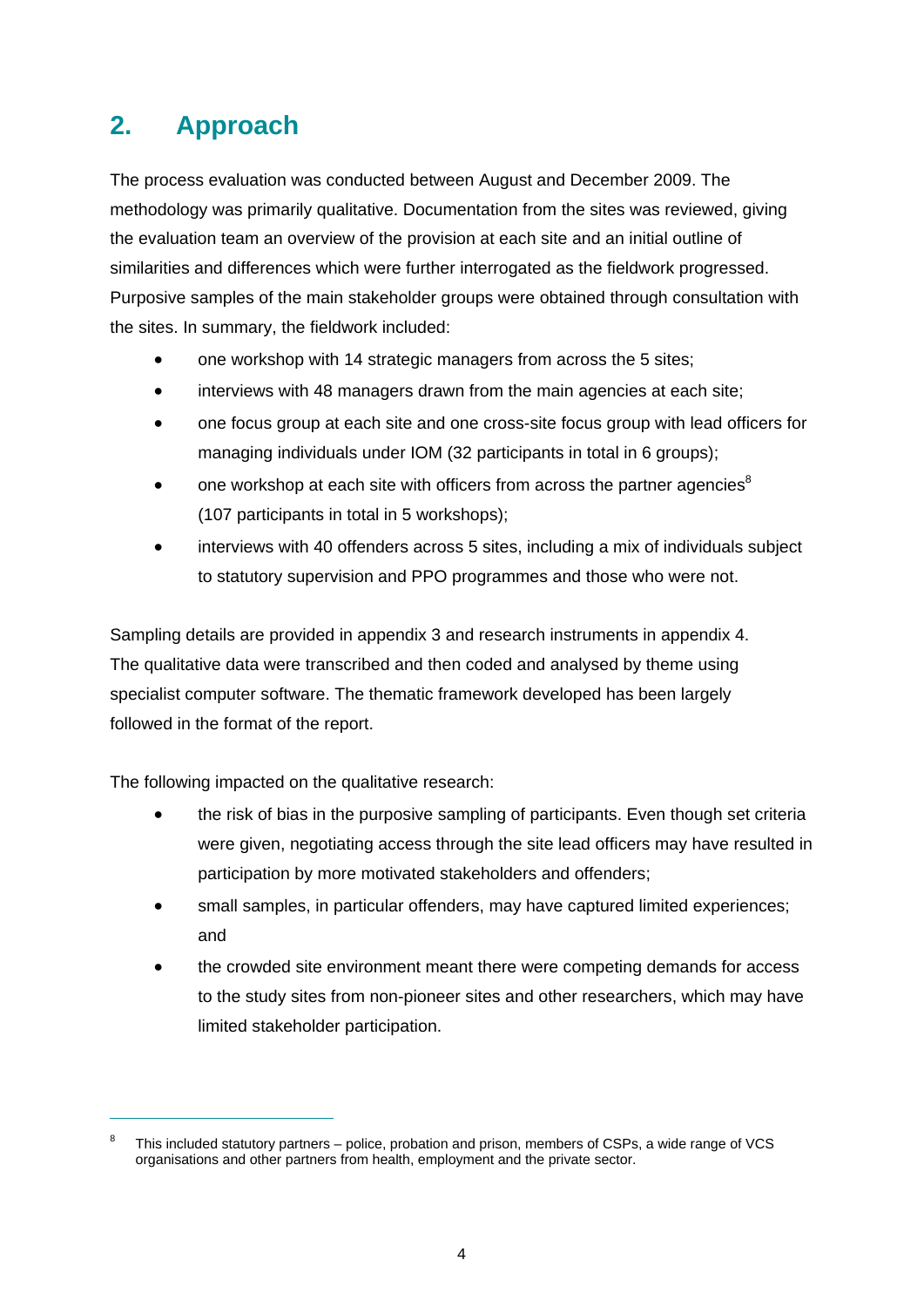The evaluation also analysed available quantitative data. Details of 3,321 individuals targeted under IOM approaches across the 5 sites were identified, of which 3,104 were matched to nationally held records. The data used included Police National Computer (PNC) data on offending histories and some case management information from the sites recording interventions with the individuals.

The following impacted on the analysis of quantitative data:

- data protection and security requirements limited access to information;
- inconsistent or incomplete records of the selection and de-selection of individuals for IOM limited analysis of processes, costs and impacts; and
- the various designations of IOM offenders across agencies and systems limited the accurate cross-identification of individuals between and within sites and thus the capacity for quantifiable outcomes.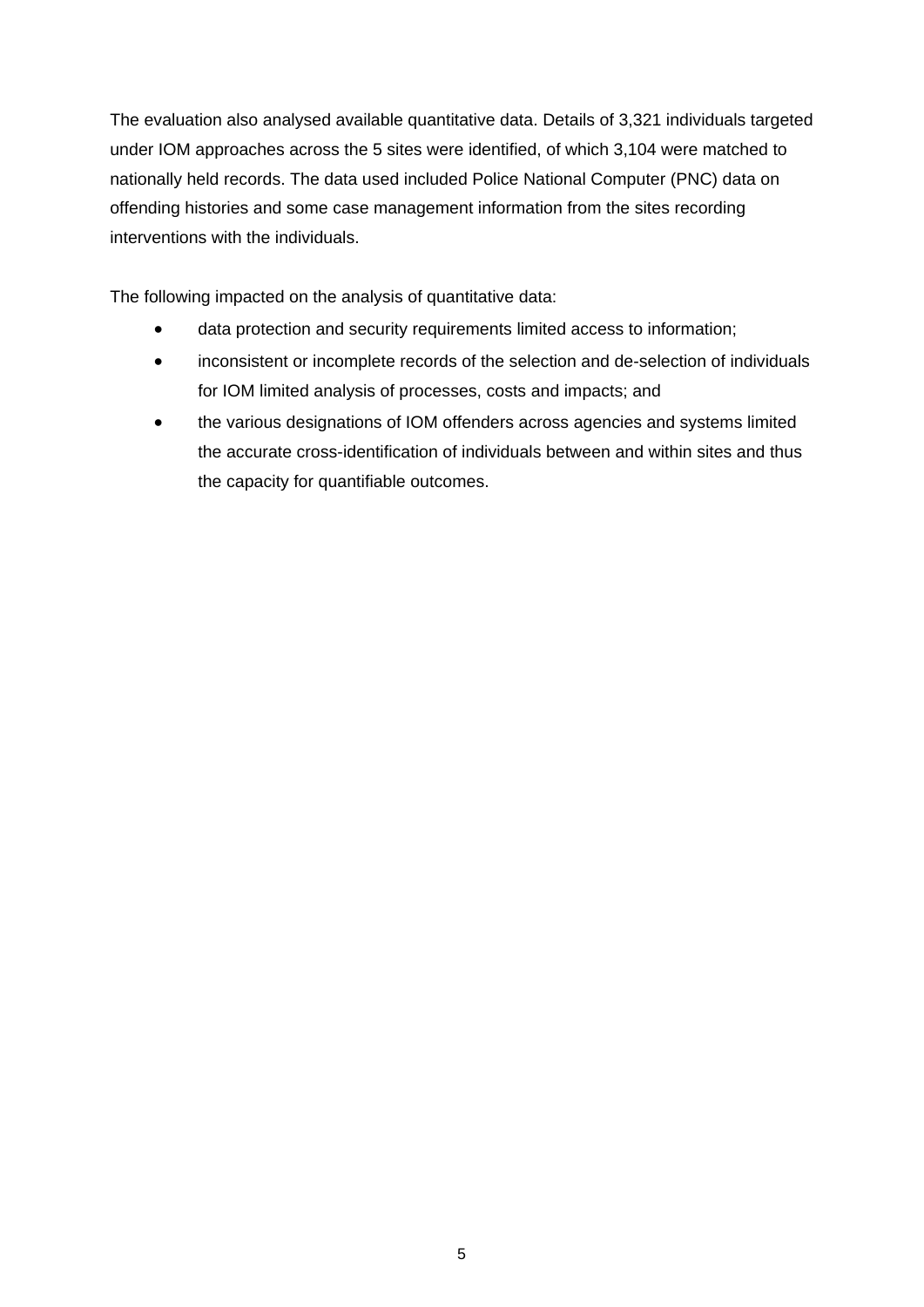## <span id="page-16-0"></span>**3. Findings**

This chapter sets out the results of the evaluation. Section 3.1 describes the key issues in defining IOM, including how offenders were targeted and selected. Section 3.2 discusses the characteristics of IOM in the different pilot sites. Governance and joined up working arrangements are drawn out in sections 3.3 and 3.4 respectively. Section 3.5 discusses the key issues surrounding management of offenders, and section 3.6 reports on the perceived impact of IOM by stakeholders and offenders.

## <span id="page-16-1"></span>**3.1 Defining IOM**

Many respondents described IOM approaches as evolving towards a clearly articulated concept. Though many of the features identified in the evaluation were common across the sites, no definitive model emerged. It has not been possible to judge any site as representing a model operation. Stakeholders reported key aspects of IOM had been taken, developed and re-fashioned both within pioneer sites and by non-pioneer sites. At the same time the sites themselves evolved as new challenges arose.

Stakeholders were asked to outline their understandings of the definition of IOM. Generally they echoed those in the policy statement (Home Office, 2009b), for example seeing IOM as:

- a range of initiatives under the 'umbrella' concept of IOM seen as a general 'way of working', rather than a specific delineated programme;
- encompassing the related schemes for PPO and DIP;
- a continuum of services targeted at offenders with particular offence patterns and/or needs;
- a pooling of knowledge, resources and skills in multi-agency partnerships; and
- encompassing a focus on the adult offender released from short-term custody without statutory supervision.

Some strategic stakeholders viewed IOM as an opportunity to re-engineer the management of offenders more widely. The greater engagement in offender management processes by the police and Criminal Justice Interventions Team (CJIT)/DIP workers suggested the lead professional in offender management could be undertaken by a widening group of professionals. This had been resource driven initially as police were able to utilise more resources for the offender management of non-statutory offenders (NSOs). The pragmatic circumstances in which this had been achieved may lead to substantial change over time but this was not universally seen as the appropriate way forward.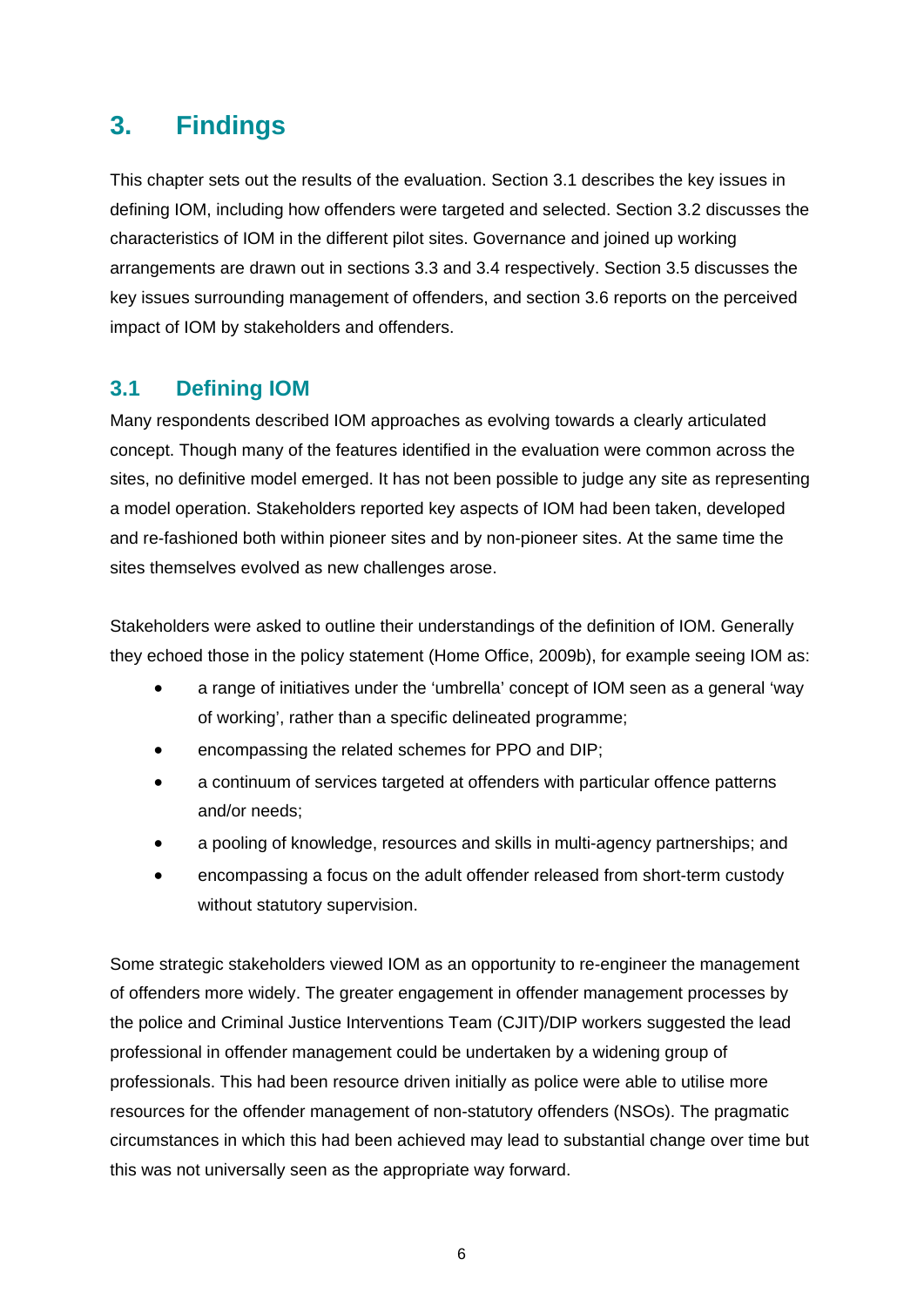During the lifetime of the evaluation, IOM evolved into a more integrated operation rather than simply a convenient cluster of individual programmes such as PPO and DIP. For example, Nottinghamshire had described IOM as containing three schemes – PPO, DIP and General Offender Management (GOM). It has now re-launched its IOM scheme under the single branding of Sherwood Plus. Similarly, Bristol (Impact) and Burnley in Lancashire (Revolution) have sought to incorporate a range of programmes in a single overarching brand, thereby signalling a more integrated delivery pattern.

#### **Targeting**

 $\overline{a}$ 

Some frontline staff viewed IOM as just extending offender management to NSOs, and (at one site) offenders (and those at risk of offending) with little or no previous offender management.<sup>9</sup> For most stakeholders, IOM was defined in part by the specific types of offenders targeted. Yet this was dynamically assessed through the selection/de-selection process of potential targets within the chosen cohort, and continued participation continuously re-assessed. Offenders could be in the appropriate offending category but be de-prioritized through the application of a series of dynamic mechanisms such as changing police intelligence, RAG<sup>10</sup> schema determining day-to-day actions driven by knowledge of intelligence concerns, tasking meetings at daily beat police meetings, and regular review meetings conducted within a multi-agency forum.

*They've come down from a degrading process from PPO to amber IOM to green, what we do is nobody drops off the IOM offender list but we call them white, they're upgraded as far as all the partnerships and all the intelligence says they are not active but they sit at the bottom of the list so that the minute we get anything in through the intelligence system or partners we'll bring the name back to the table.* **(Police)**

Stakeholders reported the starting point for deciding the targeting criteria for IOM was the risk of persistent and serious offending amongst offenders in the community, often (though not exclusively) focused on serious acquisitive crime. However, the targeting of IOM offenders was also driven by local priorities determined by local area agreements (LAAs) and CSP crime assessments, funding to provide services to non-statutory adult offenders, the

<sup>9</sup> This would include those identified through anti-social behaviour interventions and others who had come to the attention of the police but who had not been arrested for specific offences.

the attention of the police but who had not been arrested for specific offences.<br><sup>10</sup> RAG was a system for identifying categories of offenders used in a number of the pilots. Red – high risk and known to be offending; amber – incomplete intelligence picture with need to assess whether should move up or down; green – no offending activity evident over time period. Some areas also have blue for those in custody.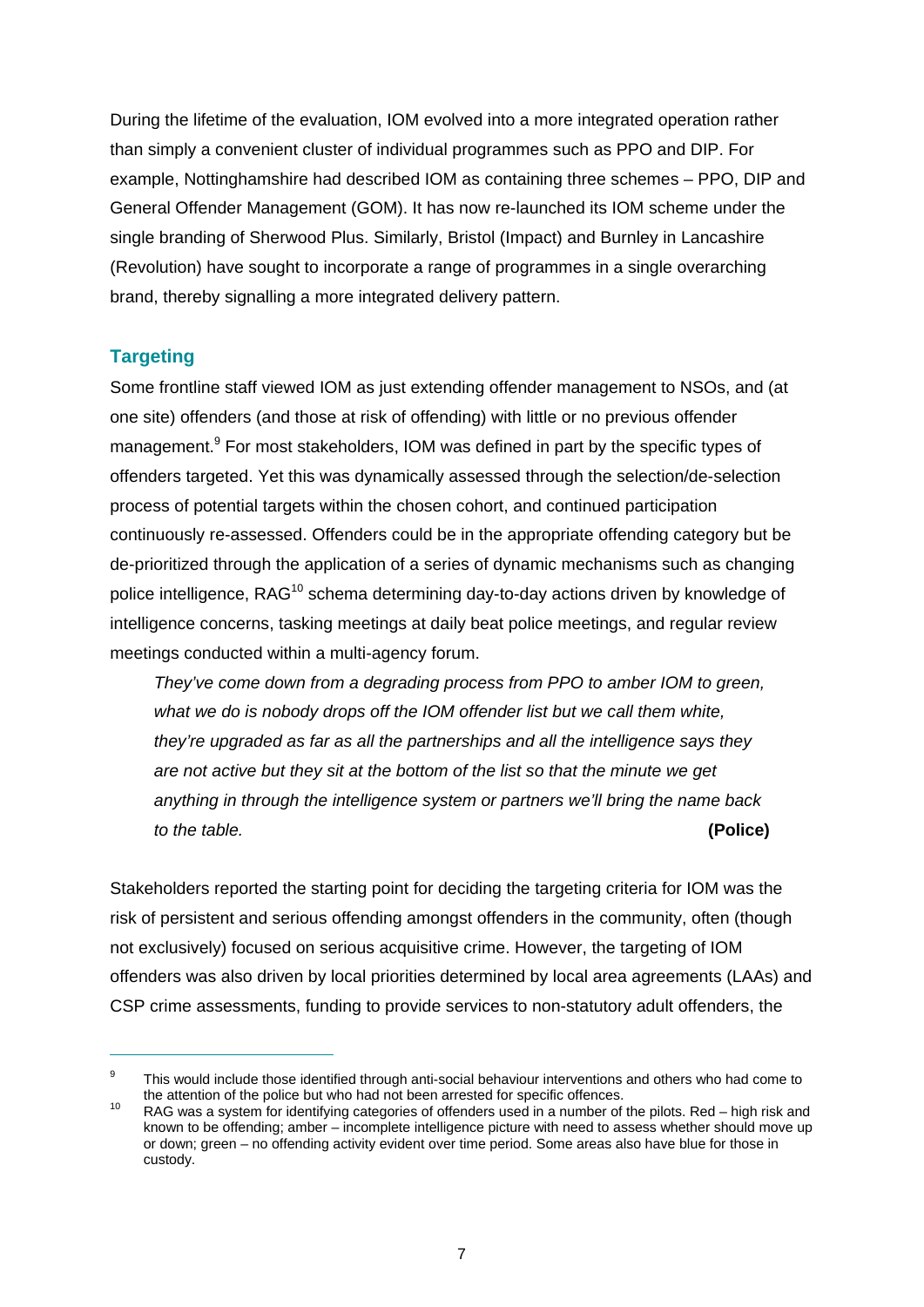active engagement of youth offending teams (YOTs) to support young offenders, and police intelligence. Targeting became contested at some sites. CSP interviewees emphasised they were keen to target offender groups of local concern while the police linked their priorities to force priorities for crime reduction.

*Our main target really is around burglary and robbery, so that ties in very nicely with what we do but you also get conflicting targets, particularly with CSPs and external agencies… they'd probably say anti-social behaviour and violent crime.*

**(Police)**

Stakeholder interviews identified different cultural norms, conflicting performance targets and also definitions of success at a local, regional and national level as factors which influenced target setting. This was often an extension of the debates evident in PPO programmes where targeted offenders varied across and within programmes. Respondents also reported enthusiasm for IOM was leading it to be perceived as a panacea for all offender management processes, often guiding local wishes for expansion and diversification.

*Anything is suitable for IOM with the rider that there may be some things that's better dealt with in a different way like domestic violence, dangerous offenders and anti-social behaviour.* **(CSP)**

#### **Selection/de-selection processes**

Whilst selection processes were inevitably influenced by local policing intelligence at any given time, all schemes had agreed selection criteria, some adapted from existing PPO schemes, some refreshed to incorporate the wider targets envisaged by IOM. One characteristic evident from the fieldwork was IOM involved a wide range of agencies as part of that selection process including the voluntary and community sector (VCS) at some sites. The following methods for selection/de-selection were identified as being common, to some degree, to all sites:

- police intelligence bringing offenders to the notice of the schemes was central to the decision-making process in all pioneer sites. Using such intelligence on the ground helped start a process of identification and then selection;
- RAG schema determining day-to-day actions driven by knowledge of intelligence concerns;
- tasking meetings, usually police-led, on a daily basis to determine priorities for action that day, particularly where disruption activities were being considered and ensuring co-ordination between IOM and beat police officers; and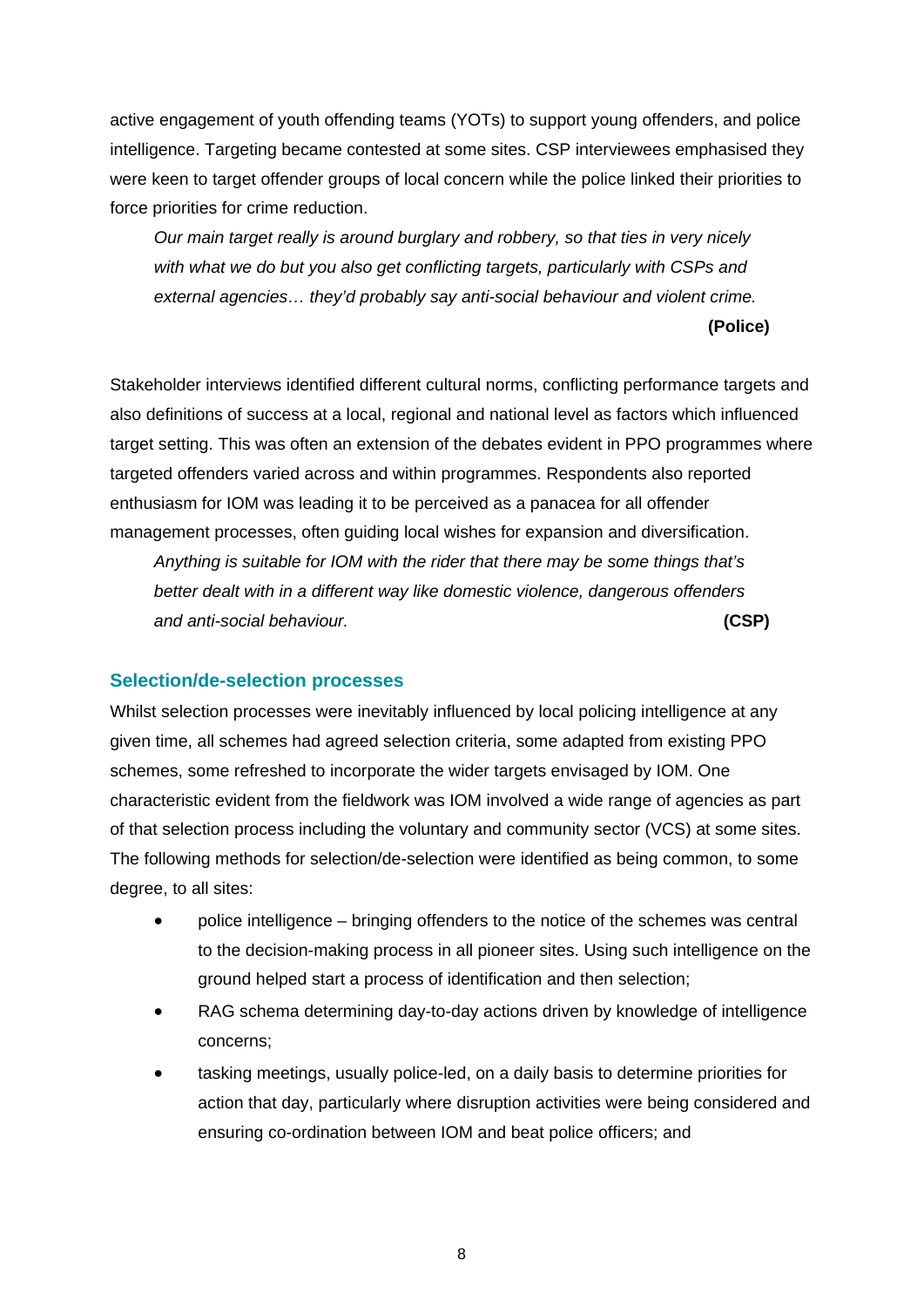regular review meetings conducted within a multi-agency forum were indicative of the way decisions were made regarding offender positioning on the RAG schema. These were informed by the provision of intelligence from all agencies including in some instances the VCS.

The rigour of the multi-agency meetings was seen as important to counter balance an over reliance on police intelligence, as well as to feedback to the intelligence process itself. The research team noted some very good examples of regular multi-agency case discussions which guided future actions. The One Day One Conversation (ODOC) in the West Midlands and the Multi-Agency PPO Meetings (MAPPOM) in Nottingham were examples of this approach. In addition, during the research the impact of the PPO Refresh (Home Office, 2009a) was evident in a more dynamic selection/de-selection process. This was identified in stakeholder interviews and workshops as key to ensuring the right offenders were targeted. The dynamic nature of selection/de-selection is illustrated in table 3.1 using data from one site. In summary this offers an estimate that 8.3% of all IOM offenders were de-selected over a one month period.<sup>11</sup> This dynamic process ensured there was clear evidence either the offender was no longer an immediate risk in the community, they had entered a different scheme, or been recalled to custody. This meant work allocation could be reprioritized and transferred to other offenders at higher immediate risk of re-offending.

*It's as important to de-select as to select and it's keeping that focus on a cohort of people who are actually active and who we can actually work with.* **(Police)**

|                          | % of offenders de-selected less than 1 month after |
|--------------------------|----------------------------------------------------|
|                          | start on IOM                                       |
| Non-PPO non-statutory    | 9%                                                 |
| <b>Non-PPO statutory</b> | 6.3%                                               |
| <b>PPO non-statutory</b> | 10.9%                                              |
| <b>PPO statutory</b>     | 8.8%                                               |
| <b>Total</b>             | 8.3%                                               |

<span id="page-19-0"></span>

| Table 3.1: Illustrative example of de-selection |
|-------------------------------------------------|
|                                                 |

 $\overline{a}$ 

Strategic stakeholders argued targeting and selection was constrained within the parameters of national indicators (NIs) and public service agreements (PSAs) to which their work had to be aligned. This impacted both at a local level with different agencies having targets and

 $11$  The data from one area allowed a detailed analysis of time to de-selection, which in turn allowed an estimate to be made of the number of offenders who were de-selected within one month of being on IOM: this figure was 8.3%.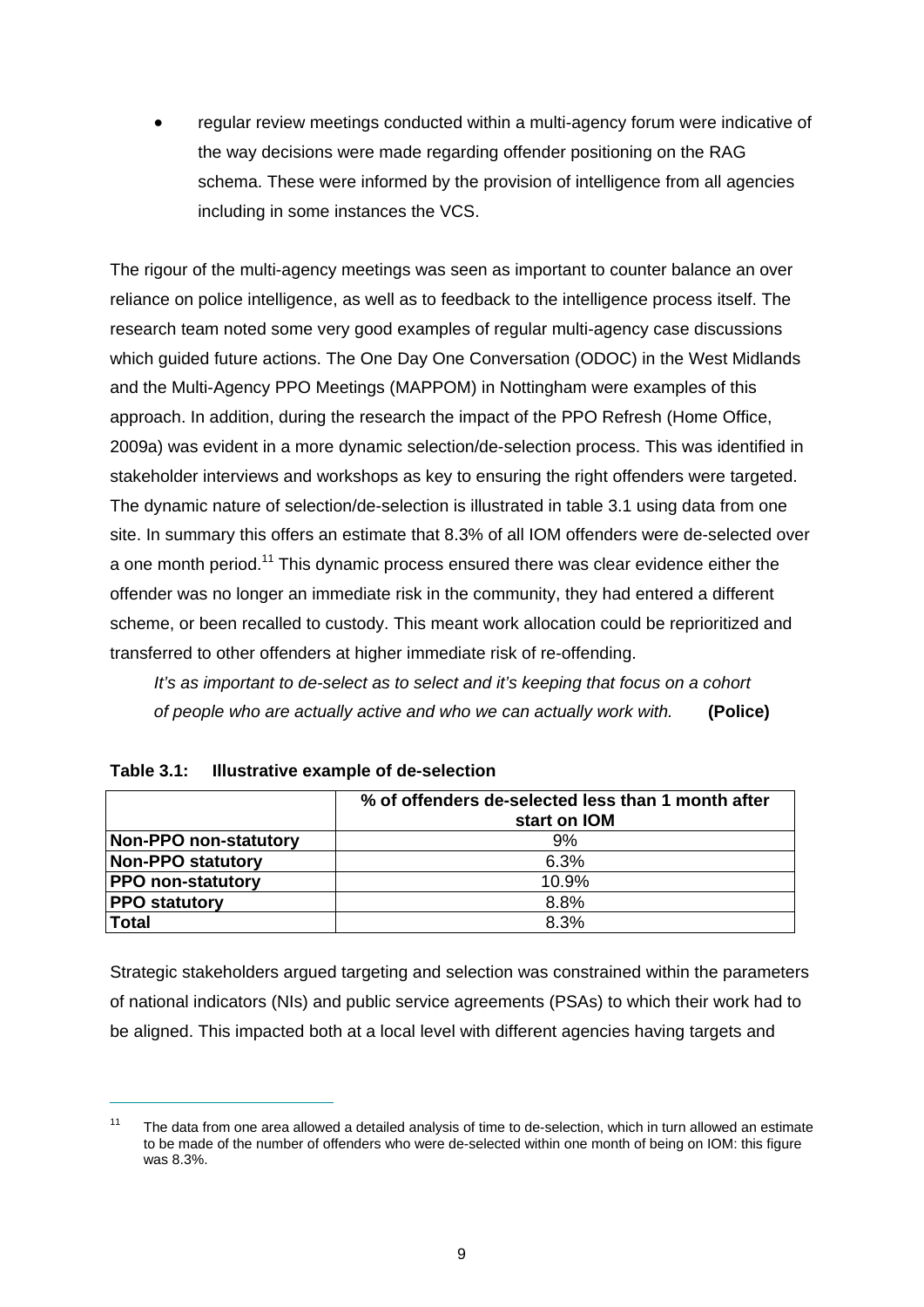priorities at odds with each other and at a national level where there was no consistency of approach.

*It's very difficult because there isn't one measure for IOM, what you have got is national indicator 3012 that measures a cohort for PPO, there is NI 18*<sup>13</sup> *that measures the statutory offenders on probation books but there is nothing that covers non-statutory IOM offenders… we are ending up with a patchwork of national indicators for this.* **(CSP)**

Areas have attempted to set up performance frameworks encompassing a range of NIs and other indicators, but to date have had problems collecting the data to populate them. The exception is West Yorkshire that has adapted NI 30 as a measure for IOM as well as the PPO cohort and has been able to track the results of the full IOM cohort.

Support for a single, nationally shared and negotiated indicator around 'reducing re-offending' was frequently promoted by respondents.

*It's just very difficult being NI 18 is not very mature and it's very difficult because there isn't one measure for IOM, what you have got is national indicator for 30 that measures a cohort for PPO, there is NI 18 that measures the statutory offenders on probation books but there is nothing that covers non-statutory GOM*<sup>14</sup> *offenders so there my advice has been that we should be using NI 16*<sup>15</sup> *which is serious acquisitive crime we have also got NI 40*<sup>16</sup> *which is the people in drug treatment and we are ending up with a patchwork of national indicators for this.* **(CSP)**

## <span id="page-20-0"></span>**3.2 Characteristics of IOM in the pioneer sites**

The nature and level of resourcing, the local context and the impact of pre-existing schemes and relationships all affected how the pioneer sites developed. These will be dealt with in turn. Information on distribution of offenders by site and offending histories is also discussed.

<sup>12</sup> NI 30: a national indicator that measures re-offending rate of prolific and other priority offenders.<br><sup>13</sup> NI 18: a national indicator that measures adult re-offending rates for those under probation services.<br><sup>14</sup> G

non-statutory less than 12 month adult offenders, not warranting the high intensity of PPO clients. This designation was only used in this area.

designation was only used in this area.<br>15 NI 16: a national indicator that measures serious acquisitive crime.<br>16 NI 40: a national indicator that measures the number of drug users recorded as being in effective treatmen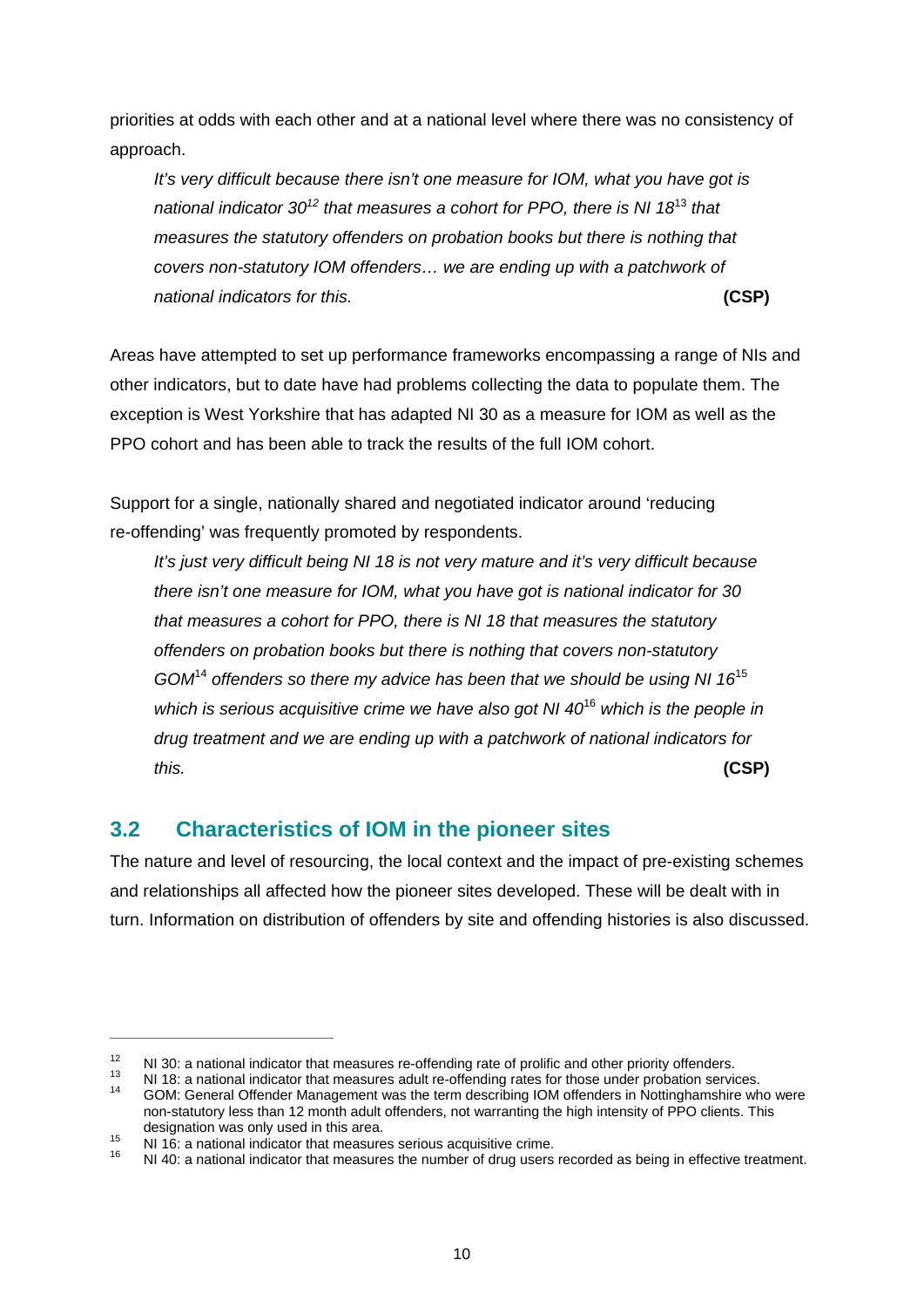#### **Nature and level of resourcing**

Pioneer funding was directed by local priorities not the construction of a single vision of IOM. West Midlands used their funding (£450k 2008/09 then £250k 2009/10) to develop a data management system. Avon and Somerset (Bristol) and Nottinghamshire with only £50K each in 2009/10 used this for project management. West Yorkshire (£550k 2008/09 then £395k 2009/10) implemented a countywide initiative investing in local hub arrangements in each area. Lancashire (£200k 08/09 then £300k 09/10) invested in seconded staff from a range of organisations including VCS in their IOM hub in Burnley. Nottinghamshire and West Yorkshire secured additional funding through local CSPs and at other sites HO, National Offender Management Service (NOMS), European Social Fund and other funding was accessed.

Many stakeholders recognised termination of pioneer funding would impact (albeit differently) on each site. They recognised the need for projects to work closely with CSPs and other funders to secure longer term development of the programme. Both in preparation for this and as part of the development of IOM, the sites had attempted to re-shape existing resources. Many stakeholders reported the diversion of existing resources through changing priorities and realigning staff was the way to resource IOM. For example, for the police this was a shift from 'catch and convict' activities towards investing resources into wider reducing re-offending activities.

[IOM involves] taking resources away from the response side of the business that *turns up to deal with the reporting of crime for example or dealing with an incident, and as crime is coming down, trying to scale the resources around from those activities into this preventative and reducing activity and keep it mainstream.* **(Police)**

CSPs likewise sought to use their resources to support agency engagement, such as in Nottinghamshire where substantial funds were made available to fund probation service officers to engage in offender management with non-statutory adult offenders. Many stakeholders reported the key aim was efficiency, using the same resources with better impact and effect.

*I don't think it's actually about more money, I think it's actually about using the resources that are out there more effectively… I think there's an awful lot of wastage in the system at the moment.* **(Probation)**

There was considerable variation in costs between sites, with reported overall set up costs ranging up to £190,000 and annual running costs ranging up to £530,000.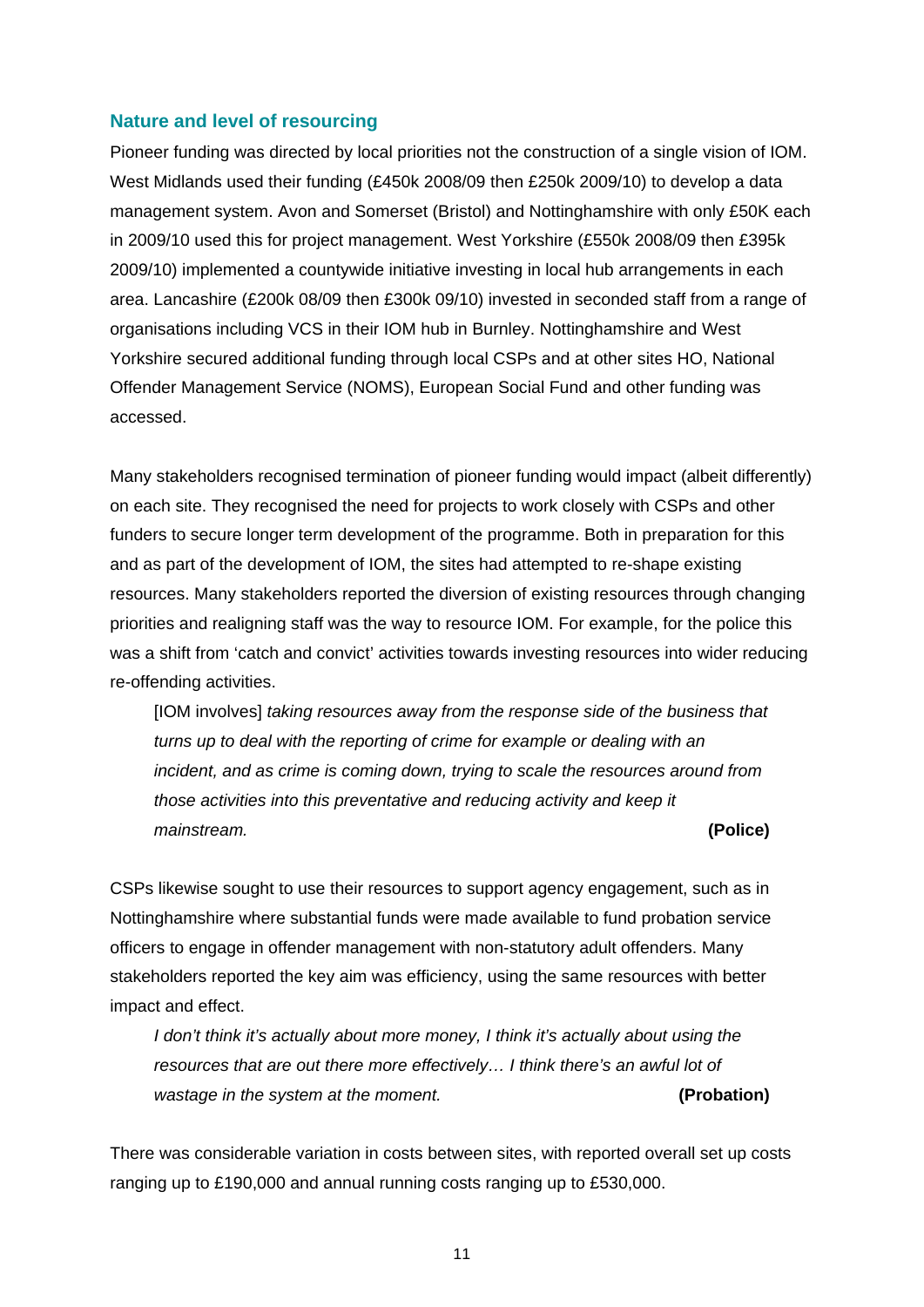#### **Local context**

Apart from West Yorkshire which developed a force-wide approach, the evaluation has focused on sub-county areas in each of the sites. Bristol and Nottingham had a city focus, though the latter began to expand throughout the county during the evaluation. Although Lancashire had recently expanded the development of IOM beyond the Pennine police division, this evaluation focused on Burnley, Rossendale and Pendle local authorities (LAs). West Midlands IOM was the last to develop, located in two LAs, Walsall and Wolverhampton. Across West Yorkshire each of the hubs located in five LAs developed in unique ways. This compendium of different approaches across the sites limited the ability to closely compare each separate initiative.

#### **Impact of pre-existing schemes and relationships**

Across the sites stakeholders reported IOM was built on pre-existing schemes and approaches. Nottinghamshire had a strong countywide scheme for PPOs which formed the core of the initial approach though this was adapted later. Lancashire had a history of multiagency partnerships going back to the Tower Scheme in 2006 and earlier initiatives. Leeds had a strongly developed DIP scheme. The Bristol scheme worked from the outset with an integrated relationship with prisons, a result of close engagement in previous projects.

#### **Distribution of offender categories**

 $\overline{a}$ 

Although there were no common performance data systems in use across the areas, NOMS collected aggregated data on IOM caseloads in each of the five sites. This was broken down by whether the offender was under statutory supervision or not, and in a PPO scheme or not.17 Table 3.2 shows the proportion of IOM offenders in each area by supervision arrangement as at the end of December 2009.

 $17$  This, rather than the data collected, was used as part of the evaluation as the reports submitted to NOMS contain data for all areas whereas the evaluation data for West Midlands were incomplete. As the data are a snapshot of December 2009's data, these were compared to the evaluation data to ensure the same trends were apparent in both data sets.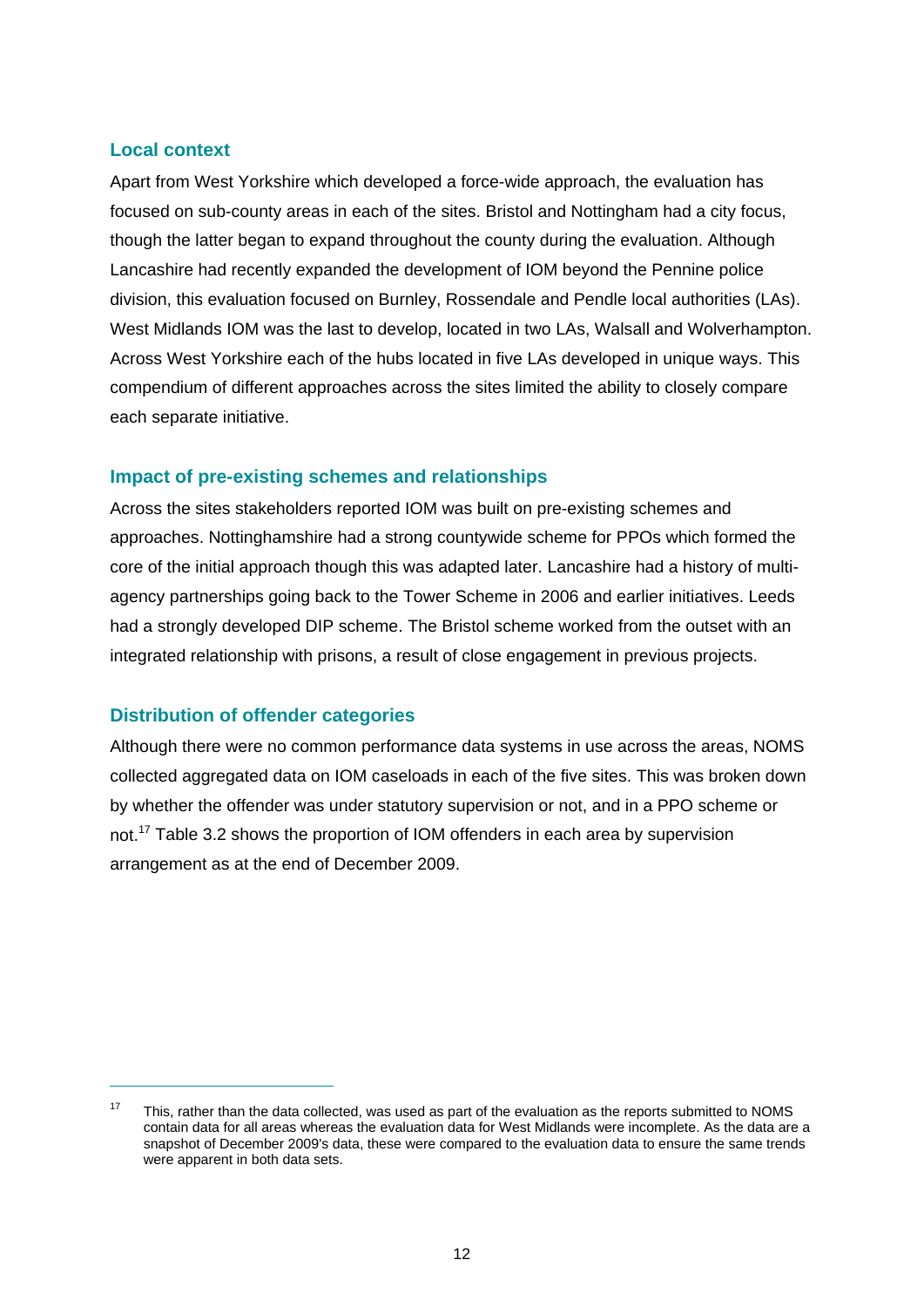|                       | <b>Total number of</b><br>offenders | Percentage on statutory<br>supervision | <b>Percentage in PPO</b><br>scheme |  |
|-----------------------|-------------------------------------|----------------------------------------|------------------------------------|--|
| Avon &                | 438                                 | 67                                     | 32                                 |  |
| <b>Somerset</b>       |                                     |                                        |                                    |  |
| Lancashire            | 421                                 | 34                                     | 22                                 |  |
| Nottinghamshire       | 591                                 | 73                                     | 70                                 |  |
| <b>West Midlands</b>  | 215                                 | 50                                     | 41                                 |  |
| <b>West Yorkshire</b> | 670                                 | 74                                     | 48                                 |  |
| <b>Total</b>          | 2,335                               | 63                                     | 45                                 |  |

<span id="page-23-0"></span>

| Table 3.2: | Distribution of supervision categories by Probation Trust Area |  |  |  |  |
|------------|----------------------------------------------------------------|--|--|--|--|
|------------|----------------------------------------------------------------|--|--|--|--|

It is important to note the variation between sites. Lancashire had the lowest proportion (34%) of cases under statutory supervision. West Yorkshire had the highest proportion (74%). In relation to PPOs, Lancashire had the lowest proportion (22%) in the scheme, and Nottinghamshire had the highest proportion (70%). The additional prioritisation of the nonstatutory adult offender group was clearly more pronounced as a proportion of the workload in Lancashire. IOM has been identified most closely as targeting non-statutory adult offenders<sup>18</sup> released from custody (Home Office, 2009a). However, in practice concentration on this group varied considerably across sites. Nevertheless, all the sites have extended their reach beyond PPO cohorts to work with a larger group of statutory and non-statutory persistent adult offenders. In West Yorkshire and the West Midlands, agencies included young offenders as a prime target. The other three sites developed policies focused on that transitional group of 18 year olds moving out of YOT provision into adult services. Decisions to focus on NSOs took place at different points in the timelines of each pioneer site and this may partly explain variations across the country. Resourcing of NSO management varied too and partly reflected the capacity of probation to draw down resources. This also encouraged innovation in who was to act as the lead professional for NSOs which is discussed later in this report.

Some of the differences reflected different histories in the evolution of the schemes. For instance Nottinghamshire grew directly out of its PPO scheme so tended to show much higher proportions of PPOs in its earlier period. Police-led projects in Lancashire and West Yorkshire used their funding to extend their reach to NSOs where probation was unable to find sufficient resources. Where funding could be garnered from local sources (such as CSP funds) this enabled probation to offer offender management engagement, as happened during the life of the Nottinghamshire project.

<sup>&</sup>lt;sup>18</sup> Offenders sentenced to less than 12 months in prison and not subject to probation supervision.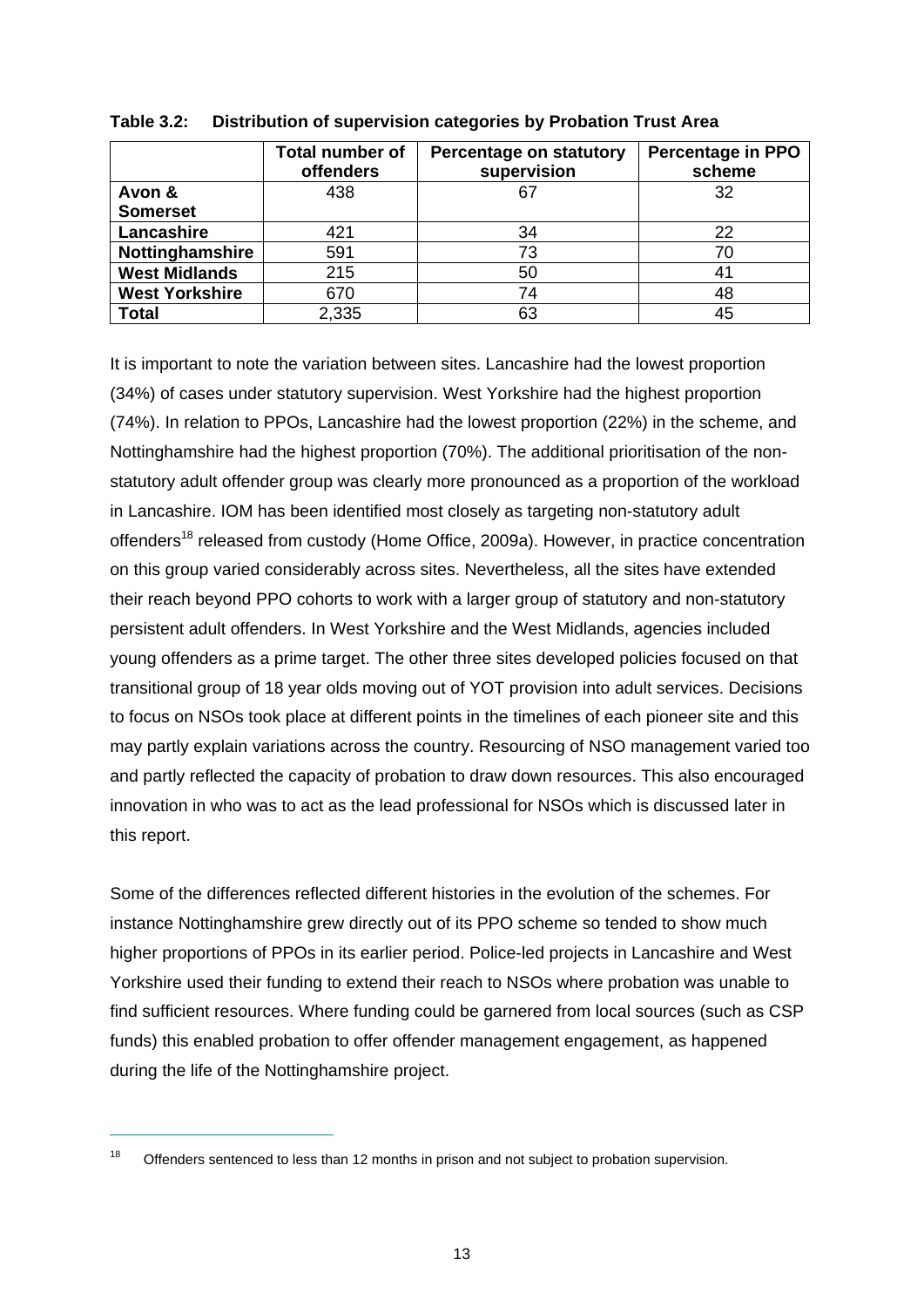### **Offending histories**

Table 3.3 below shows the offending histories of the IOM cohort which demonstrates the targeting of persistent prolific offenders across the sites. This shows both the high re-offending records and number of breaches of individuals, illustrating the chaotic and active natures of their criminal records.

| <b>Sites</b>                        | <b>Number of</b><br><b>PNC</b><br>offences/<br>occasions | <b>Number of</b><br>previous<br>primary<br>offences | <b>Number of</b><br>breaches<br>of orders | Age at first<br>conviction | Age<br>January<br>2010 |
|-------------------------------------|----------------------------------------------------------|-----------------------------------------------------|-------------------------------------------|----------------------------|------------------------|
| <b>West Yorkshire</b><br>$(n=1152)$ | 45.9                                                     | 19.9                                                | 5.0                                       | 15.47                      | 25.23                  |
| Nottingham (n=349)                  | 52.8                                                     | 21.7                                                | 7.4                                       | 16.70                      | 28.54                  |
| Lancashire (n=1072)                 | 51.7                                                     | 17.4                                                | 4.0                                       | 17.03                      | 27.66                  |
| Bristol (n=420)                     | 70.2                                                     | 22.4                                                | 3.6                                       | 17.98                      | 29.76                  |
| West Midlands (n=205)               | 53.2                                                     | 21.0                                                | 3.8                                       | 16.17                      | 26.29                  |

<span id="page-24-1"></span>

### <span id="page-24-0"></span>**3.3 Governance**

#### **Layers of interest**

The governance of IOM developed within a complex set of layers:

*You've got things like police, probation, you've got the LCJB that operate across the whole criminal justice area, you've got CSPs which are local…youth offending services are part of the locality, you've got things like the NTA* [National Treatment Agency] *which are regional.* **(Probation)**

The following four dimensional tracks of governance arrangements illustrate this complexity:

- national MoJ/NOMS, HO, Youth Justice Board (YJB), other government departments;
- regional Directors of Offender Management (DOMs) including prison estate, Government Offices (GOs)/Home Office Regional Deputy Directors (HORDDs); NTAs, YJB;
- countywide LCJBs, probation trusts, police forces; and
- local CSPs, local strategic partnerships (LSPs), LAs, basic command units (BCUs), area offices, YOTs, etc.

Stakeholders often had a very distinct view about the relationships both within each level and between them. These were dependent on the particular configurations in each pilot area, on historical arrangements and acceptance or otherwise of each role as relevant to the delivery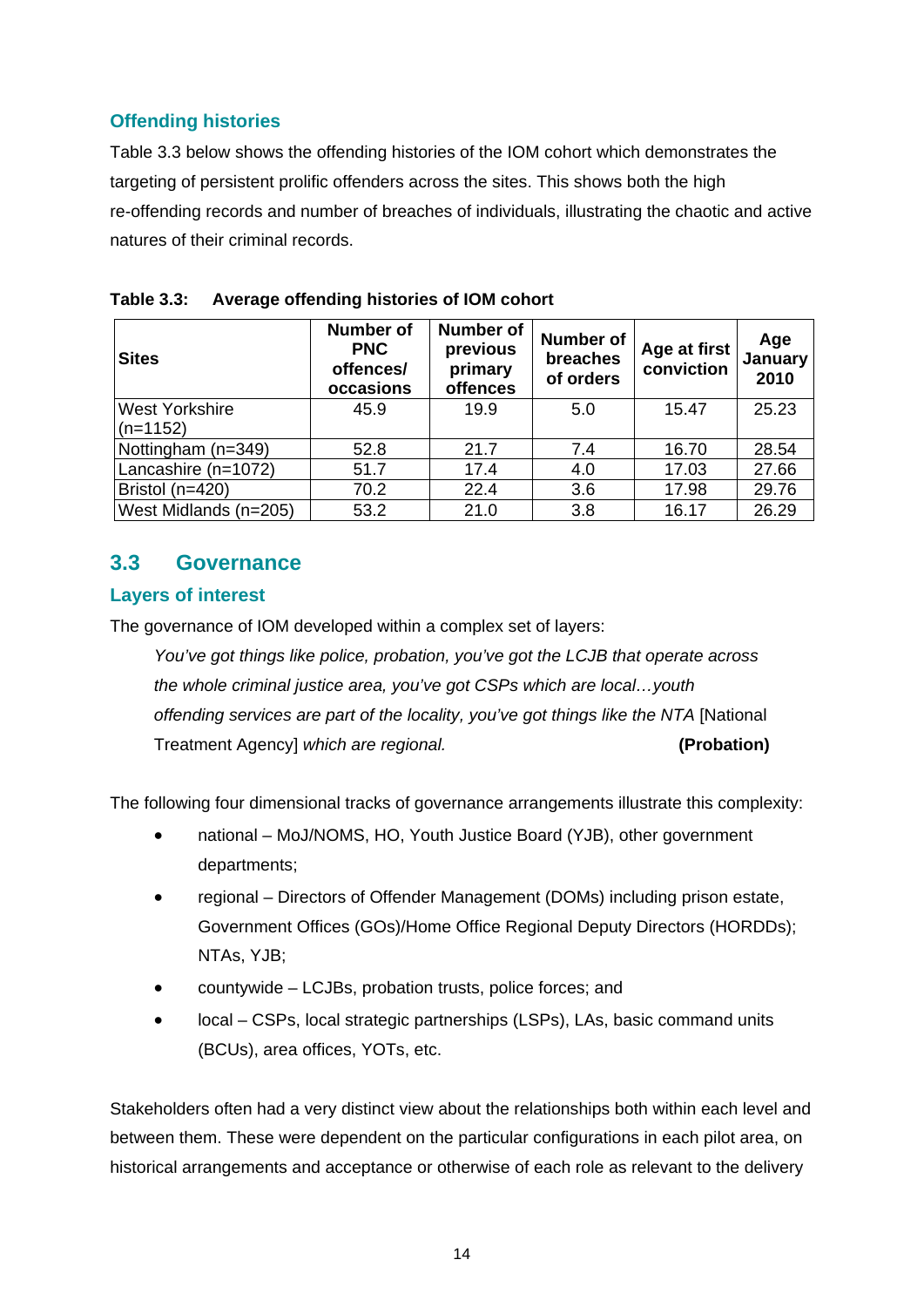of IOM. Each IOM site sought to resolve these relationships in different ways. For example Bristol had links between the CSP and the LCJB through strategic personnel sitting on each group and an active IOM Board supporting delivery. However, these stakeholders were aware of the complexities of governance in the roll-out from the city to the rest of Avon and Somerset with multiple CSPs.

At a regional level, there was little evidence that either GOs/HORDDs or DOMs were central to the strategic shaping of the local schemes. Regional figures were seen as supportive of the initiatives but their further engagement was relatively limited. There were secondees in West Yorkshire from the Government Office for Yorkshire and Humber and from the DOM's office which represented a good example of engagement. In the West Midlands there was a greater level of involvement from the regionalGO, the regional NTA and Office for Criminal Justice Reform. In part this was due to a more directive approach to the initial development of IOM driven by the desire within this site to secure pioneer status and funding, but which had continued through a commitment and interest in the potential for IOM to deliver results on reducing re-offending.<sup>19</sup>

Some sites moved beyond the pre-existing governance structures to reflect new directions. For example, West Midlands focused on problem families and had representation from a senior manager from Children's Services at the local delivery board level. Others included prison representatives and, at board level, agencies such as Job Centre Plus and Primary Care Trusts. In Bristol, the private sector was also evident.

#### **Responsibilities between LCJBs and CSPs**

 $\overline{a}$ 

Across the five sites CSPs exercised significant influence on the shape of strategic IOM priorities. This was strengthened by the new statutory duty to 'reduce re-offending' under the Policing and Crime Act.<sup>20</sup> However, stakeholders reported difficulties between CSPs and police and probation areas, and between CSPs and LCJBs.

Two tier non-metropolitan authorities with a mixture of county and district accountabilities demonstrated particular difficulties. Often the differing needs of individual CSPs conflicted with a desire to maintain a single, county approach to IOM.

<sup>&</sup>lt;sup>19</sup> The locally driven control of the pioneer site strategic development accords well with removal of the regional tier of government brought in by the in-coming government.

tier of government brought in by the in-coming government.<br><sup>20</sup> The Policing and Crime Act 2010 contained provisions to add probation authorities to the list of "responsible authorities" that comprise CSPs and extended the remit of these partnerships to explicitly include the reduction of re-offending.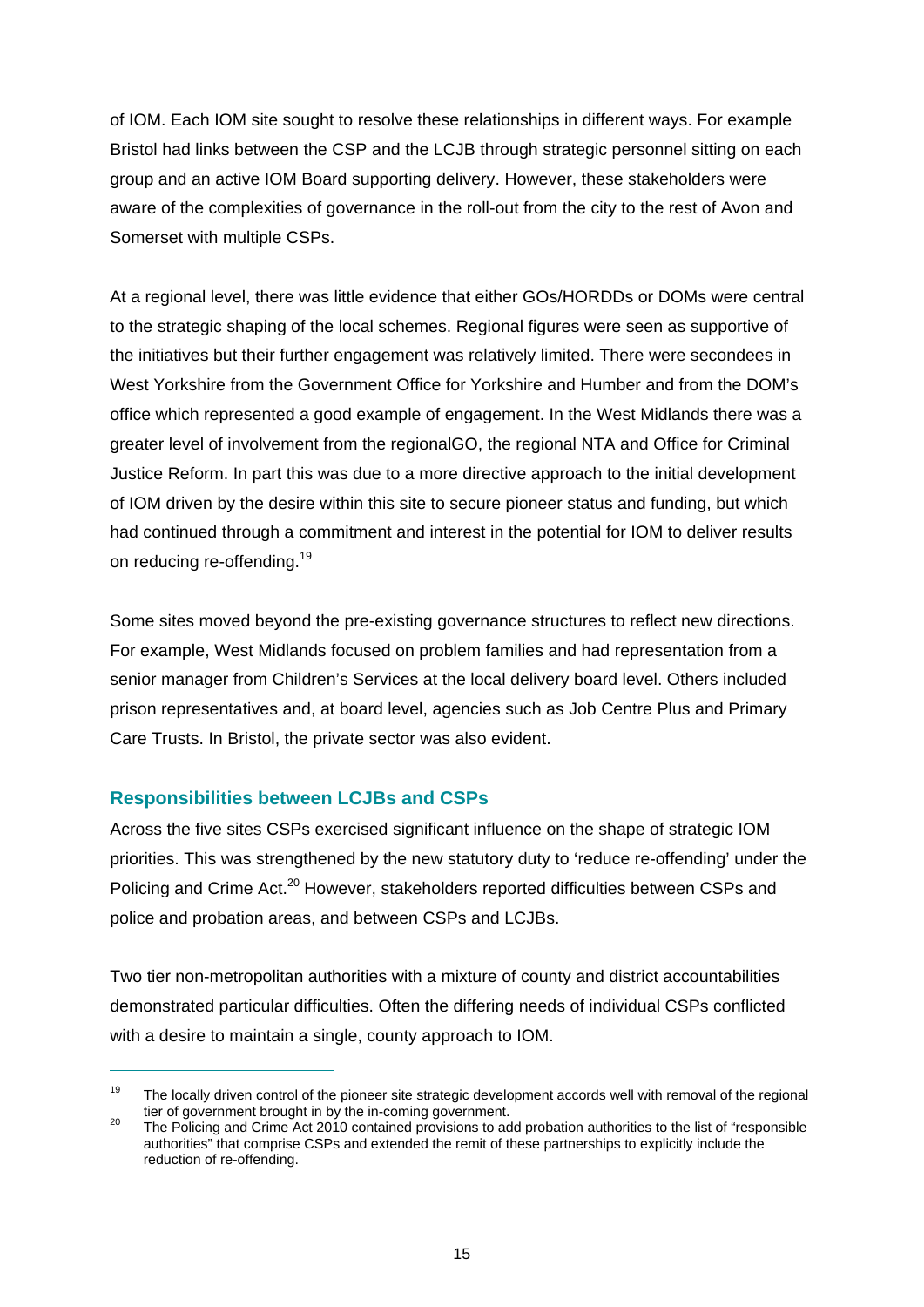*Seven CSPs in the city want eight different things and that is where it will all fall down if we give control to the CSPs we will have eight separate models.* **(Police)**

Some stakeholders asserted LCJBs had a significant role to play. However, the dual but often parallel responsibilities between LCJBs and CSPs confused the governance arrangements with little agreement or clarity about who held the key site of power. In some sites the police were keen to exercise leadership.

*I think there are some problems of leadership which are structural, there's always been a problem of how the LCJBs can work effectively with CSPs, like there are issues with how the LCJBs work with region, the police are another iteration of that…it is quite tricky.* **(NTA)**

In other sites, there was a more equal and shared leadership involving probation, police and the CSP. The most successfully functioning arrangements incorporated the following features:

- balanced engagement and clear lines of responsibility between the three key statutory agencies (and where relevant the youth offending services) – police, probation and prison;
- clear lines of accountability and responsibility between LCJBs and CSPs;
- a board structure where each key partner LCJB, CSPs, statutory agencies, VCS – were appropriately represented and strategic direction was owned and shared, and lines of communication understood and observed;
- active links between strategic and operational delivery; and
- co-location of the core agencies and open links to all other agency involvement.

#### **Strategic leadership and operational delivery**

Working relationships between strategic stakeholders appeared most productive when that strategic leadership was closely aligned to operational delivery. This was evidenced where strategic management were co-located with delivery teams and where delivery teams were able to articulate the strategic policy imperatives. Where there was a gap between these two elements stakeholders reported concerns about appropriateness and clarity of governance.

### <span id="page-26-0"></span>**3.4 Joined up working**

The effective delivery of IOM in the pioneer sites relied on multi-agency participation and a willingness to resolve sometimes conflicting inter- and intra-agency agendas. Stakeholders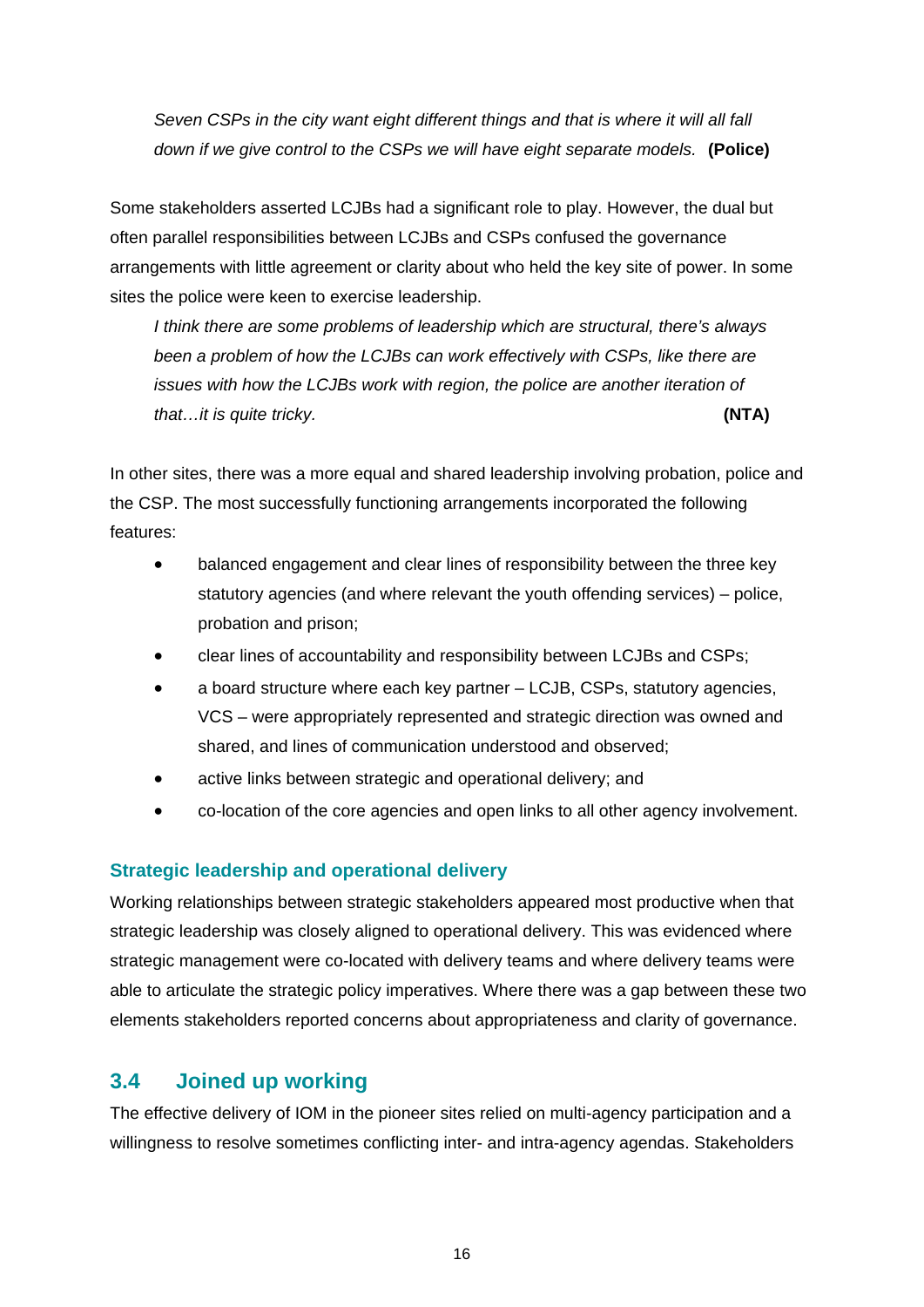expressed a desire to work beyond silos at all the sites but achieving consistency, clarity of expectations, positive communication and co-ordination on the ground was challenging.

#### **Role of the police**

Stakeholders recognised the police force was the largest organisation numerically in the IOM partnership approach and the one with the resources and direction necessary to drive forward the success of IOM. Nonetheless, their predominance created tensions in both strategic and delivery leadership:

*It feels like a police project not a board project, we talk about OCUs* [Operational Command Units] *not divisions or boroughs…if everybody attends we have something like eight police reps including the team, and then the reps from OCU are all police reps, that whittles away at any sense of this being true inter-agency activity and it also over time saps the enthusiasm of other partners.* **(Regional)**

However, the leadership and management of IOM delivery were significantly shaped by the changing role of the police. Across the sites the police extended their roles beyond the traditional 'catch and convict' into four role profiles, intelligence gathering, pathways support, enforcement, and disruption/attrition. These were shaped locally by how schemes evolved out of pre-existing schemes and how leadership was originally negotiated.

These roles were combined and delivered by IOM designated police officers or beat and neighbourhood police officers. The latter were often engaged primarily in enforcement and disruption activities. All these roles were central to the effective delivery of IOM and linked the police to other professionals delivering offender management such as probation staff, DIP/CJIT staff, VCS, health, prison officers, YOT workers, and those delivering housing, employment, drugs and alcohol, and family interventions.

#### **Agency engagement**

The nature of the organisation of IOM was explored in a series of workshops with each site. These demonstrated the evolving nature of relationships between agencies and perceptions on the distribution of power and authority. Whilst many respondents pointed to the added value of joined up working, the cultural tensions between agencies were also emphasised as a recurring theme impacting on co-operation. Joined up working did not just happen, interagency tensions needed to be identified and resolved for effective working to develop. It was reported at some sites successful resolution of such tensions was a healthy sign of effective joint working.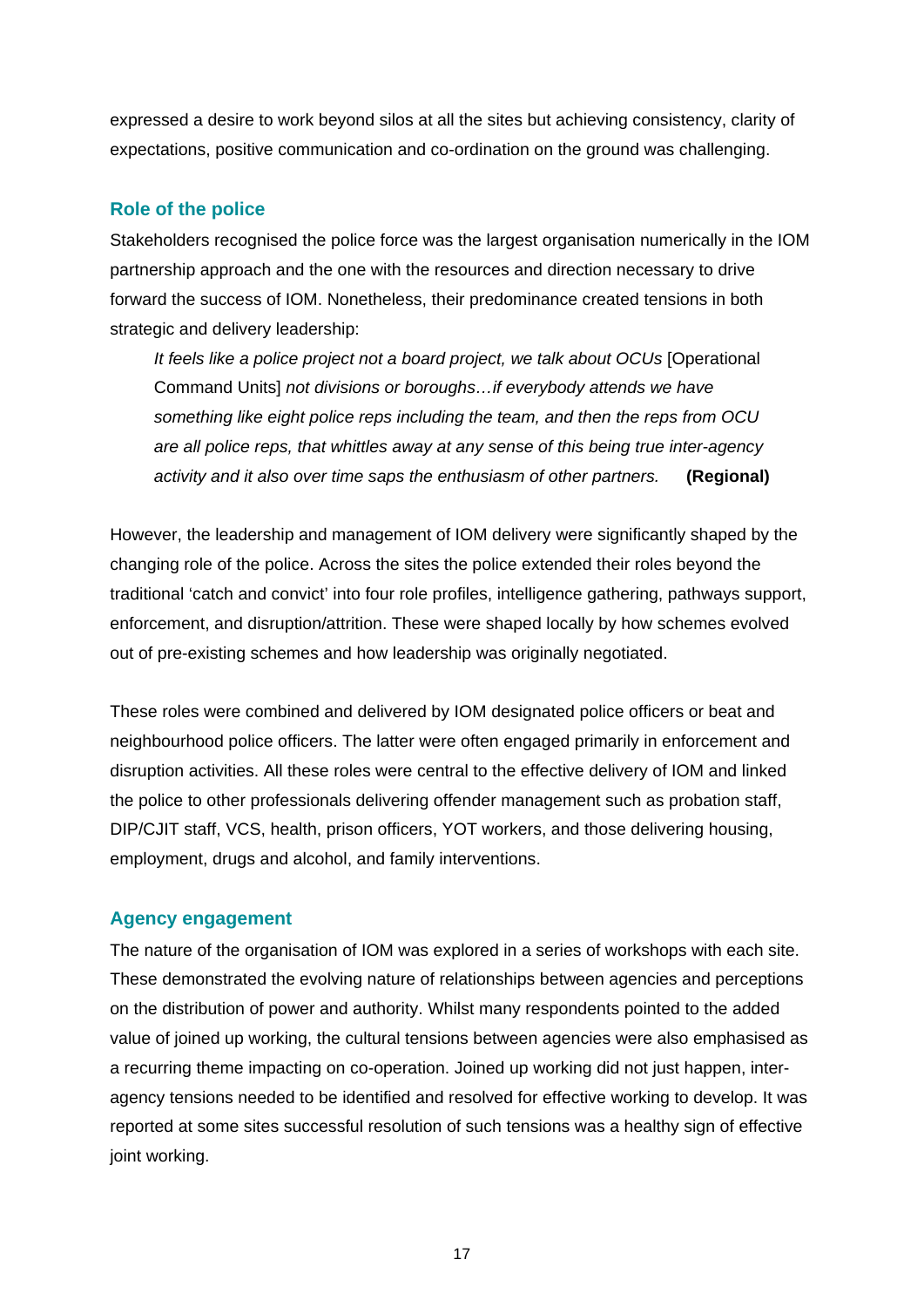West Midlands and West Yorkshire had integrated YOT provision effectively into their IOM delivery; this remained an unresolved issue for the other sites. This was partly driven by the nature of previous relationships and whether IOM was conceived as a scheme primarily for adult offenders. Some YOTs reflected that their model of integrated practice was already well developed and did not see the need to respond to this agenda.

In relation to the non-statutory adult offender cohort in particular, sites recognized the importance of links with prison but also the difficulties of incorporating an agency which often had wider constituencies of offenders returning to disparate locations. In Bristol, the local prison was closely engaged in IOM at the outset. During the course of the fieldwork other sites began to improve their relationships with prisons. Nottinghamshire had a prison liaison officer located in their Multi-Agency Intelligence Team (MAIT). In West Yorkshire, pathway based assessments for short sentenced prisoners were being undertaken in local prisons. Another frequently missing player in the IOM 'partnership' was the court system. It was suggested courts may begin to be more involved if LCJBs exerted an impact upon the strategic development of IOM.

*Engaging with the courts and CPS is difficult given the need to recognise, respect and for them to maintain themselves their autonomy and lack of statutory obligation.* **(Police)**

The joining up of the key agencies was an essential feature of all IOM sites. Balanced centres of power between agencies were not always achieved within sites but respondents recognised the key roles played by all agencies and the central task of making this happen. At project level key individuals, experienced and committed to multi-agency working, were often significant drivers of good working practices on the ground. There was evidence too, where strategic individuals did not share a common view, relationships could become tense and counter-productive. At the root getting a good balance demanded core staff were willing to think and work beyond agency boundaries. This became evident in co-location arrangements where agency differences could be addressed and overcome.

*In terms of involvement courts, police, prisons, probation have all got different day-to-day core tasks and starting to see how those core tasks can fit together and those prime concerns and constraints around resource allocation and so on can be moulded to get something that is more than the sum of the parts, I think it's a challenge, whether it's an obstacle I don't know.* **(Probation)**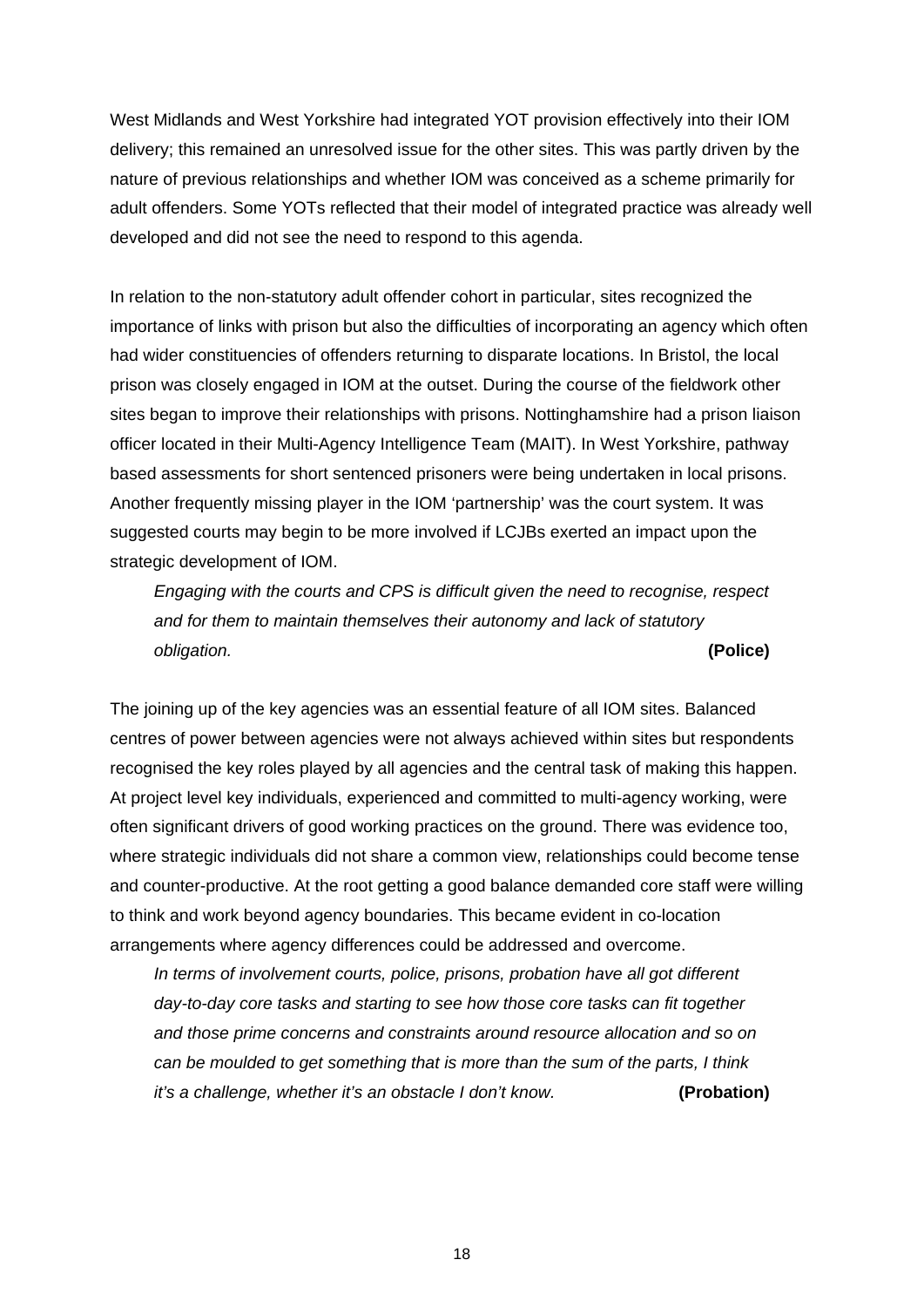#### **Co-location**

Though each site had different configurations of co-location reflecting local arrangements and the availability of suitable accommodation, most respondents felt it helped to create a joined up service. The Pennine Division in Lancashire featured a large number of staff including VCS agencies co-located in a police station. Bristol co-located its small core central team in a police authority building but offenders were seen in various locations across the city. West Yorkshire had co-located hubs in local authority districts.

There were particular concerns relating to being co-located in a police station highlighted by, mainly, VCS respondents. One issue related to the vetting procedures which could inhibit some agency personnel actually being located in a police building. A second concern was around offenders having to come to the police station to receive support and intervention. Police respondents tended to underplay these concerns though many could also see the benefit of a neutral venue.

Wherever staff were co-located, there was concern about the clarity between the line management relationships of staff located in an IOM unit to their parent organisation. It was emphasised strongly by many stakeholders IOM should not become its own silo as its strength lay in its interactional qualities of bringing different agency perspectives together. Indeed this was contrasted to the experience of some YOTs where agency staff appeared to lose effective links to their parent agency.

There was substantial agreement among stakeholders concerning the core agencies which should be involved in a multi-agency partnership and therefore in a co-located unit. They generally included police, probation, prison representatives, DIP/CJIT and, where they were part of the scheme, YOTs. Other agencies could be co-located for part or all of their time but it was recognised this could create too unwieldy a unit, which could bring its own management problems. Figure 3.1 below highlights key learning which was seen as crucial by respondents in workshops and interviews when discussing co-located teams.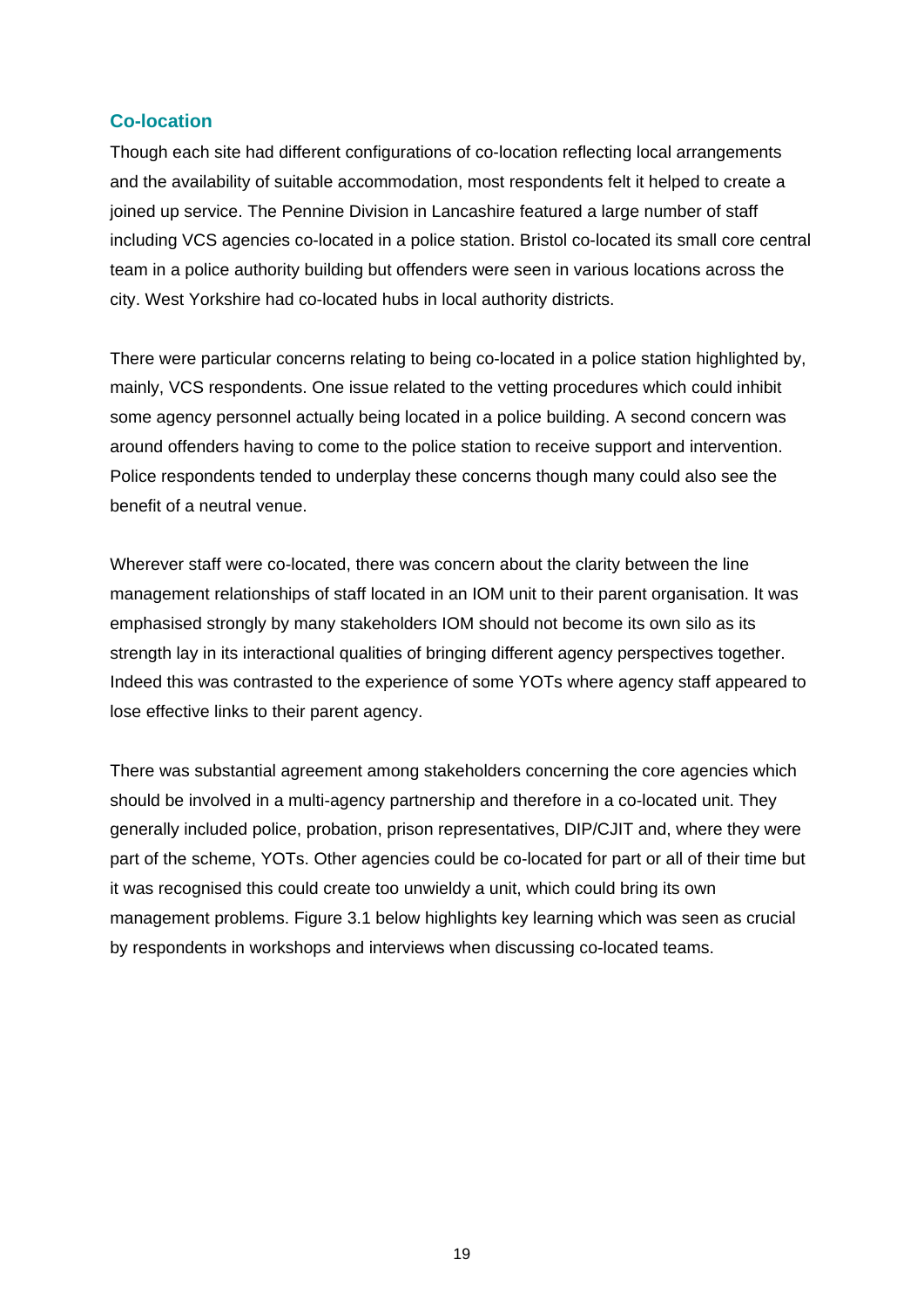<span id="page-30-0"></span>



#### **Information exchange**

Stakeholders reported on the formal mechanisms for data sharing and the human interaction which co-location and joined up working engendered. A single, centrally driven case management system shared by all agencies was strongly supported for easier data sharing and monitoring. Across the sites, case management systems could not be uniformly accessed by all agencies and there was no successful example of integration of data management systems. In West Yorkshire, the CSP funded the development of Mi-Case, a shared case management system to be available to all partners (though this is not yet fully used). The demands of double entry would necessitate additional resources and this could be a practical barrier to integration. The different priorities of NOMS and the police were also highlighted as inhibiting this co-ordination process and this was combined with a proliferation of systems of varying use in practice. In Bristol, the information officer described 17 databases they had to track individuals through the systems. Even in the West Midlands, which had made the greatest investment in an IT system to deliver shared data management, there were concerns as to whether the key features had been adequately addressed before the system was designed.

*We decided that the answer was an IT system before understanding what the problem was we were actually trying to fix in terms of this is the business process.* **(Regional stakeholder)**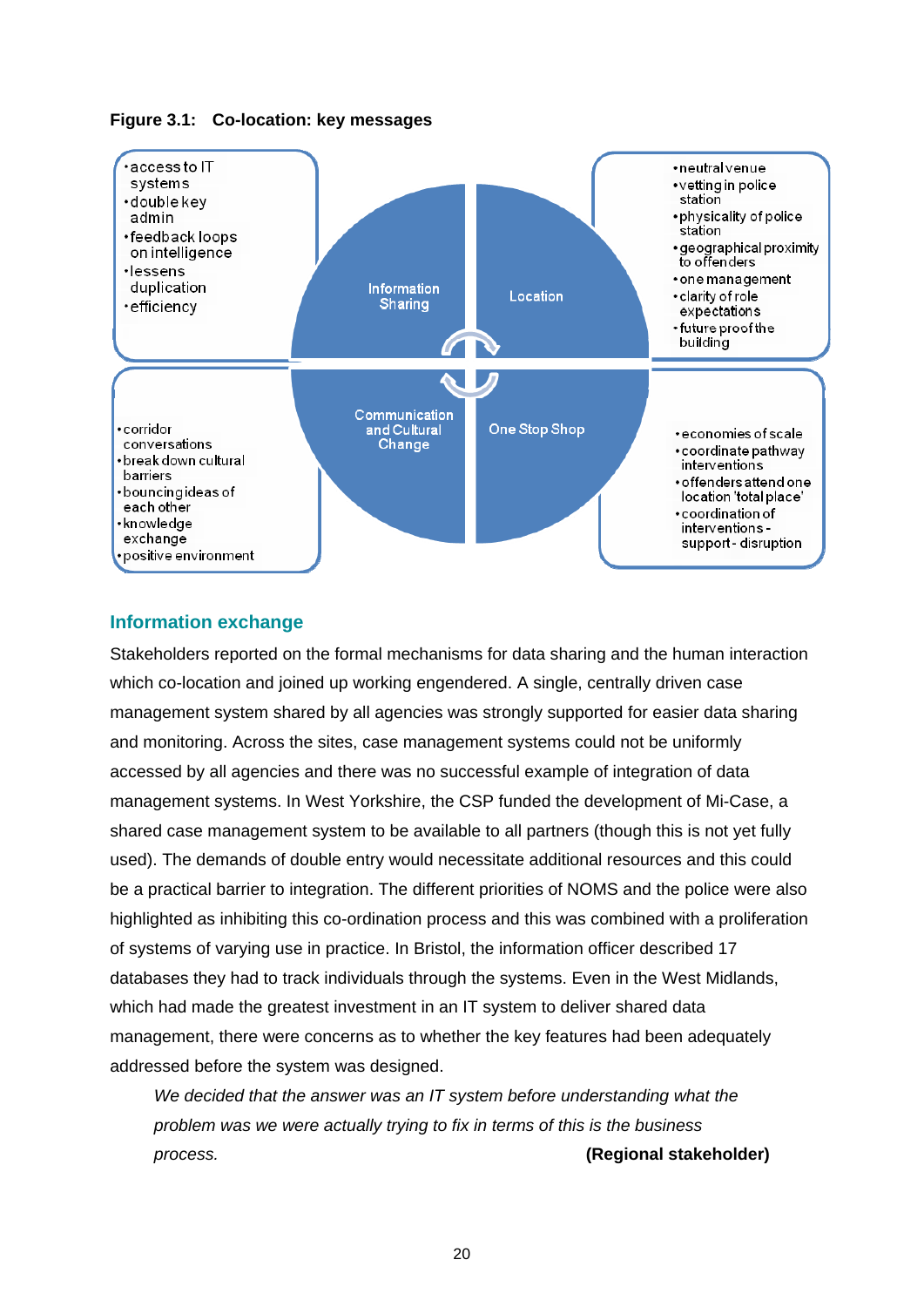Cultural differences between the agencies involved in IOM, particularly in their attitudes towards offender management, were also identified as inhibiting data sharing. Breaking down these cultural inhibitors was facilitated by both co-location and joined up working. At a delivery level the information exchange between workers on the ground enabled the multiagency partnership to grow and prosper.

*On a day-to-day relationship works really well… police, probation, the prison service, they're all in the same building, they all work together as a team so a lot of those barriers have been broken down.* **(CSP)**

The input of police intelligence into managing individual offenders was an aspect of information sharing which was especially highly valued by all stakeholders. Respondents frequently referred to the fact shared working arrangements made this intelligence no longer simply a one-way route from the police to the OM. Feedback loops were created which informed the efficacy of the original intelligence and guided subsequent practice. This, at its most successful, impacted very positively upon day-to-day policing.

*We have almost got to check and balance and almost a QA [Quality Assurance] process because we can now QA that police intelligence against whatever probation say about this person you know what the drug treatment service is you know what's Group 4*<sup>21</sup> *telling us about their behaviour you know and its just building up that holistic image that maybe we could have.* **(Police)**

## <span id="page-31-0"></span>**3.5 Managing the offender**

 $\overline{a}$ 

At the core of IOM was the delivery of a managed set of interventions, sequenced and tailored to respond to the risks and needs of the individual. These interventions had the key aim of disrupting the offender's criminal activity and thereby reducing their re-offending. PPO schemes had been constructed around a 3-tier model of deter, catch and convict, and resettle and rehabilitate. Whilst those terms were still in use across IOM sites, a more integrated and holistic approach to working with individuals was emerging and was noted by strategic personnel, operational staff and offenders. The IOM model revealed a more co-ordinated approach to service delivery and a more reciprocal approach to decisionmaking amongst agencies.

 $21$  Group 4 were the deliverer of curfew and electronic surveillance services in this site.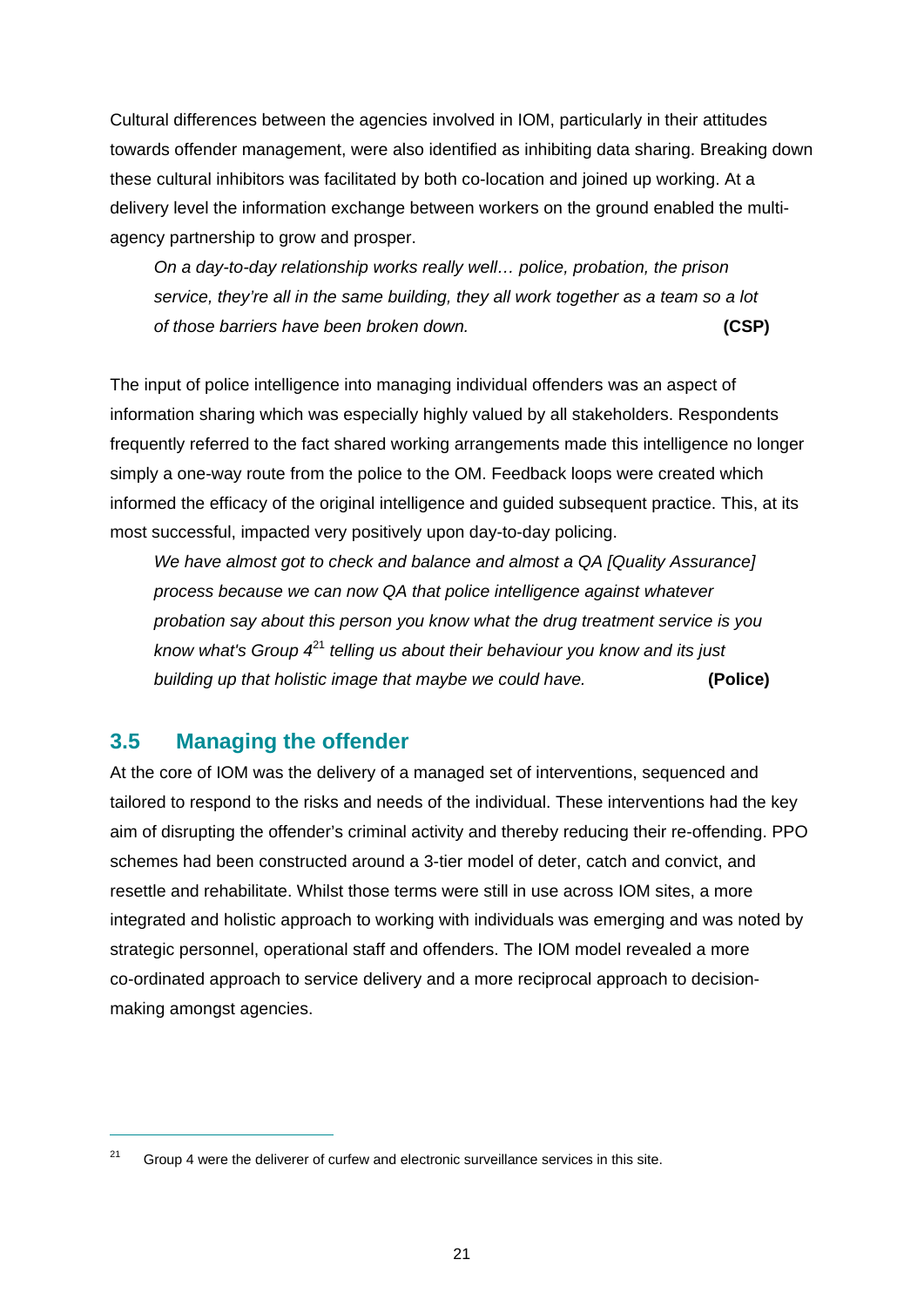A core area of fieldwork addressed the way in which the management of offenders was reflective of current approaches to case management including the  $ASPIRE<sup>22</sup>$  model from NOMS (Grapes and NOMS, 2006) and the NTA 'models of care' (National Treatment Agency, 2006). Figure 3.2 below summarises the best practice principles drawn from across the sites which demarcate IOM as a 'way of working'.

#### <span id="page-32-0"></span>**Figure 3.2: Best practice principles of IOM**



#### **BEST PRACTICE PRINCIPLES**

Four key issues emerged through the fieldwork as being of particular significance in defining the distinctiveness of the IOM approach. These were:

- using a 'lead professional' (explained below);
- a continuum of support, intervention and disruption;
- managing compliance; and,
- intensity of engagement.

<sup>&</sup>lt;sup>22</sup> Assess, Sentence Plan, Implement, Review, Evaluate (ASPIRE) refers to the core features of the offender management model.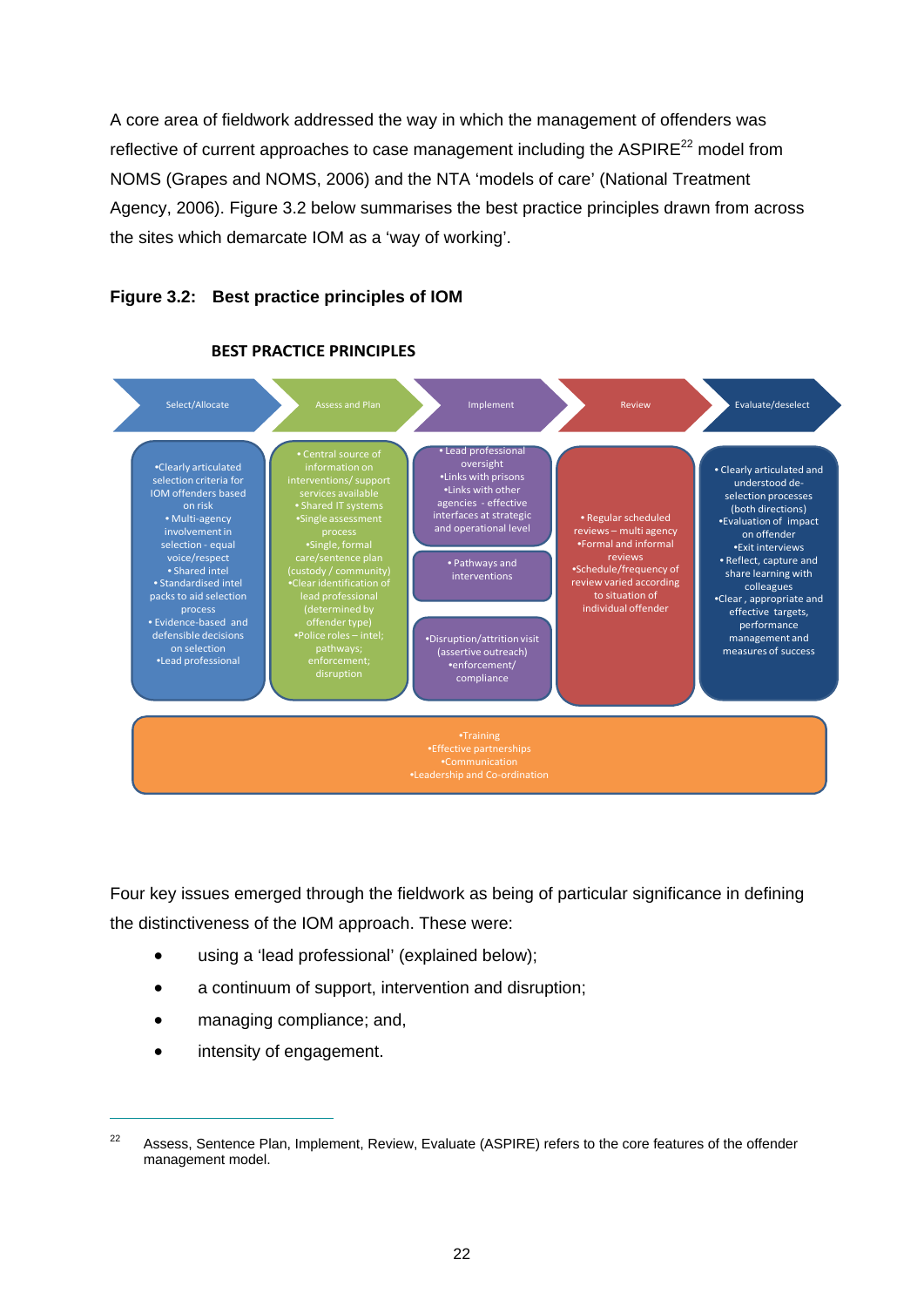#### **Lead professional**

Both PPO and DIP programmes had started the process of widening who could operate as an OM. This was developed across the sites through IOM, with the lead professional role being undertaken by probation, police or drug and other VCS workers. This originated in part through resource constraints within probation particularly in relation to non-statutory adult offenders. Probation trusts were not funded for this group of offenders unless additional resourcing could be introduced such as CSP funding. This limited the capacity for probation to prioritise this group. Ultimately, this will impact on the way in which services to this group of offenders can be delivered. Respondents broadly welcomed this development as a more nuanced offender management model.

*If they are non-statutory a beat manager or police officer should try and tie up with a CJIT worker if it's drugs because they are trained in case management.* 

**(CSP)**

However, there was still a degree of resistance to this approach expressed by police respondents and occasionally other agencies. One probation stakeholder argued a properly integrated approach to offender management involved the deployment of the *'right skills at the right time to the right offender'.* This meant crossing organisational boundaries and developing enough trust to contribute to the achievement of the targets of partner services. This was particularly sensitive when failure to achieve such targets could lead to financial or reputational costs.

The role of the police in managing offenders was an important part of the conceptualisation and practical delivery of IOM across the sites. It was argued, by some stakeholders, this police role was distinct from the role of offender management practised by probation staff. In some sites where there was a blurring of the police role into offender management this was reported as being problematic for police officers. Offenders themselves had particularly strong views about this. Involvement in IOM resulted in offenders working with police in positive ways which may have been counter-intuitive to their previous experiences.

*Instead of having police coming and saying you're arrested or throwing you in jail and roughing you up, it's coming and they're trying to help you and I think that makes a big difference in people's lives 'cause they're actually coming to help you, not coming to stick you back behind the door.* **(Offender)**

Almost all offenders reported their view of police officers had changed as a result of their participation in IOM, the key feature of this new relationship being increased trust.

23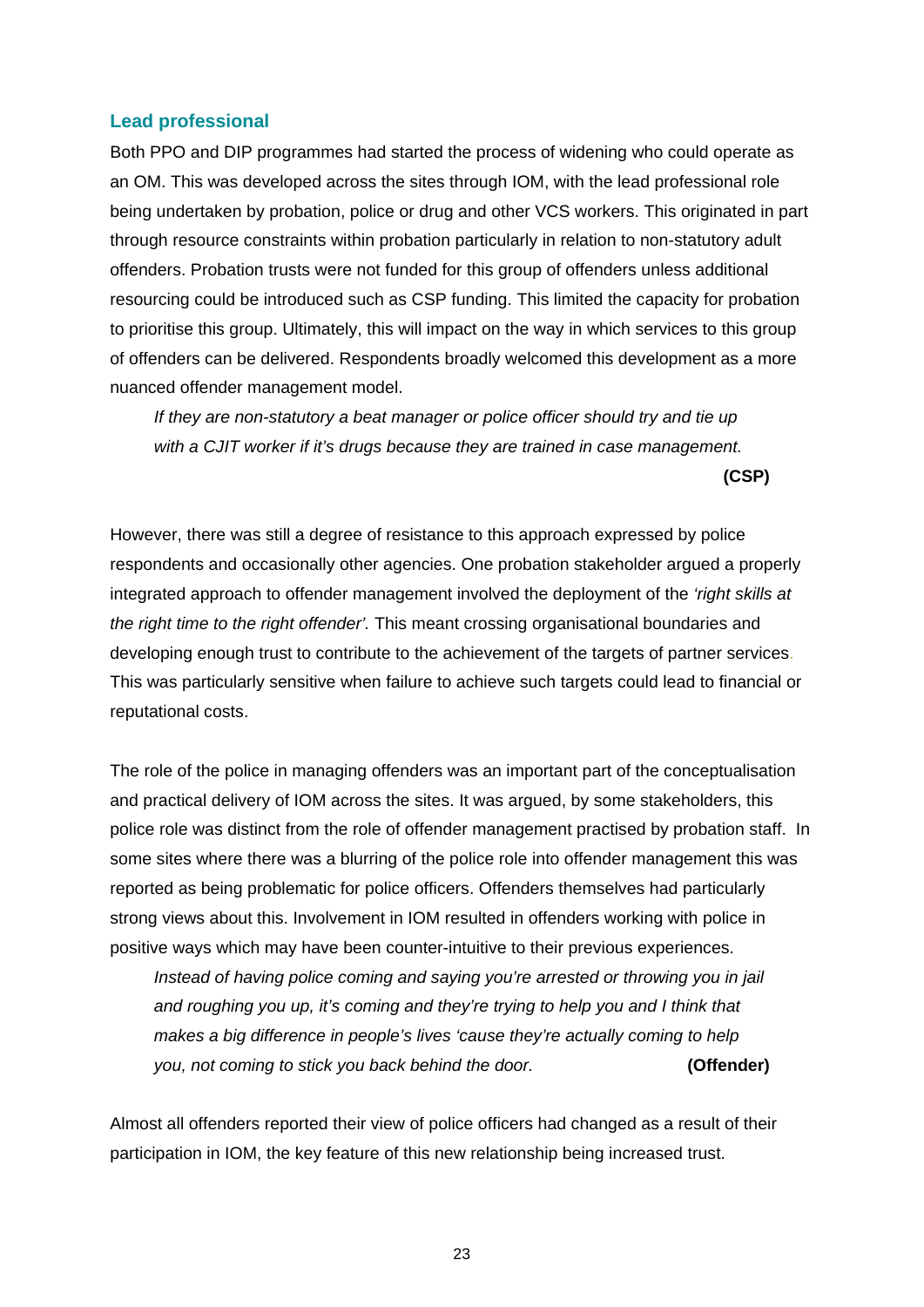*Because I've only ever known police to lock me up and things, I never knew that side to 'em where they're there to help you as well, I didn't give them a chance really.* 

#### **(Offender)**

Although a negative view of police adopting a supportive role within IOM was reported by only a very small minority of offenders, the possible barriers to forging a productive relationship requires consideration.

*I've had bad experiences in the past and I just don't want them knocking on my door because this is the hard thing, you've got a police officer come round your house who's locked you up in the past, smashed your door down while your kids are in bed, ransacked your house, put you in front of a court…then a couple of years down the line that police officer's knocking on your door, coming into your house 'hello how you doing?' Why would you want that person in your house after they'd done all that to you?* **(Offender)**

#### **Support, intervention and disruption**

The typical description of intervention activity emerging from workshops and focus groups showed a sequence of support, intervention and disruption (of potential further offending (see figure 3.3)). The objective of this was to ensure offenders received a high intensity of intervention as agreed through their selection and risk status determined at multi-agency tasking meetings. Integrated into this package was the idea that where offenders were not co-operating, enforcement activity may lead to 'catch and convict' strategies. The intention was to investigate the degree to which they could be re-engaged in supportive and pathway interventions. This was particularly relevant in the discussion of non-statutory adult offenders and offered a clear example of the added value of IOM.

*The role of the police in the disruption visits, engaging with offenders who are not compliant and tying that in with an offer of a resettlement service in a way whereas traditionally there's a hard line approach, there wasn't any alternative to that, so within IOM there's an alternative offer.* **(Police)**

Recognising the boundaries of work with NSOs without the normative standards of statutory supervision was discussed in detail. A concern about proportionate engagement (recognizing the limits to engagement from a human rights perspective) was identified alongside the fact motivation remained a key signifier of engagement.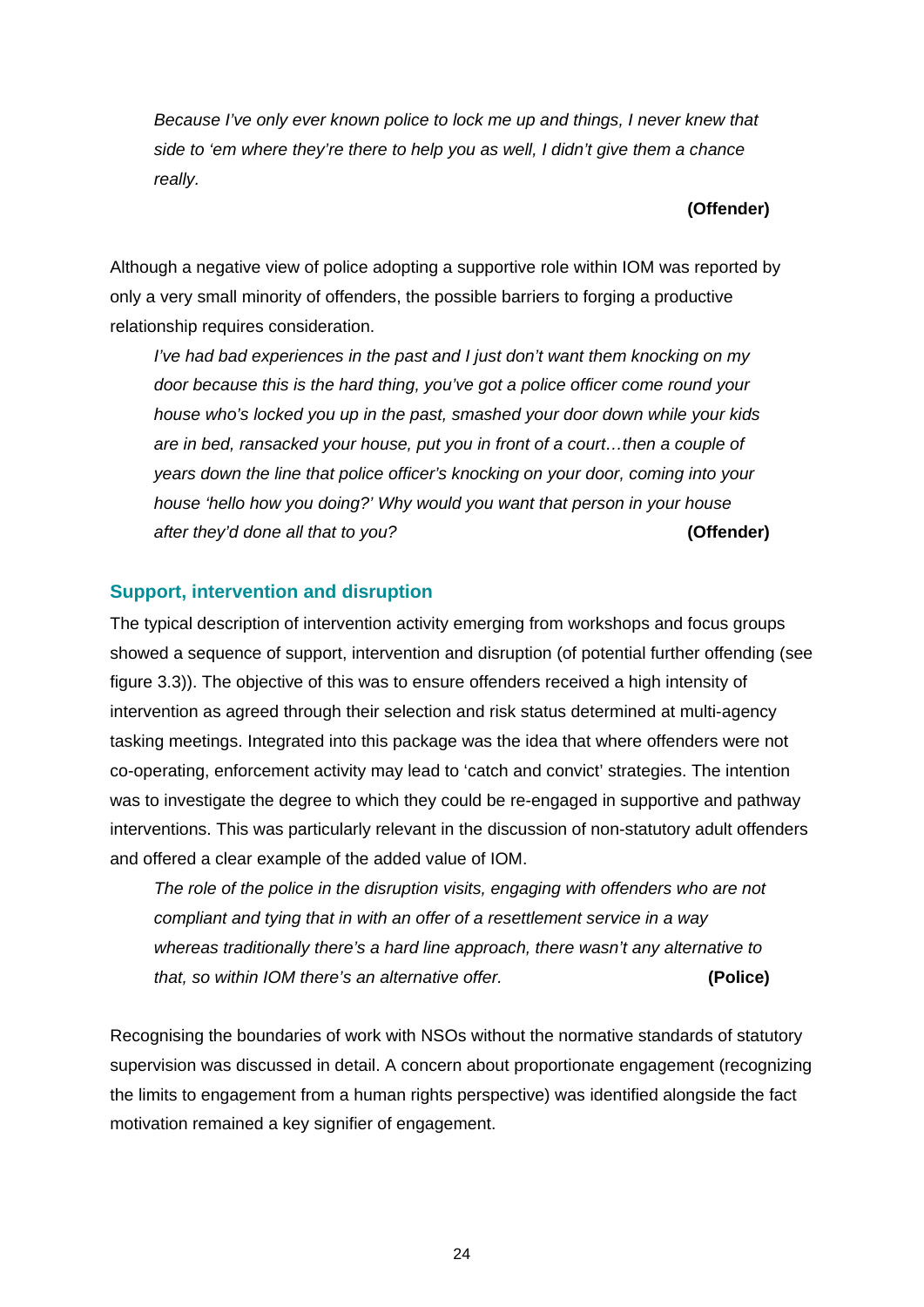*You've got to balance it against their human rights as well because if we say 'ok this person is a non statutory prolific offender and we're going to visit them every day for the next three months' if there's absolutely no intelligence or no indication that they're committing crime you can't really say that that is proportionate.* 

**(Police)**

<span id="page-35-0"></span>



Offenders themselves recognised the multi-layered approach within IOM and also recognised the differences from previous approaches.

*You're going to get a police officer come round your house and you're going to go to probation every week and it's going to be more tougher, it's like probation but a more tougher probation.* **(Offender)**

The vast majority of offenders interviewed viewed the disruption activity (termed 'assertive outreach' by one stakeholder) in a positive light, though the way in which it was regulated and managed was viewed negatively by a minority of offenders.

*It was just threatening letters like basically if I didn't do this then the police would drag me in and question me and stuff like that, get involved either way anyway so basically I got bullied into doing it 'cause if I didn't I'd be getting arrested here, there and there.* **(Offender)**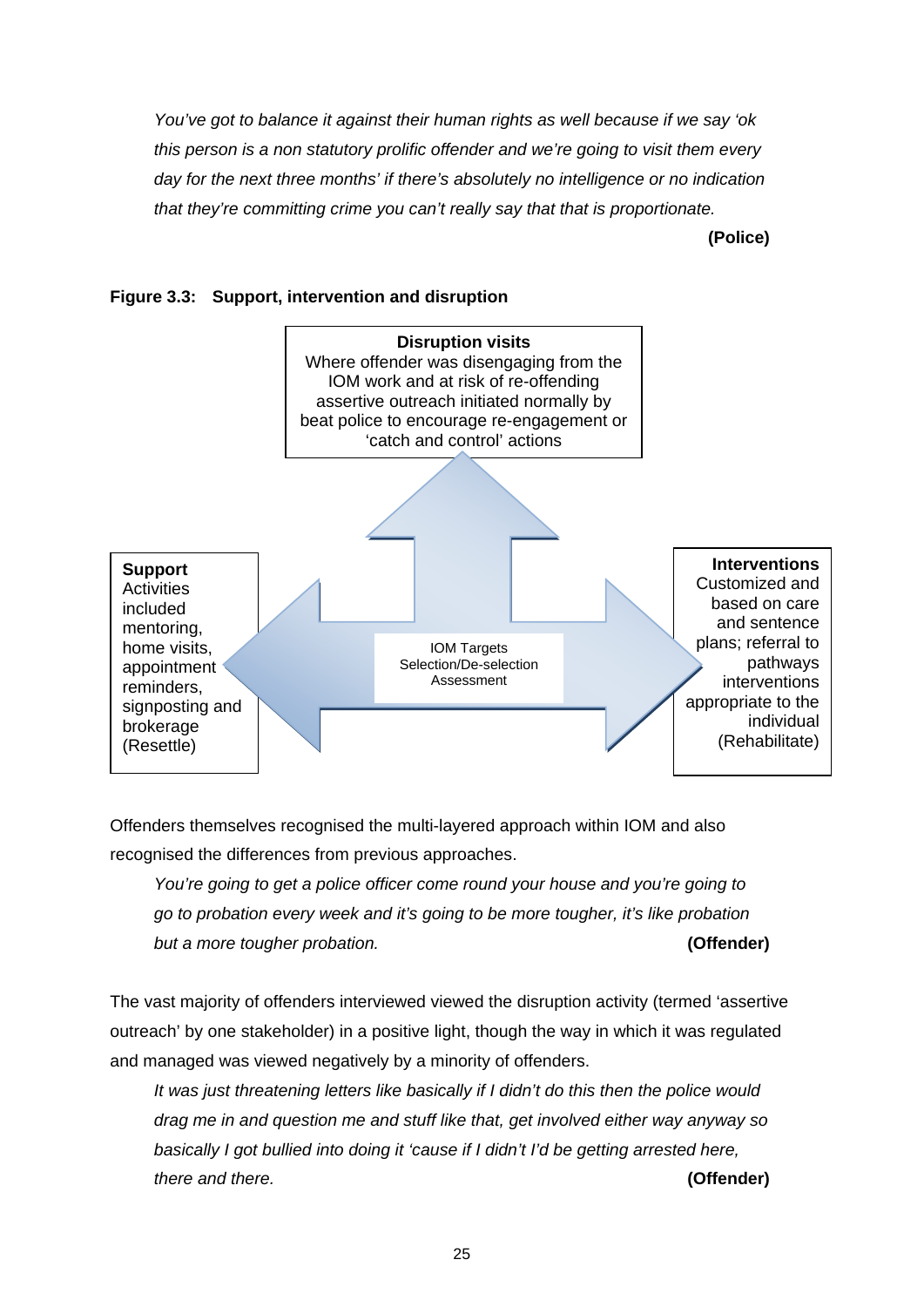#### **Managing compliance**

The disruption component of IOM as outlined above played a key role in achieving offender compliance.

*There's no rules as such but if I don't turn up or I start ignoring 'em then they'll start doing things to punish me like putting stops on me methadone till I make an appointment to see them. Because they've got it all sorted out, they're in charge of it really so I have to tow the line in a way.* **(Offender)**

The voluntary nature of participation in IOM (for NSOs) was also identified by almost all offenders as being an important motivator.

*I'm one of these people, I'm a recovering addict and offender and that, I don't like being told and I would not go, if it was like every week I had to go and see* [my key worker]*, I would never turn up once. Because it's my choice and I benefit I enjoy it.* **(Offender)**

It was acknowledged by offenders they needed to want to change for these agency activities to have effect  $^{23}$ 

*They could say I could do this or they could this or that for me but 'cause I didn't want to take it up it wasn't working, if people don't want to change their self then I don't think, nothing'll work for anybody.* **(Offender)**

Some stakeholders reported communication breakdown between different parts of the police estate leading to counter-productive interventions by beat officers. However, lessons were being learnt, and integration of intended actions between IOM and operational police was recognised as desirable.

 $23$  This is consistent with desistance research (Weaver and McNeill, 2007).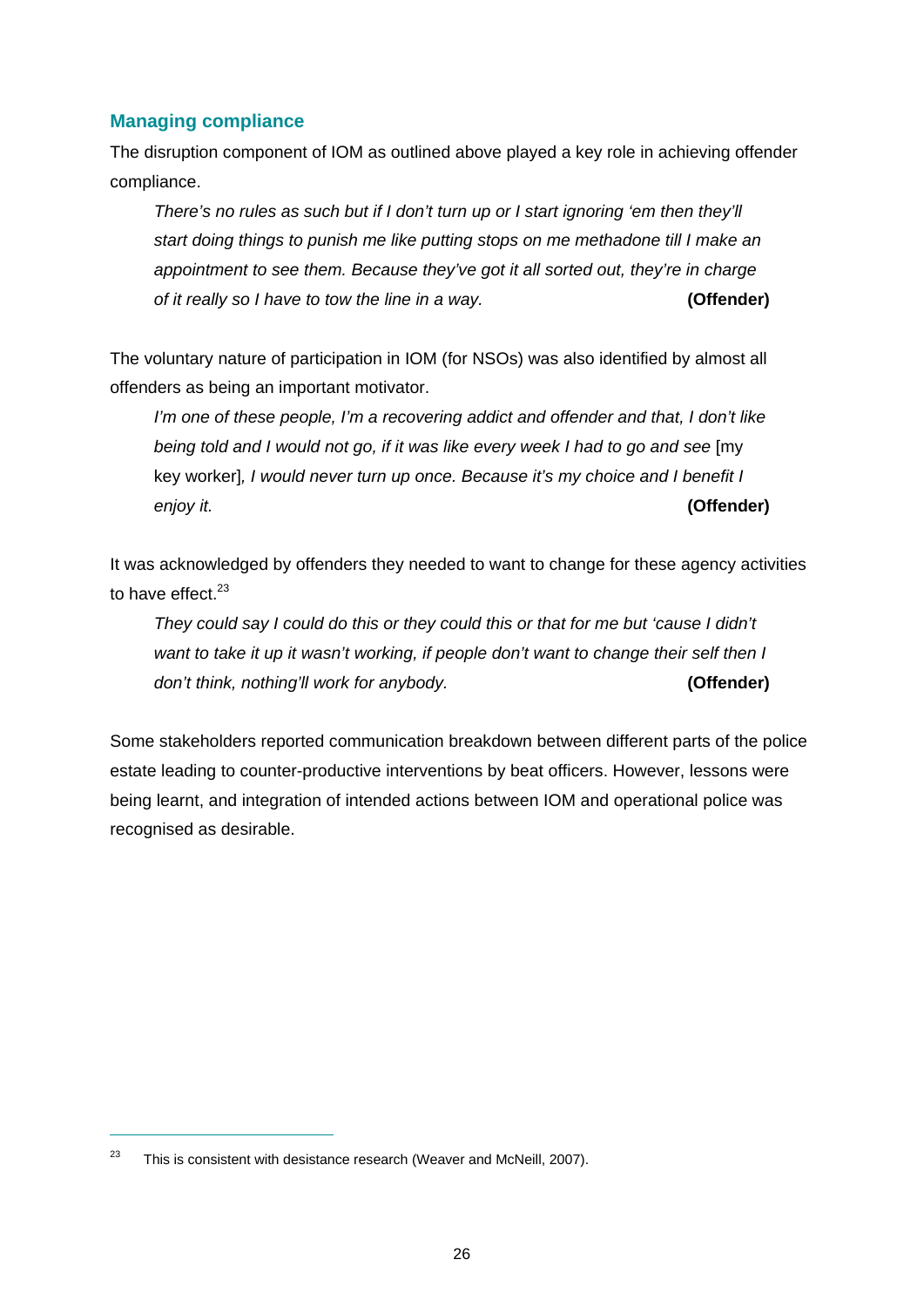#### **Intensity of engagement**

The intensity of engagement which the IOM model offered was viewed positively by almost all of the offenders interviewed. This intensity of approach was recognised as a welcome contrast to difficulties previously encountered in accessing services.

*In previous sentences I've come in, when I've come into jail I've sat down with somebody and they've done a sentence plan with me and it's me telling them what I should do, it's me asking for things like to work with CARATS<sup>24</sup> and people but not much help really. But coming into jail this time it seems like a load of agencies, a load of people, load of help there if you want it.* 

**(Offender in custody)** 

The high level of interaction with the police was recognised as having a strong motivational influence and a positive impact on desistance from crime.

*At first when I first come onto it I had officers for the first three weeks, every night I had police officers coming round checking up on me, making sure I was all right, making sure I'm good, but it was good because it wakes you up a little bit.* 

#### **(Offender)**

However, it was also acknowledged by a small number of offenders, the level of intensity within IOM needs to be consistent with expectations on statutory orders.

### <span id="page-37-0"></span>**3.6 Perceived impact of IOM**

Throughout the fieldwork, the majority of stakeholders from across the partner agencies expressed a strong belief in the potential success and efficacy of IOM on the ground as a 'way of working'. However, all respondents were conscious of the need (though also the inherent difficulty) of proving success in terms of reducing re-offending. While this remains the key measure for the majority of the stakeholders, 'softer' outcomes were also recognized and supported. Many agencies argued incremental success criteria, such as changes in offender's behaviour or reduced chaos in their lifestyle, should be measured. These improvements were ones schemes could promote and could impact on public confidence. Many respondents commented on some of the beneficial by-products springing from IOM including some encouraging case studies of individual offenders and gains in terms of multi-agency partnerships.

<sup>&</sup>lt;sup>24</sup> Counselling, Assessment, Referral, Advice, Throughcare.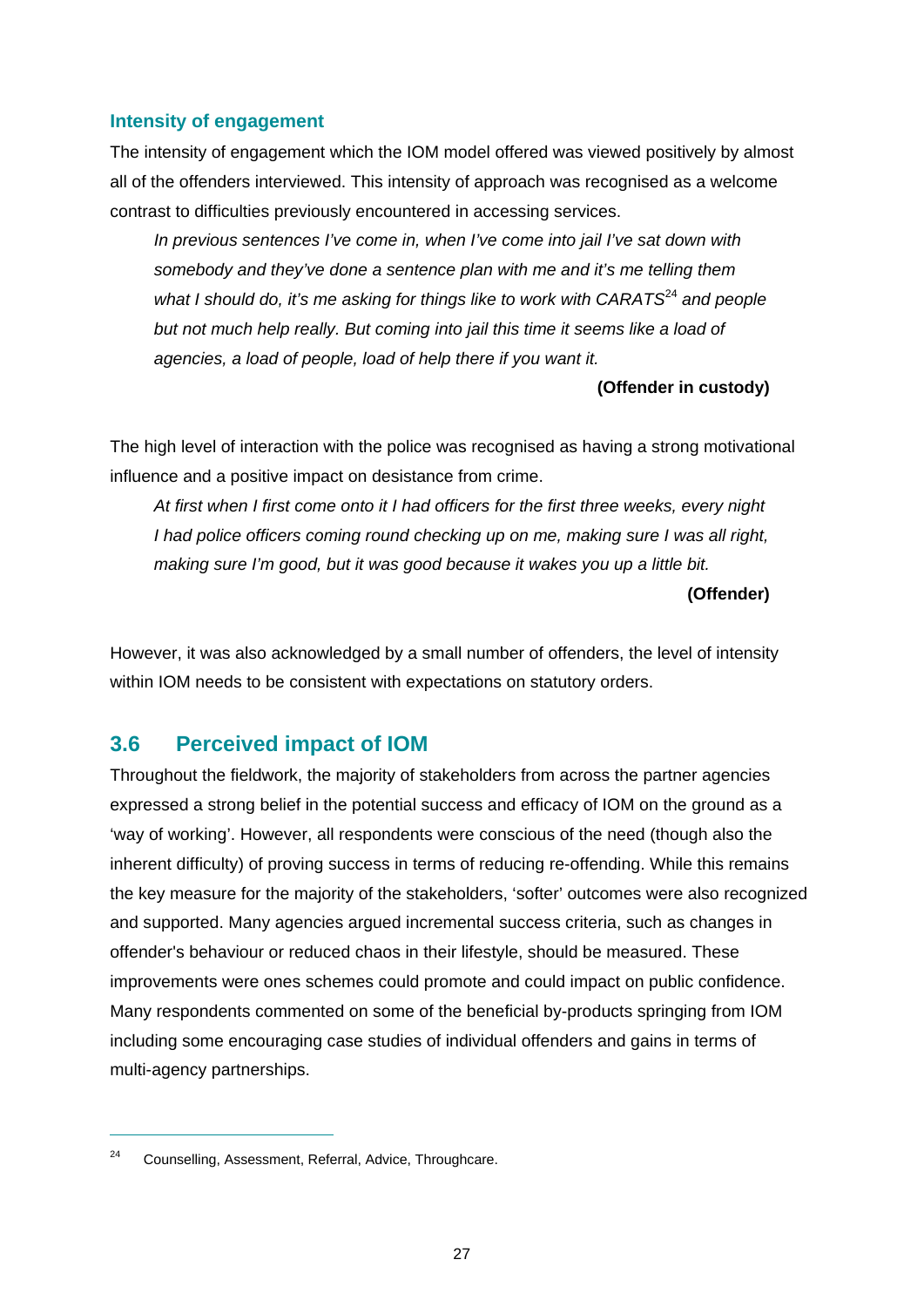The VCS were evident at all sites offering important complementary services which helped sustain offenders in participation. For example, in the West Midlands it was reported the VCS were providing mentoring and assistance with employment, training and education (ETE) opportunities for offenders serving less than 12 month sentences. Agencies were providing culturally competent support and interventions to black and minority ethnic offenders and working with women at risk of offending and those already within the Criminal Justice System (CJS). In the co-located hub in Burnley the VCS were a key set of partners in delivering supportive interventions. Significant resources were secured via Leeds CSP to commission the VCS to case manage 200 offender per annum within IOM.

As detailed above the most significant agency which was involved in IOM arrangements was the police, strategically and at a delivery level. The commitment of their resources and the cultural change (though limited at some sites) both within the police and in their relationships with other agencies was perhaps the most significant organisational outcome identified by stakeholders.

At a more strategic level there were concerns about whether IOM could show reductions in re-offending as this would be necessary to justify resource investment. Indeed some police respondents working outside IOM believed failure to demonstrate reductions in re-offending would raise fundamental questions about continued police engagement. But there was a view that softer outcomes were also markers of effective interventions.

Offenders recognised IOM brought agencies together to offer a constant and co-ordinated level of support and intervention.

*But I sort of watches and listens to offender management services and understands it's all one body, that the prisons work with probation and the police and social services, just everything basically has all become one.* 

**(Non-statutory, non-PPO, offender)**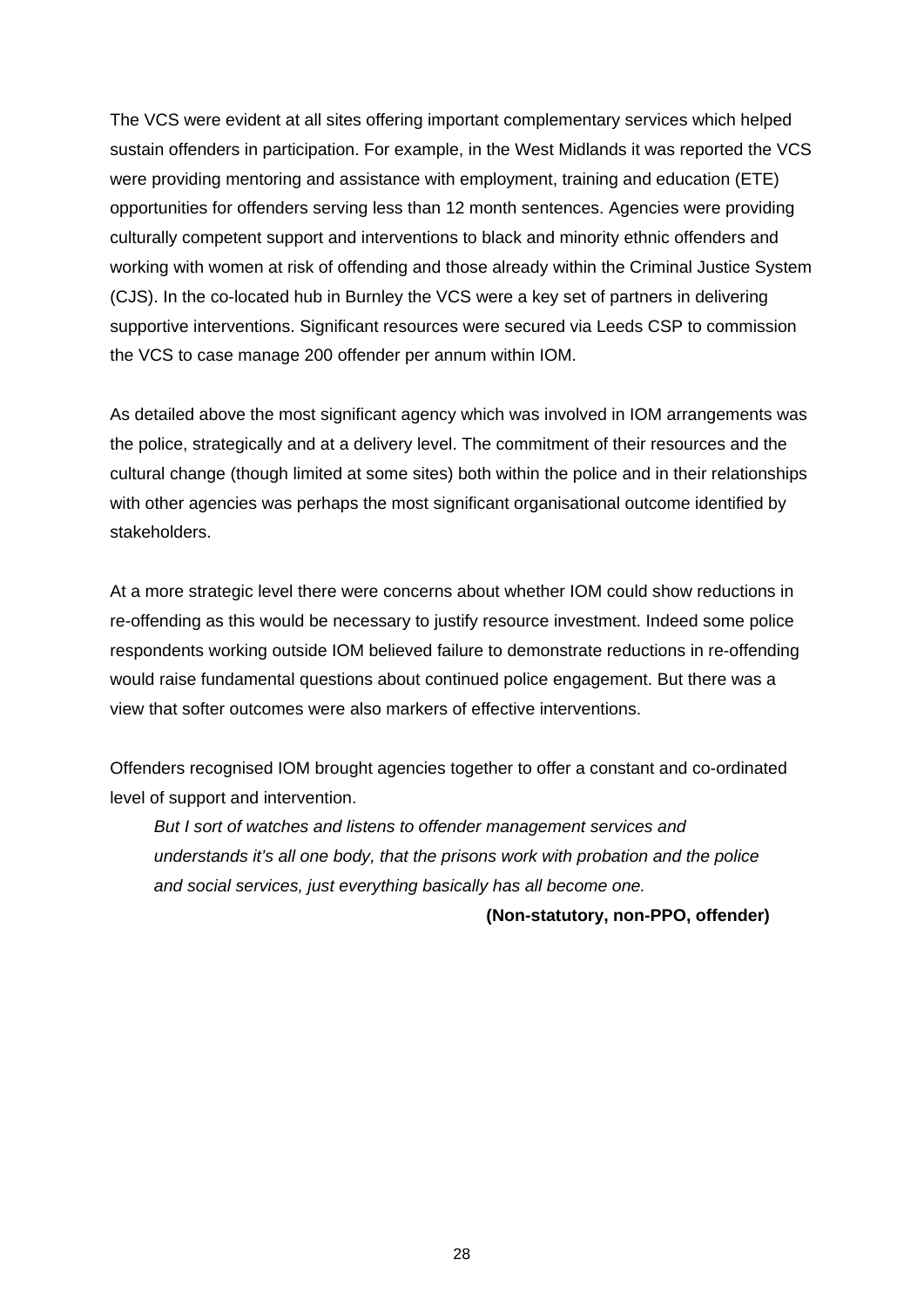The importance of creating a brand to publish and market IOM was discussed by a high number of respondents. Indeed during the course of the fieldwork three areas took on a branding exercise to aid scheme identity. Previous PPO schemes were seen to have benefited from such identities and were an important way to badge success stories, which was seen as crucial for public confidence. Respondents recognised the need for creative thinking around measuring and promoting success. Offenders often did not recognise the IOM brand but understood the scheme they were on either by reference to previous branding or a more colloquial recognition (of their status as 'prolifics' for instance). It was observed a number of non-pioneer areas were branding their IOM provision and this may be a key implication for future development and practice. As one respondent notes getting this right is not easy.

*If you can give a hook upon which people can identify then that helps but you need to sort out all those issues, if it's a brand at what level is that brand being pitched and what are you describing within it and for me it has to be that umbrella type approach where everything that fits the broad definition of multi agency offender management falls within it.* **(Regional)**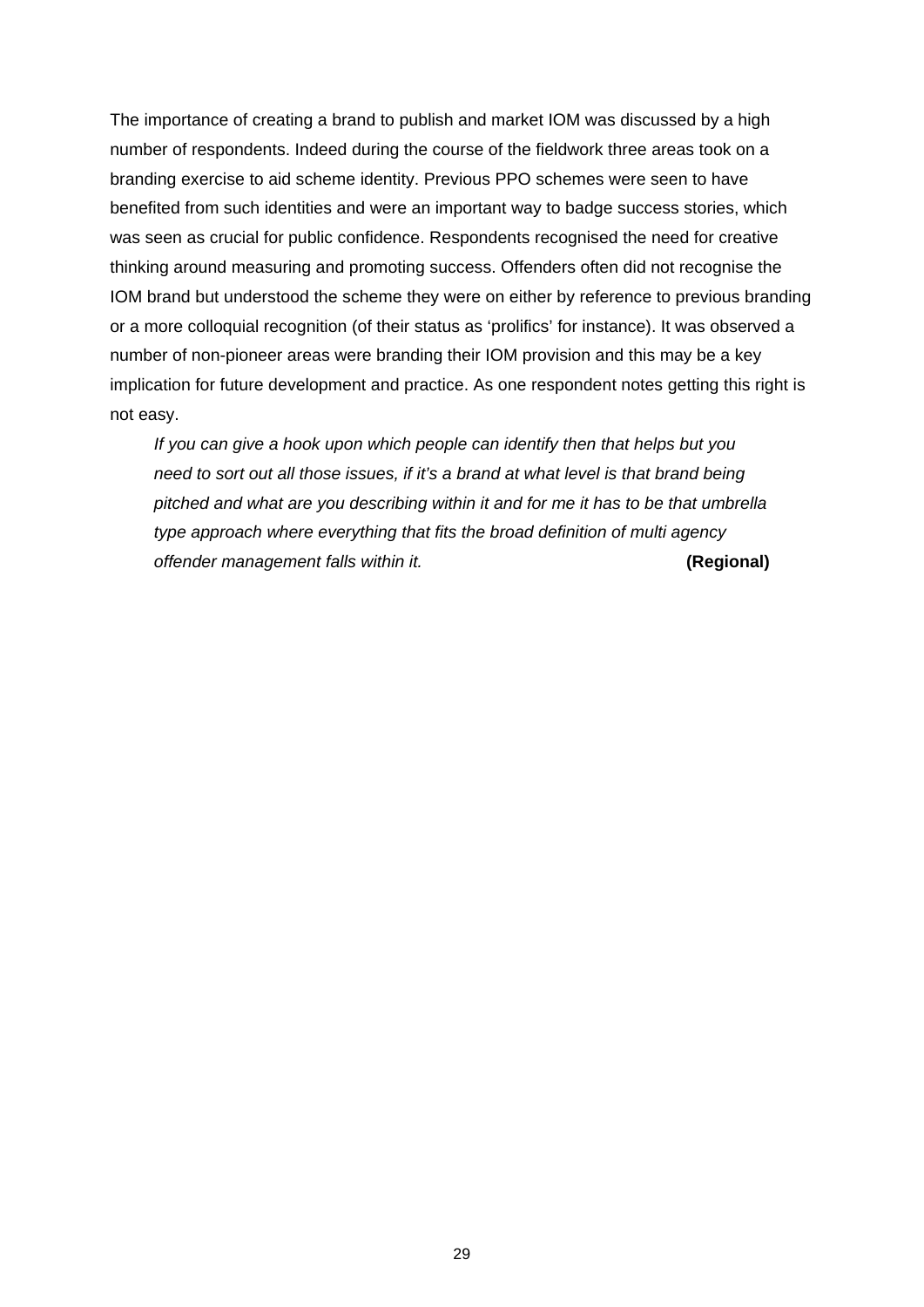## <span id="page-40-0"></span>**4. Implications**

This process evaluation faced a number of challenges. It was not possible to make whole entity comparisons between sites owing to lack of consistency in what constituted IOM at each site as well as across sites, difficulties in accessing reliable data for quantitative analysis, and developmental changes at the sites during the study. The analyses and recommendations within this report reflect this situation and assume an appetite for central prescription and direction prevalent at the inception of the IOM approach. Since then the political and criminal justice landscape has changed somewhat, and so this may not reflect current policy or practice. The enthusiasm and commitment to IOM from local stakeholders was critical to the development of IOM and encouraged the sites to develop local approaches free from national prescription.

## <span id="page-40-1"></span>**4.1 Elements of good practice and barriers to delivery**

This evaluation found the key mechanisms supporting early delivery of IOM were:

- close links between operational and strategic leadership;
- robust governance and delivery structures, including clear definitions of the roles and responsibilities of different agencies and agency staff including YOTs and prisons;
- risk and need driven interventions, particularly for non-statutory adult offenders;
- a heightened role for police intelligence in supporting offender management;
- co-location as an effective model of operational delivery modulated by local needs and relationships;
- effective operational links between prison and community intervention to ensure offenders could be tracked in and through their custodial experience and linked immediately on release to IOM services where warranted;
- developing local models of offender management consistent with existing national models and where those presenting the highest risks and needs were prioritised through a RAG or similar prioritisation system; and
- extending the nature and breadth of police engagement in managing offenders.

Conversely, the barriers that inhibited development and delivery were:

- lack of shared understanding/definition of IOM;
- confusion in governance arrangements and contested delivery leadership;
- uncertain relationships with YOTs and prisons;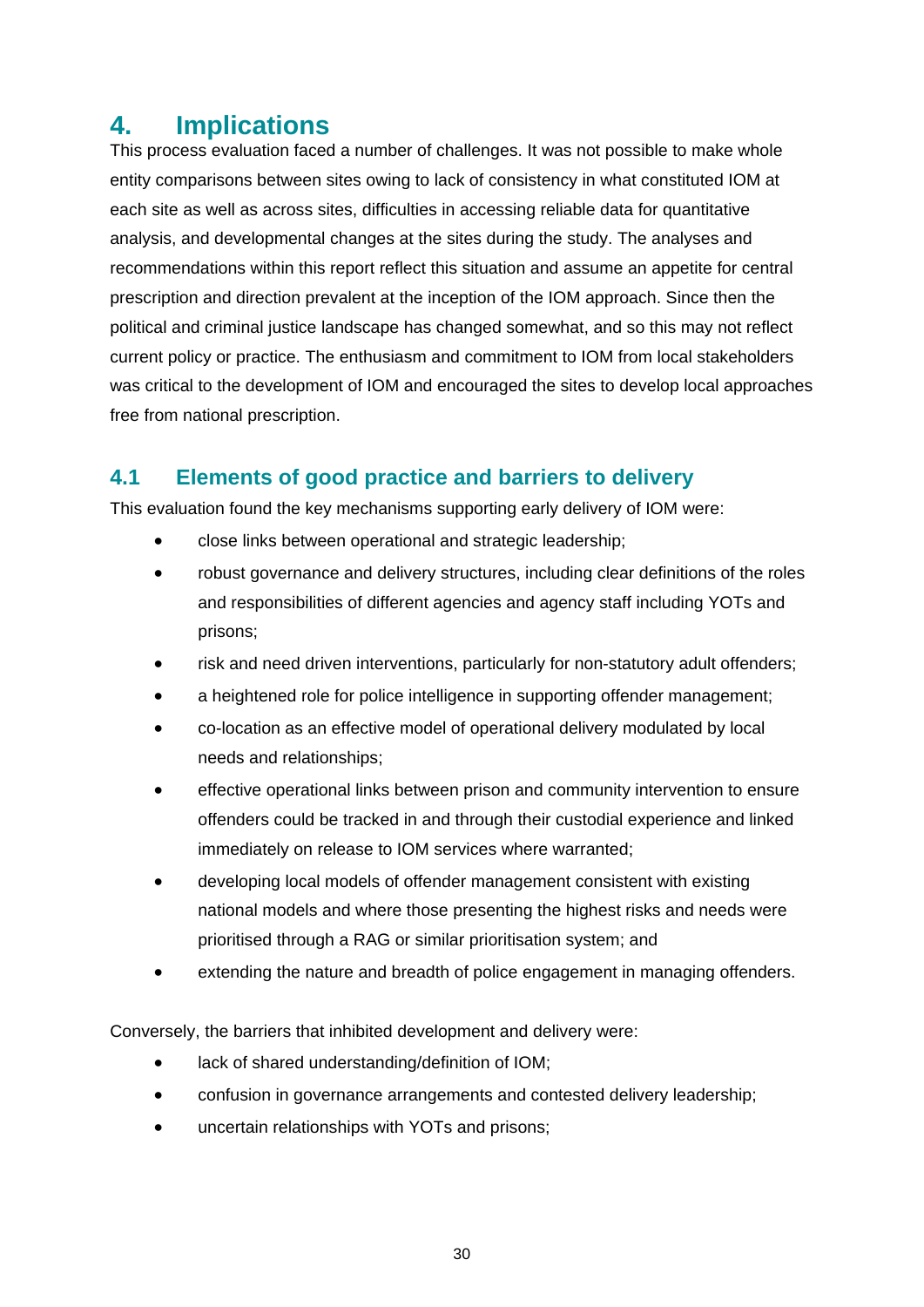- adequacy of resourcing including limited resources for probation to extend management of NSOs;
- sustainability of IOM structures in mainstream business;
- co-ordinating data management;
- lack of capacity to co-locate;
- competing agency agendas; and
- mixed messages regarding targets.

## <span id="page-41-0"></span>**4.2 Resolving barriers to delivery**

To address barriers to delivery nationally, Government should support an agenda which enables local areas to:

- define IOM, specifically the targeting of offenders based on high risk and high need irrespective of statutory status and the inclusion or non-inclusion of young offenders;
- support probation and prisons to realign resources to focus on these offenders;
- provide guidance on a case management model and data management standards which facilitates multi-agency working; and
- encourage agencies to develop local strategies in response to local needs, fostering ownership and commitment.

Locally and regionally, agencies should:

- establish shared leadership and governance with:
	- LCJBs taking a county level responsibility for strategy, consistent practice between CSPs and the resourcing of IOM by countywide agencies with direct assistance from regional agencies, and
	- CSPs taking responsibility for local strategy, operational delivery and local resourcing of IOM delivery, direct links and representation between them;
- make initial investments to establish IOM to deliver at an optimal level and realign existing resources to sustain delivery;
- involve prisons, YOTs and VCS agencies as strategic and delivery partners and ensure the goal of reducing re-offending is owned and shared across all agencies;
- establish joint matrices and processes for dynamic selection and de-selection of offenders;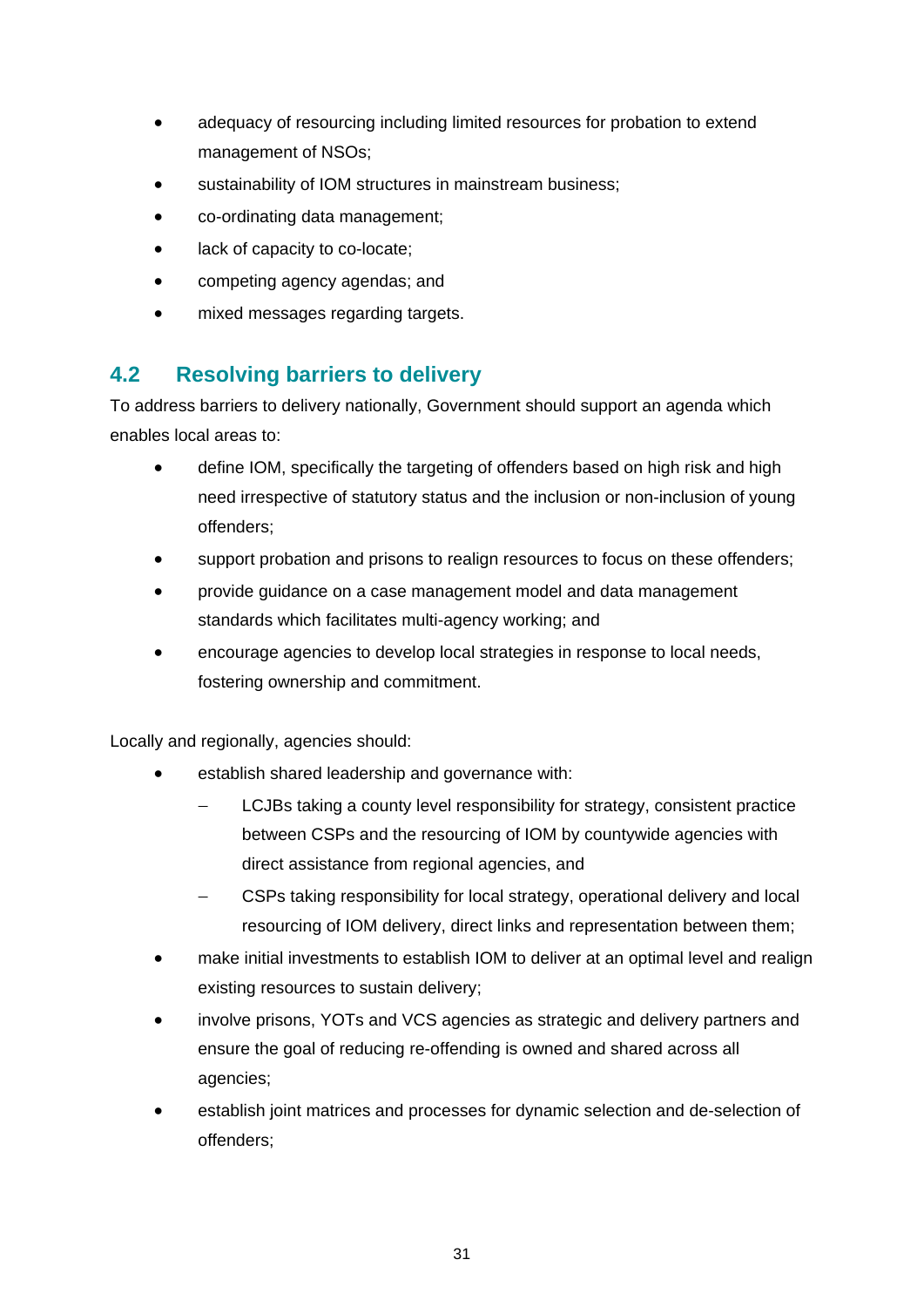- establish dynamic operational practices to enable sequencing of IOM interventions responsive to changing needs and priorities;
- establish co-location arrangements built on existing arrangements and appropriate to the needs of any particular locality; and
- deliver inter- and intra-agency training to ensure learning, cultural and operational change engendered by IOM is institutionalised in organisations.

## <span id="page-42-0"></span>**4.3 Management of offenders transformed**

The police gained an important foothold in the wider business of offender management. This is partly because the management of NSOs is not within the remit of NOMS, but also because the allocation of resources by police services has encouraged wider ranging police contribution than any previous scheme. Sustaining this investment will depend on the police service more generally regarding this expansion of role as appropriate for its officers, and the extent to which other ways to fund offender management can be successfully procured by probation in a difficult financial climate. The VCS have a developing role to play in supporting offender management work but this remains a distinctive contribution adding value to the core statutory services.

If possible, research providing robust evidence of the impact of IOM on re-offending would be useful. However, local variations in scheme construction and delivery do not make this an easily achievable agenda. Further exploration of the police role in the management of offenders will also be crucial in achieving integration of service delivery arrangements. Nevertheless, IOM goes further than any other scheme to achieve the end to end offender management concept envisaged by Carter (2003).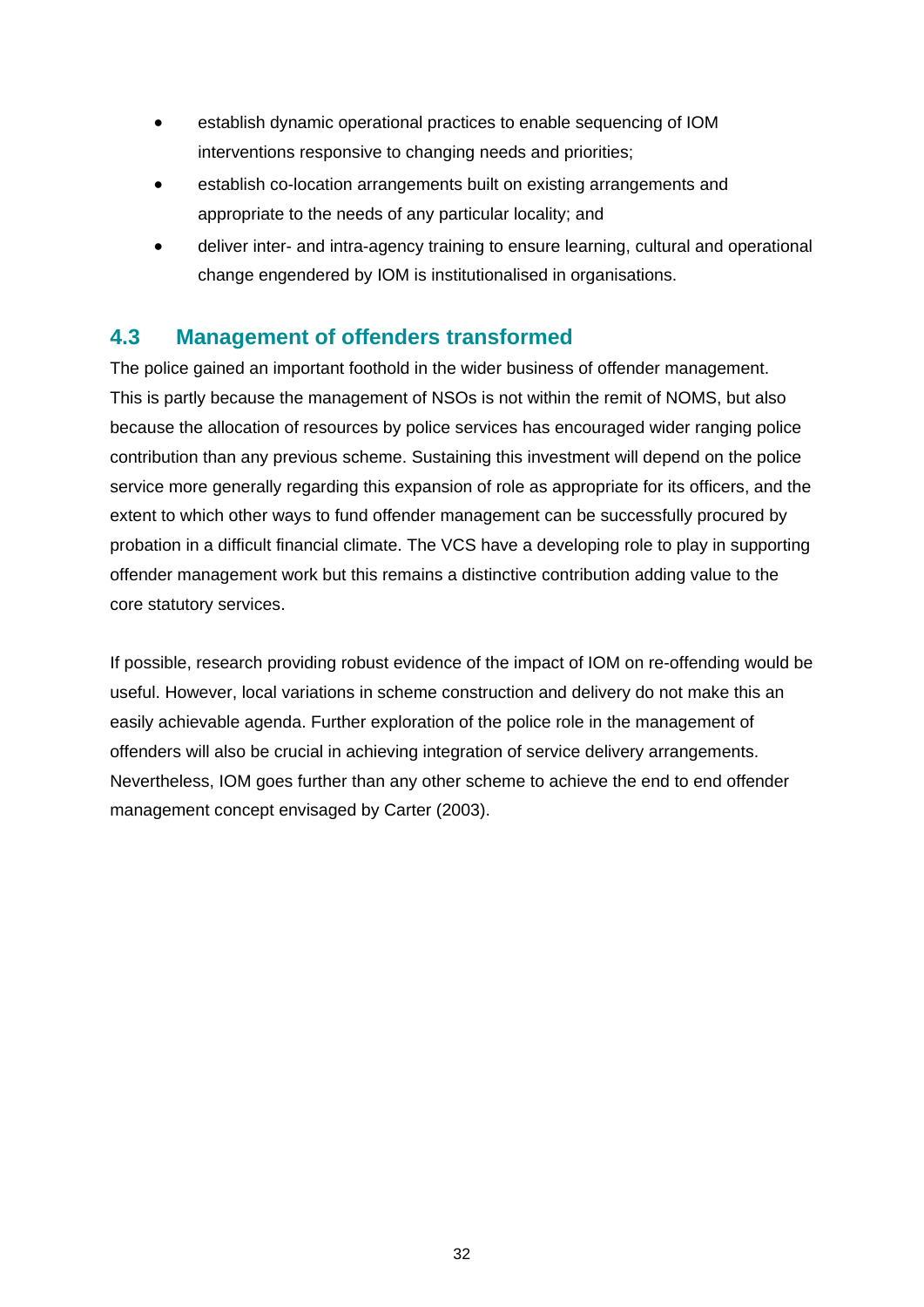## <span id="page-43-1"></span><span id="page-43-0"></span>**Appendix 1 Glossary**

| <b>ASPIRE</b> | Assess - Sentence Plan - Implement - Review - Evaluate.<br>Core Features of Offender Management Model |
|---------------|-------------------------------------------------------------------------------------------------------|
| <b>BCU</b>    | <b>Basic Command Unit</b>                                                                             |
| <b>CJIT</b>   | Criminal Justice Interventions Team                                                                   |
| <b>CSP</b>    | <b>Community Safety Partnership</b>                                                                   |
| <b>DIP</b>    | Drug Interventions Programme                                                                          |
| <b>DOM</b>    | Director of Offender Management                                                                       |
| <b>DYO</b>    | Deter Young Offender                                                                                  |
| GO            | <b>Government Offices</b>                                                                             |
| <b>GOM</b>    | <b>General Offender Management</b>                                                                    |
| <b>HORDD</b>  | Home Office Regional Deputy Director                                                                  |
| <b>IOM</b>    | Integrated Offender Management                                                                        |
| LAA           | Local Area Agreement                                                                                  |
| <b>LCJB</b>   | <b>Local Criminal Justice Board</b>                                                                   |
| <b>LSP</b>    | Local Strategic Partnership                                                                           |
| <b>MAPPA</b>  | <b>Multi-Agency Public Protection Arrangements</b>                                                    |
| MoJ           | Ministry of Justice                                                                                   |
| NI 16         | National Indicator 16: measures serious acquisitive crime                                             |
| NI 18         | National Indicator 18: measures adult re-offending rates for those<br>under probation services        |
| <b>NI 30</b>  | National Indicator 30: measures the re-offending rate of prolific and<br>other priority offenders     |
| NI 40         | National Indicator 40: measures number of drug users recorded as<br>being in effective treatment      |
| <b>NOMS</b>   | National Offender Management Service                                                                  |
| <b>NSOs</b>   | Non-statutory offenders, those released from custody without any form<br>of supervision               |
| <b>NTA</b>    | <b>National Treatment Agency</b>                                                                      |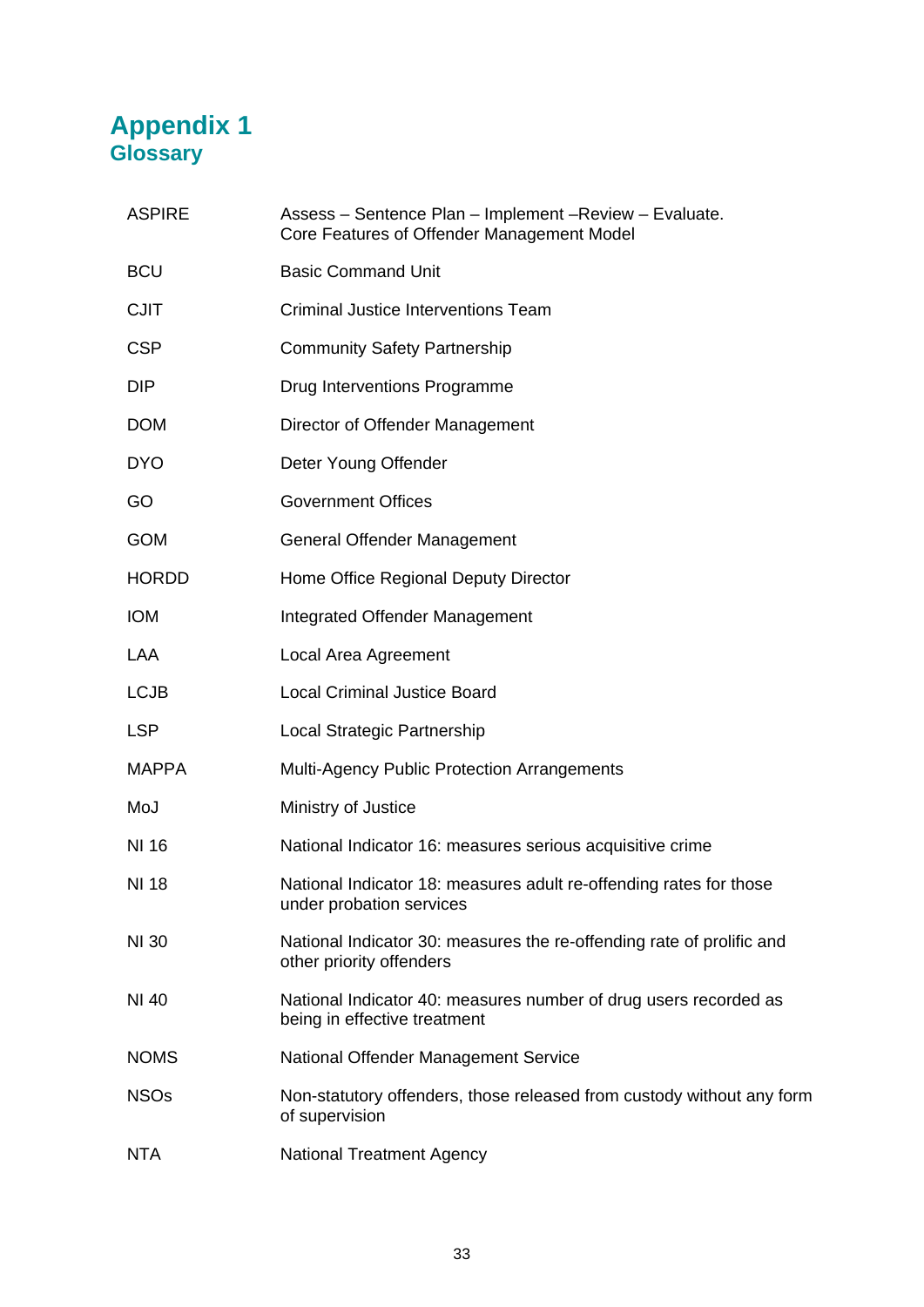| OM.                     | Offender Manager                                                                                                                                                                                                                                                                                                                                                        |
|-------------------------|-------------------------------------------------------------------------------------------------------------------------------------------------------------------------------------------------------------------------------------------------------------------------------------------------------------------------------------------------------------------------|
| <b>PNC</b>              | <b>Police National Computer</b>                                                                                                                                                                                                                                                                                                                                         |
| <b>PPO</b>              | <b>Prolific and other Priority Offender</b>                                                                                                                                                                                                                                                                                                                             |
| <b>PSA</b>              | <b>Public Service Agreement</b>                                                                                                                                                                                                                                                                                                                                         |
| <b>Primary Offences</b> | Where more than one offence is considered in a court case or<br>cautioning occasion, the offence that attracted the most severe<br>sentencing outcome (as recorded on the PNC) is deemed to be the<br>Primary offence and other offences also dealt with in that case would<br>be ignored (MoJ Criminal Justice Statistics: Background, Definitions<br>and Measurement) |
| <b>VCS</b>              | <b>Voluntary and Community Sector</b>                                                                                                                                                                                                                                                                                                                                   |
| <b>YJB</b>              | Youth Justice Board                                                                                                                                                                                                                                                                                                                                                     |
| <b>YOT</b>              | Youth Offending Team                                                                                                                                                                                                                                                                                                                                                    |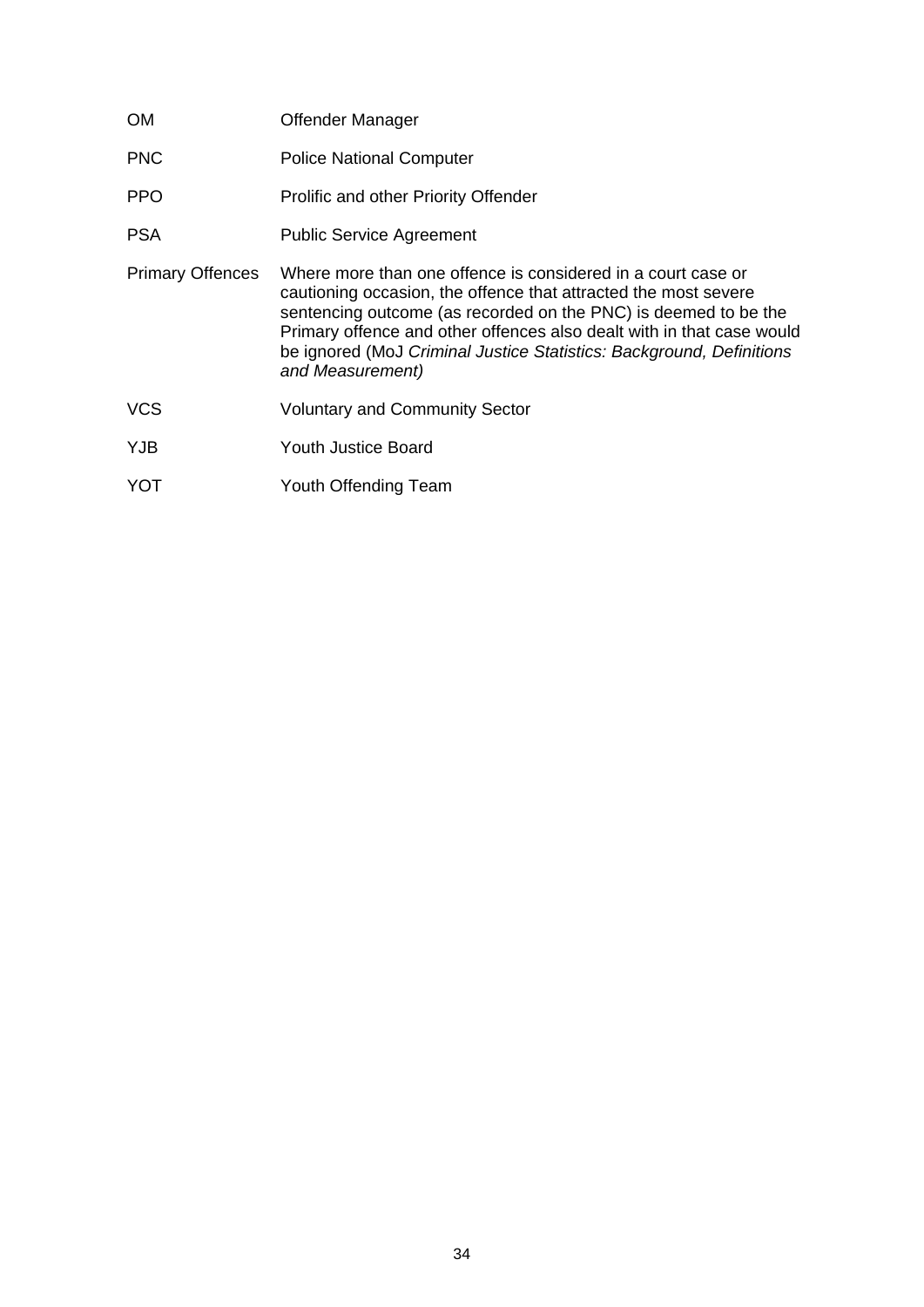## <span id="page-45-1"></span><span id="page-45-0"></span>**Appendix 2 IOM pioneer site summaries**

This appendix contains brief descriptions of the key components of the five IOM pioneer sites. They give a 'flavour' of how each site operated and highlight examples of practice.

#### **Avon and Somerset (Bristol)**

The development of IOM was located within Bristol and featured co-located police, probation, prison and drugs workers together with dedicated administrative support. There were plans to roll out this model to the rest of the force area. Towards the end of the research IOM had been branded as 'Impact'.

Offenders of persistent concern to local communities were targeted, including NSOs who committed priority acquisitive crime. PPOs and Deter Young Offenders (DYOs; those at risk of becoming PPOs) were also included within the cohort. The selection of offenders was generated through fortnightly inter-agency meetings. These individuals became the focus of intelligence monitoring and surveillance. Statutory offenders were managed by probation and where possible/appropriate would receive a joint visit from probation staff and the police to introduce the scheme. NSOs were managed by CJIT/drug workers or the police and again would receive a joint visit where appropriate/possible to introduce the scheme.

Interventions were planned and sequenced in line with reducing re-offending pathways, these being housing, employment, training and education (ETE), mental and physical health, drugs, alcohol, finance, benefits and debt, families and children, and attitudes and thinking behaviour. Offenders could also be offered activities which supported a non-offending and addiction free lifestyle, and which promoted their integration into the community. Activities were those such as help towards training, education and employment if not covered through ETE provision and access to swimming, gym, fishing and other hobbies and interests. Offenders could also receive a weekly bus pass and assistance with fares to visit family (partners, parents, children, etc) where this was considered to be beneficial for their rehabilitation.

A sentence plan with referrals to agencies was created within three weeks of statutory offenders being included in IOM. Care plans with referrals were similarly created for NSOs. Statutory offenders were the subject of monitoring and targets guided by Probation National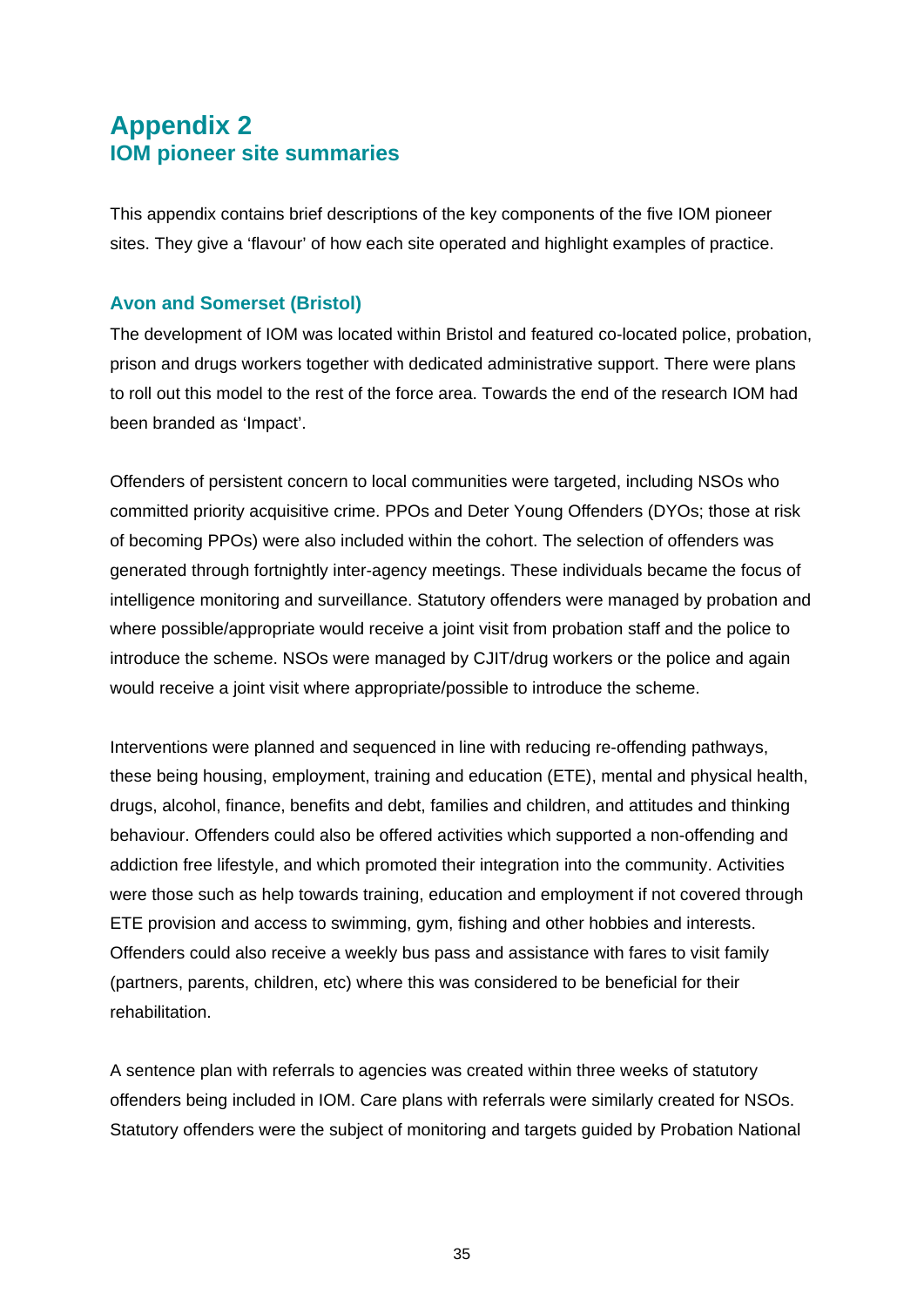Standards. When the license ended they were referred to non-statutory agencies who took more of a case management lead depending on their progress.

NSOs were engaged with on a regular basis (which could be weekly or daily) depending on their needs. De-selection from IOM could be subjective depending on the offender's level of risk, the crime they had recently committed and the level and type of current intelligence. This was discussed at a multi-agency meeting.

#### **Lancashire**

IOM in Lancashire was branded as 'Revolution' during the latter part of the research. It was delivered across all six BCU areas. Burnley was the pioneer site within Lancashire and it was reported that IOM was established in 2006 prior to the awarding of pioneer status. A multi-agency approach was taken, with an established governance structure. Lancashire Constabulary and Lancashire Probation Trust were the two key partners who drove forward the implementation of IOM across the county.

The basic ethos of the programme was to reduce re-offending by assessing risk and implementing appropriate responses or interventions to minimise that risk. These were centred on reducing re-offending pathways but were underpinned by enforcement.

Revolution focused on serious acquisitive crime, although IOM methodology was used in other areas of business. Revolution involved the allocation of sufficient multi-agency resources to deliver on the agreed interventions for each nominal IOM, involving police, probation, YOTs, PPO tactical groups, drug treatment services, etc.

A daily risk assessment of offenders (red/amber/green) determined the intensity of the intervention. For example, red level offenders would obtain high service, daily activities and high levels of monitoring; amber level offenders would receive a similar service albeit less frequently; green level offenders would receive less frequent intervention. If an offender was de-selected they were transferred to a dormant list. If local knowledge and intelligence raised their level of risk they were returned to the traffic light system. In general, red level offenders were managed through police Tower staff, amber level offenders through Neighbourhood Policing Teams and green level offenders through Offender Management Unit (OMU) staff, which included VCS agencies. The OMU team were co-located in a police station and included police, probation and VCS agencies. Revolution managed both PPOs and non-PPOs, including non-statutory cases. Each of the Lancashire Revolution BCU areas was working towards a standard structure that ensured consistency in approach, through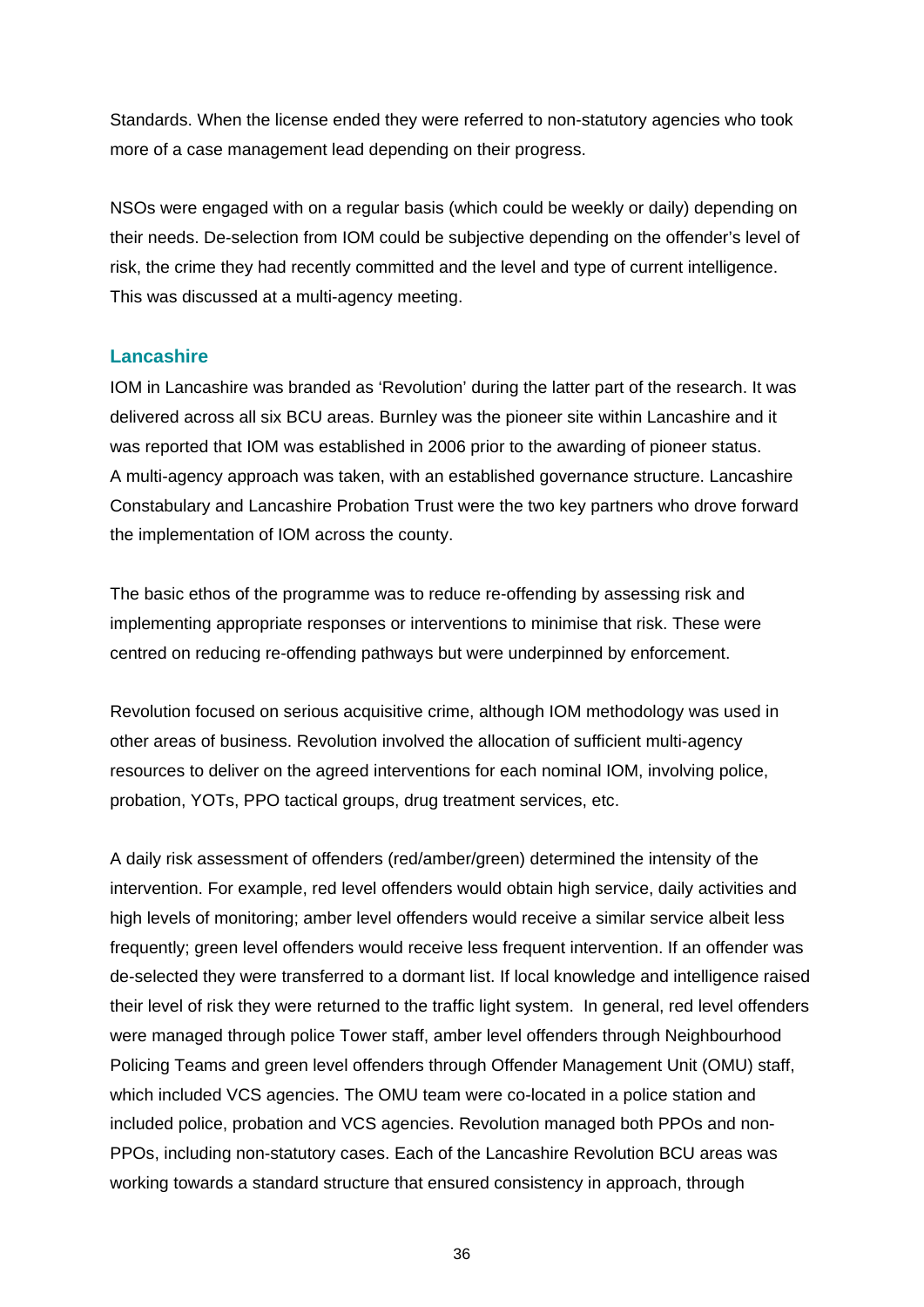collaboration and co-location. Each BCU was geographically and demographically diverse and included university towns, deprived mill towns, seaside resorts and city centres. Consequently each one had differing priorities that responded to the local landscape in terms of crime and the levels of volume crime, violent crime and anti-social behaviour.

There were strong links between IOM and the Tower programme, a long running DIP/persistent offender's scheme. North West Reducing Re-offending Delivery Plan played a key part in Lancashire's approach to managing offenders in the community.

#### **Nottinghamshire (Nottingham)**

The IOM scheme in Nottinghamshire encompassed the PPO scheme, GOM scheme and DIP programme aligned to PPO. It had a particular focus on serious acquisitive crimes. During the latter part of the research this was re-branded as Sherwood Plus.

The basic ethos of the programme was communicating to offenders the need to comply and accept treatment/management or return to custody. Within the City North City West (CNCW) 'pilot within a pilot' offenders who were referred to the GOM scheme were issued with an introductory letter informing them of the intended police action. When an individual agreed to engage with IOM their needs were assessed including housing and ETE.

A broad array of interventions and activities were available to OMs. Although these were not new interventions, the resourcing and capacity to offer them to offenders, particularly NSOs, was distinctive. These interventions included police enforcement, frequent home visits, increased intelligence gathering and recording, neighbourhood policing and electronic monitoring. Partner agencies were also used to support the pathways out of offending, which for the statutory offenders would be led by their probation case workers. A guidance document for OMs working in the CNCW pilot described possible interventions and the process of intelligence gathering. The police and other partners used the practice developed through the PPO scheme of either arresting or resettling and rehabilitating the offender using the reducing re-offending pathways.

Offenders who were included within IOM were managed with a combination of the catch and convict and rehabilitate and resettle tactics which involved rapid prescribing, swift enforcement and motivational work to maintain offenders in services. MAIT was used to collate information on offenders and manage the process between agencies. Information on offenders was generated at arrest and then discussed at a fortnightly tactical advisory group. MAPPOM meetings took place on a four-weekly basis for information sharing. In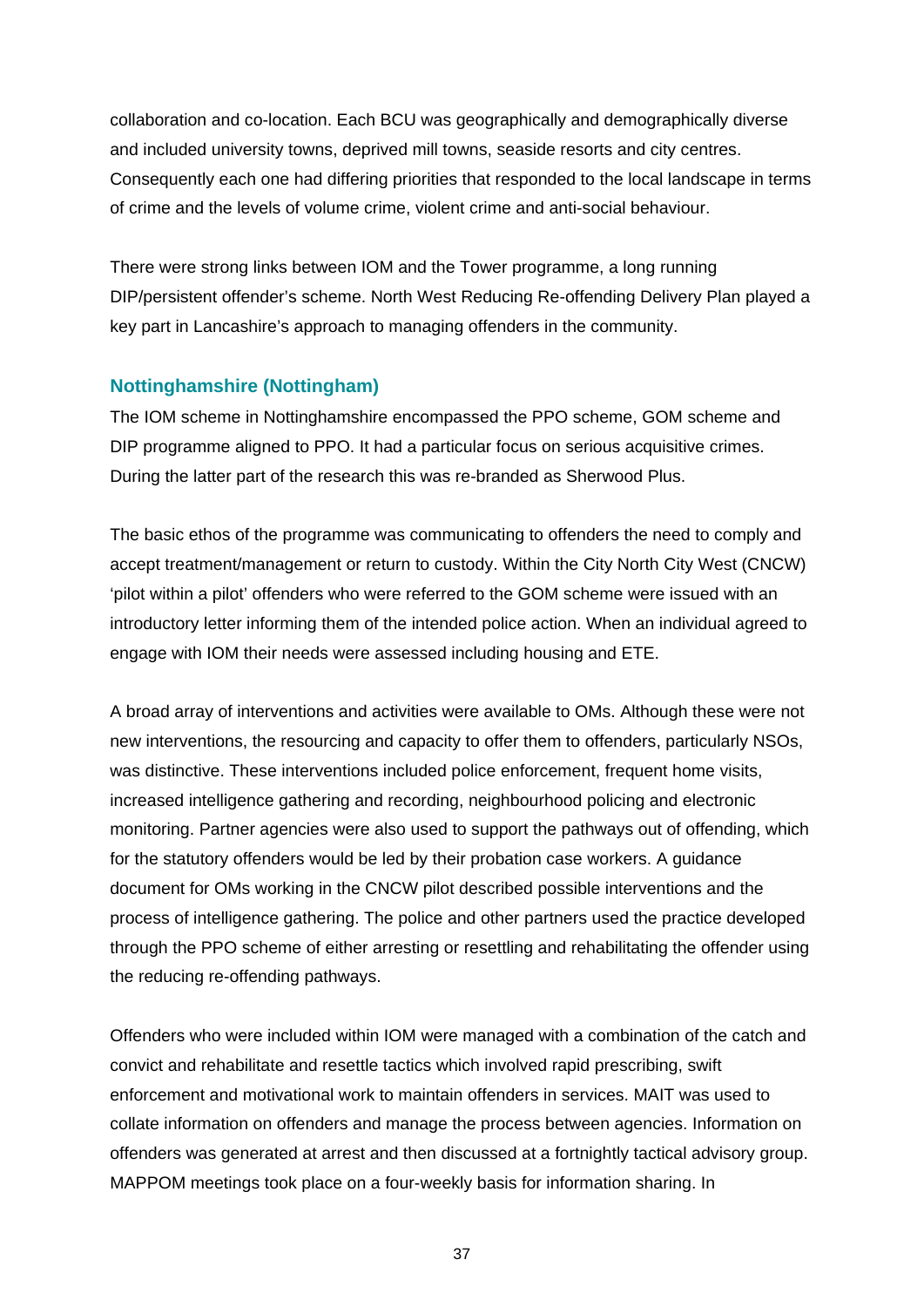Nottinghamshire County, the GOM team was based in a police station with a hot desk at the police station for the VCS including the Family Intervention Project and Nacro floating support workers. In Nottingham city, the GOM team was not co-located but were developing links with the VCS.

#### **West Midlands**

The IOM pilot in the West Midlands was referred to as Integrated Diversion and Offender Management (IDOM). There were two proof of concept areas; Walsall Borough and Wednesfield which covered half of Wolverhampton borough. The IDOM model was a wider extension from the PPO scheme and encompassed four target groups; PPOs, High Crime Causing Users (HCCUs), DYOs and Local Diversion and Management (LDM). PPOs and HCCUs were placed on the resettle and rehabilitate strand. The desire was to divert rather than punish and reducing re-offending pathways were used as a basis for the action plan to target offending. With DYOs, the aim was to prevent them becoming the PPOs of the future. LDM was a group of generally young people who had had little or no previous offender management who were identified and agreed they needed some level of offender management. This was a far less intense management than, for example, for PPOs and there was greater involvement in managing this cohort through neighbourhood policing teams.

IOM nominals were discussed at the ODOC meeting, where information was shared by partners and an overall action plan was agreed. It was reported this was a considerably improved method of managing the whole cohort, avoiding duplication and resulting in increased efficiency savings. In addition, there was greater accountability on members to take forward actions and progress them within a specified time. Monitoring was undertaken as part of resettlement plans and tasks were monitored every month. Home visits e.g. drug tests were undertaken to assess progress on resettlement plans. Referrals were made to other agencies such as Employment Plus. There was additional provision for IOM offenders through commissioning and engaging a range of statutory and VCS stakeholders to offer a broader range of services.

The IOM nominals were managed by multi-agency teams, consisting of police, probation and local VCS agencies. Walsall had a co-located team comprising police, probation and addiction services. It was planned that IOM activity in Wednesfield would be co-located with the other half of the borough of Wolverhampton, with additional support from accommodation providers and mental health nurses. It was reported IDOM would be cascaded force wide involving every Local Policing Unit and Probation Local Delivery Unit.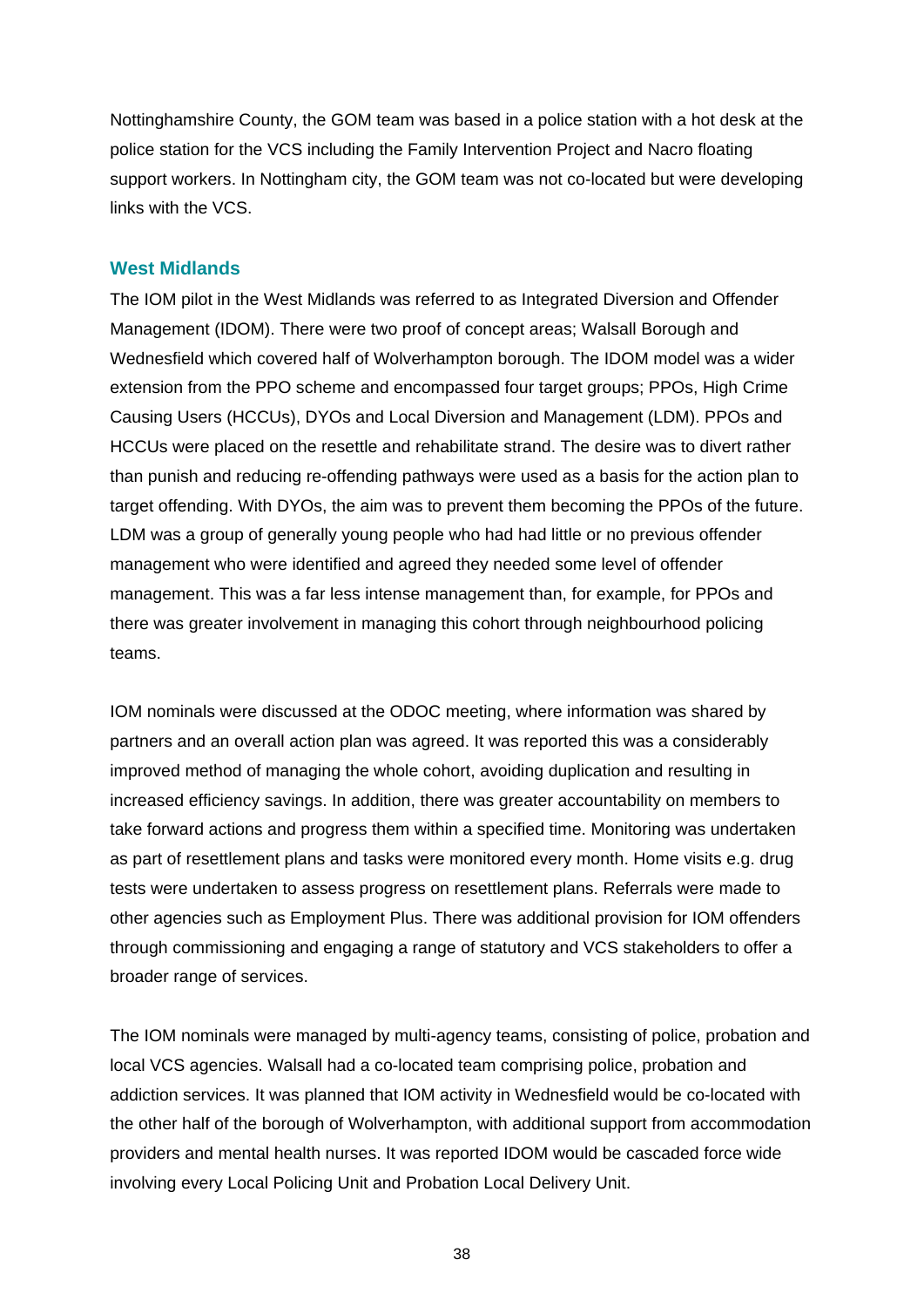#### **West Yorkshire**

West Yorkshire IOM covered five LA areas, Leeds, Bradford, Kirklees, Calderdale and Wakefield. The differences in size between areas and in the level of resources committed by local partnerships resulted in operational differences. IOM was led by West Yorkshire Police and evolved from DIP and PPO schemes with a particular focus on improving existing rehabilitate and resettle strand activity.

Target offenders were those who caused harm to communities through repeat offending, unsocial behaviour or nuisance and included NSOs, who had served less than 12 months in prison. Offenders were selected through an automated scoring system weighted in favour of burglary and other serious acquisitive crimes.

BCUs delivered a range of enhanced enforcement actions with the aim of moving offenders towards engagement with rehabilitative services, and supporting the delivery of positive interventions by partner agencies. Each BCU was served by a district based co-located multi-agency rehabilitation and resettlement hub which included DIP staff, police, probation, housing support and other support agencies. YOTs and the Leeds Youth Offending Service had dovetailed the management of the most prolific juvenile offenders within co-ordinated case conferencing arrangements.

There were three main routes for initial point of contact with potential IOM offenders: prison, police cells and community. For each offender, an agreed multi-agency interventions plan was recorded on the appropriate IT system and shared amongst the partnership. The interventions plan was defined by a list of bullet points which indicated what the police and partners were delivering in respect of interventions at that point in time and the reasons why. The plan was regularly re-visited and updated/amended as appropriate, i.e. following arrest, a custodial sentence, new intelligence, the provision of partner information, etc.

West Yorkshire had been strengthening their processes for managing and supervising IOM offenders, in particular non-statutory cases with the involvement of probation and neighbourhood police teams. In Leeds, the supervision of IOM offenders had been enhanced through the provision of additional VCS case managers to deliver rehabilitative interventions. West Yorkshire had developed specific pathways within the rehabilitate and resettle strands with their health partners and with the local Together Women project, including a conditional cautioning pilot and family interventions.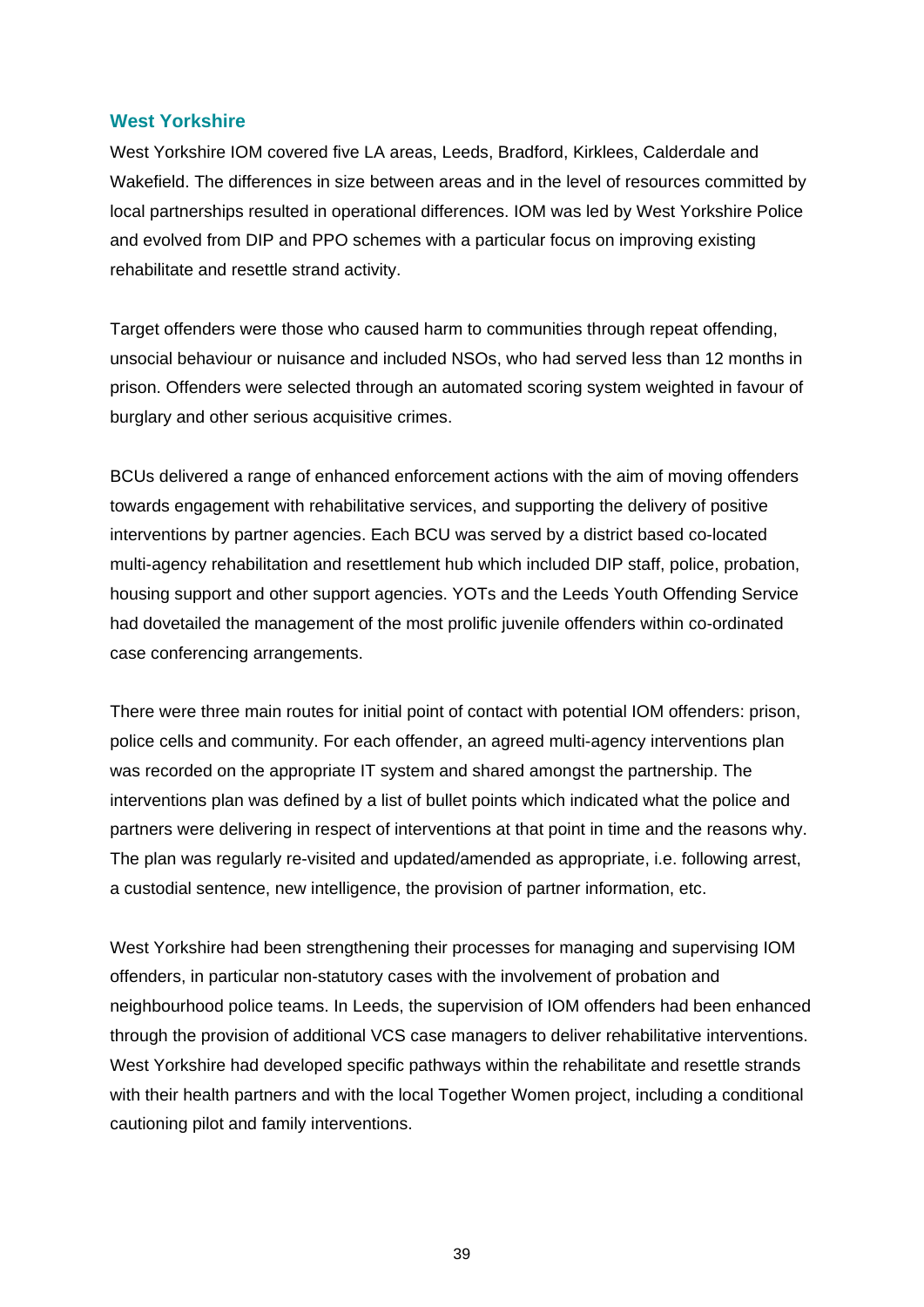## <span id="page-50-1"></span><span id="page-50-0"></span>**Appendix 3 Breakdown of fieldwork activity**

|                       | Lancashire | <b>West</b><br><b>Yorkshire</b> | <b>West</b><br><b>Midlands</b> | Nottingham     | <b>Bristol</b> | <b>Total</b> |
|-----------------------|------------|---------------------------------|--------------------------------|----------------|----------------|--------------|
| <b>Probation</b>      |            |                                 | 2                              | $\overline{2}$ |                | 7            |
| <b>Police</b>         | 2          |                                 |                                | 5              | 3              | 18           |
| <b>Prison</b>         |            |                                 |                                |                |                |              |
| Regional              |            |                                 | $\overline{2}$                 |                |                | $\mathbf{2}$ |
| <b>VCS</b>            | 5          | 4                               |                                |                |                | 6            |
| <b>Job Centre</b>     |            |                                 |                                |                |                |              |
| <b>PCT</b>            |            | ◀                               |                                |                |                | 2            |
| <b>Private sector</b> |            |                                 |                                |                |                |              |
| <b>YOT</b>            |            | 1                               |                                |                |                | $\mathbf{2}$ |
| <b>NTA (Regional)</b> |            |                                 |                                |                |                |              |
| <b>Legal services</b> |            |                                 |                                |                |                |              |
| <b>CSP</b>            |            | 1                               |                                | 3              |                | 6            |
| <b>Total</b>          | 9          | 12                              | 9                              | 10             | 8              | 48           |

#### <span id="page-50-2"></span>**Table A3.1: Stakeholder interviews**

## <span id="page-50-3"></span>**Table A3.2: Offender manager focus groups**

|                 | Lancashire | <b>West</b><br>Yorkshire | <b>West</b><br><b>Midlands</b> | Nottingham | <b>Bristol</b> | <b>Cross</b><br><b>Site</b> | <b>Total</b> |
|-----------------|------------|--------------------------|--------------------------------|------------|----------------|-----------------------------|--------------|
| Probation       | 2          |                          |                                | ⌒          | ⌒              |                             | 9            |
| Police          | 3          |                          |                                |            |                |                             |              |
| Prison          |            |                          |                                |            |                |                             |              |
| <b>CJIT/DIP</b> |            | ⌒                        |                                |            |                |                             |              |
| <b>VCS</b>      |            |                          | 2                              |            |                |                             |              |
| <b>Other</b>    |            |                          |                                |            |                |                             | ◠            |
|                 |            |                          | (Housing)                      |            | (Admin)        |                             |              |
| <b>Total</b>    | 6          |                          | 5                              |            | 6              | 6                           | 32           |

#### <span id="page-50-4"></span>**Table A3.3: Site workshops**

|                      | Lancashire | <b>West</b><br><b>Yorkshire</b> | West<br><b>Midlands</b> | Nottingham | <b>Bristol</b> | <b>Total</b>   |
|----------------------|------------|---------------------------------|-------------------------|------------|----------------|----------------|
| <b>Probation</b>     | 2          |                                 |                         | 5          |                | 19             |
| <b>Police</b>        | 12         | 28                              | 5                       |            | 4              | 56             |
| <b>Prison</b>        |            |                                 | 2                       |            | $\overline{2}$ |                |
| <b>CJIT/DIP</b>      |            |                                 |                         | 2          |                |                |
| <b>VCS</b>           | 9          |                                 | 3                       |            | 3              | 15             |
| <b>YOT</b>           |            | 2                               |                         |            |                | 2              |
| <b>Housing</b>       |            | 2                               |                         |            |                | 3              |
| <b>Mental health</b> |            |                                 |                         |            |                | $\mathbf{2}$   |
| <b>Other</b>         |            |                                 |                         |            |                | $\mathfrak{p}$ |
| <b>Total</b>         | 26         | 37                              | 14                      | 14         | 16             | 107            |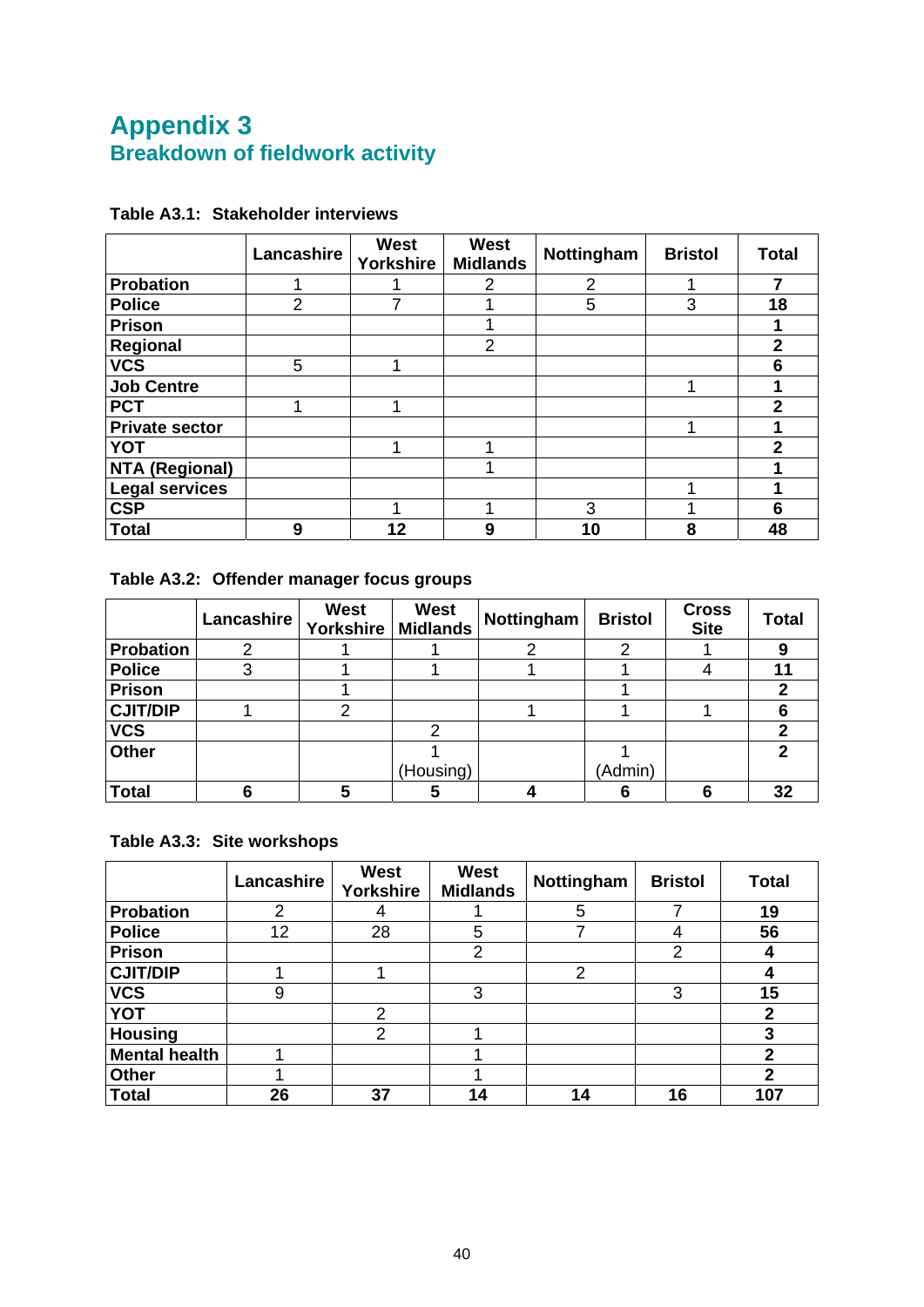| Category                       | Lancashire | West<br>Yorkshire | <b>West</b><br><b>Midlands</b> | Nottingham     | <b>Bristol</b> | <b>Total</b> |
|--------------------------------|------------|-------------------|--------------------------------|----------------|----------------|--------------|
| <b>Statutory PPO</b>           | 3          |                   | 3                              | $\overline{2}$ |                | 10           |
| Non-statutory<br><b>PPO</b>    |            |                   |                                |                |                | 3            |
| Non-statutory<br>non-PPO       | 3          |                   | 3                              |                | 2              | 9            |
| Statutory non-<br><b>PPO</b>   |            | 3                 |                                | 5              |                | 9            |
| <b>De-selected</b><br>from IOM |            |                   |                                |                |                | 4            |
| In custody                     |            | 3                 |                                |                | 2              | ⇁            |
| Young<br>offender              |            |                   |                                |                |                |              |
| <b>Total (target)</b>          | 10 (10)    | 10 (17)           | 7 (4)                          | 8(12)          | 5(7)           | 40 (50)      |

<span id="page-51-0"></span>**Table A3.4: Offender interviews**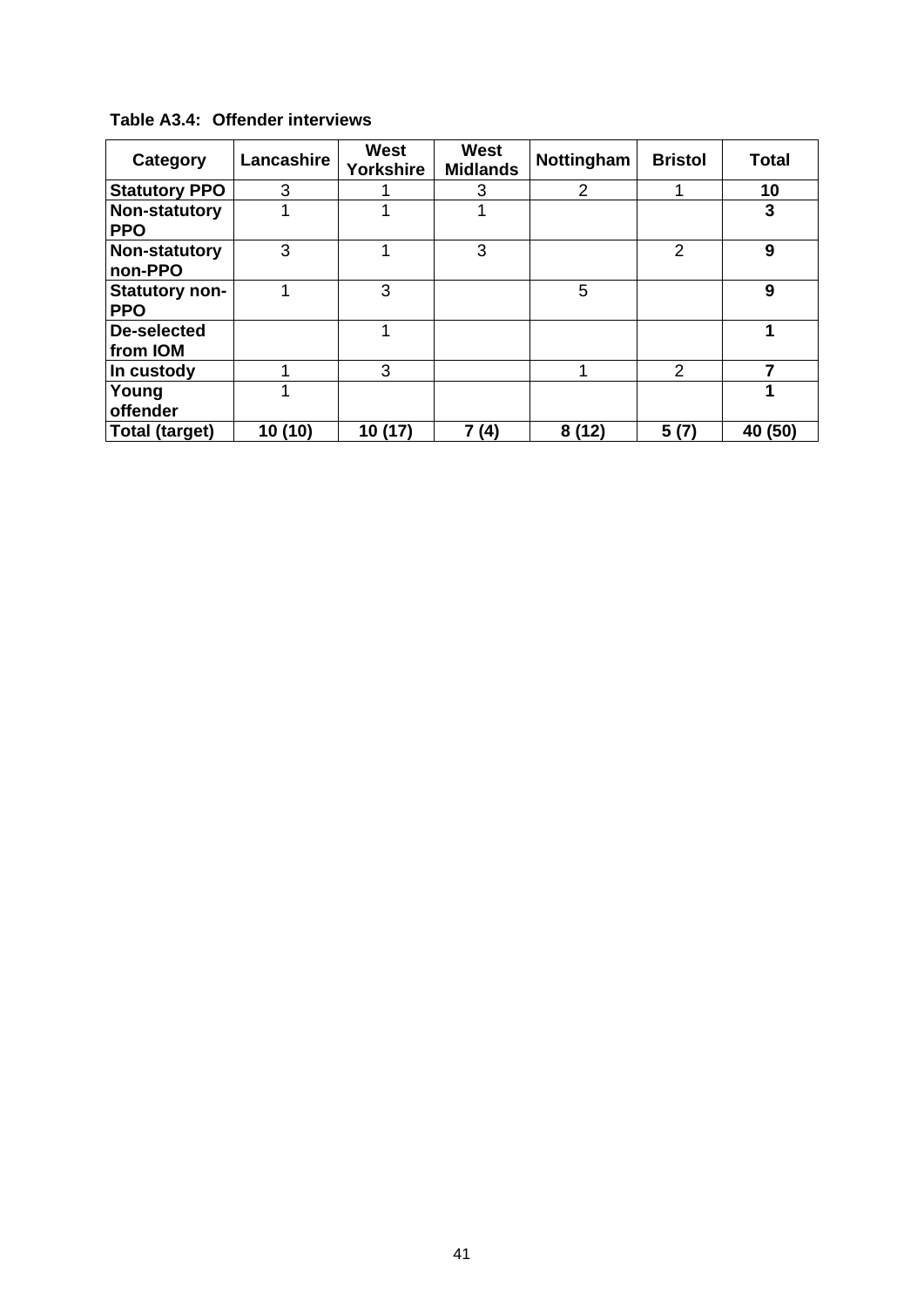## <span id="page-52-1"></span><span id="page-52-0"></span>**Appendix 4 Research instruments**

#### **Semi-structured interview schedule for stakeholders**

Estimated duration of interview: 60 minutes

#### **Aim**

To explore a wide range of stakeholder perspectives on the IOM approach, focusing upon factors which have supported/hindered achievement of effective service delivery in the five pioneer areas.

#### **Objectives**

To identify the strengths and weaknesses of multi-agency work under IOM; to capture good practice evolved during the implementation and delivery of IOM so far, which can be used to inform the development of a best practice toolkit?

#### **Anticipated participants:**

- police;
- probation staff;
- prison service staff;
- CSPs and LAs:
- VCS agencies:
- housing and employment agencies;
- LCJBs:
- private sector.

This generic interview schedule has been designed for a range of stakeholders which will be used flexibly according to the experience of each individual and their organisation. Topics 1.5 to 1.14 will be addressed to interviewees unless already covered by answers in an earlier part of the interview.

#### **1.4 Introduction**

*1.4.1 Ensure that participants have read an Information Sheet and signed a Consent Form*  "As you know Sheffield Hallam University (SHU) has been commissioned to undertake an evaluation of the IOM approach in five pioneer areas. This involves the research team engaging with all key stakeholders who clearly play a critical part within the pilot. The purpose of this interview is to explore your views on IOM and your role within IOM, so the evaluation can contribute to the development of improved practices and services."

#### *1.4.2 Remind the interviewee of confidentiality and consent*

"SHU research team is independent from policy making processes. This interview is being recorded for the purposes of comprehensive transcription but everything said will be kept entirely confidential. Participation is entirely voluntary and you do not have to answer any questions you do not want to. The interview should last approximately 60 minutes. Have you read, understood and signed the consent form? May I continue?"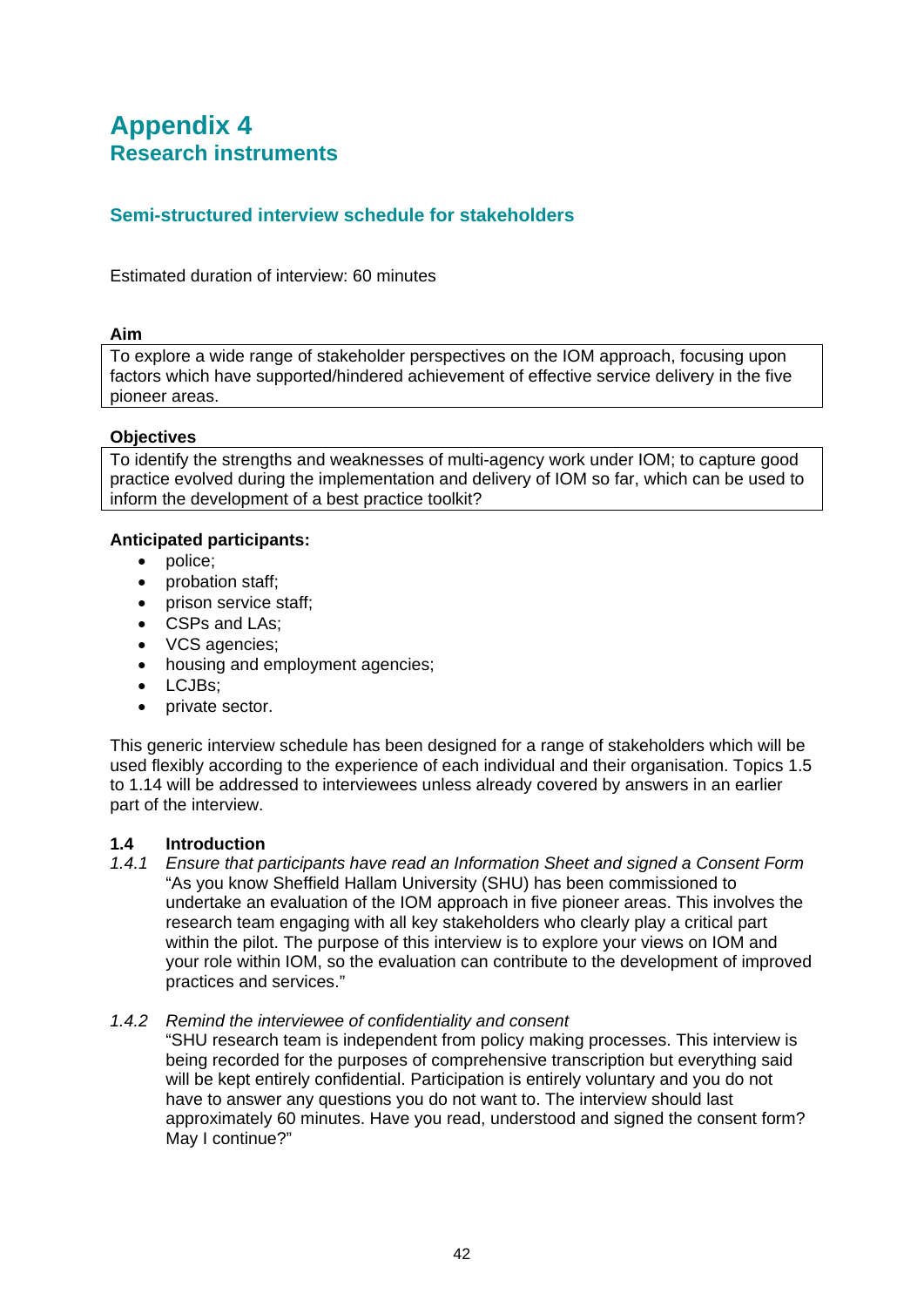#### **1.5 Understanding and defining IOM**

- What is your understanding of the IOM approach?
	- $\circ$  Probe key concepts involved, aims and objectives, links with other schemes, e.g. PPO, MAPPA, DIP.
- Where has your understanding of IOM come from*?* How clearly has IOM been articulated in relation to other offender management programmes?
	- $\circ$  Probe availability and quality of information given, clarity of IOM in relation to PPO, etc.
- To what extent do you feel there is a shared definition of IOM within your pioneer area?
	- o Probe how a shared/disparate view of IOM impacts on the ground.

#### **1.6 Organisational engagement**

- How long has your agency been involved in IOM?
- What are the roles and responsibilities of Iname of agencyl in relation to IOM?
	- o Probe specific characteristics or attributes of agency that support/inhibit IOM work, ways in which role was established/brokered.
- How long have you been involved with IOM? What are the roles and responsibilities of your post in relation to IOM?
	- o Probe designated IOM post or add on to existing post, actual time spent on IOM work.
- In what ways is [name of agency] engaged with the IOM process on a day-to-day basis?
	- $\circ$  Probe service delivery, operational management, strategic oversight.
- Is this process formalised?
	- o Probe service level agreements, data sharing arrangements.
- What are the main facilitators to engagement?
	- o Probe independence, expertise, historical legacy, local service provider market composition, commissioning/procurement procedures.
- What are the main barriers to engagement?
	- o Probe resource constraints, data sharing issues, (non-) statutory position, cultural dissonance between agencies, efforts to overcome.

#### **1.7 Resourcing issues**

- What resources (if any) are ring fenced for IOM delivery within your agency?
	- $\circ$  Probe in-kind contributions such as premises and IT, core funding or external.
- How has resourcing affected the implementation of IOM? What impact has the resourcing of IOM had on other areas of work?
	- $\circ$  Probe whether adequate resources, implications for other areas of work.
- Does the resource investment into IOM by your agency support/justify the return? o Probe – benefits of IOM, evidence to support this.
- What, if any, changes to resourcing are planned? Why?
- What admin support arrangements are currently in place to support IOM work in your agency?
- Have there been/will there be training requirements associated with the introduction of IOM? If so, what and for whom? How is this paid for?
- Have there been/are there any resource gaps within IOM in your agency/pioneer area?
- If yes, how have these/can these be overcome?

#### **1.8 Selection and assessment**

 What is your understanding of how offenders are being selected for IOM in your area?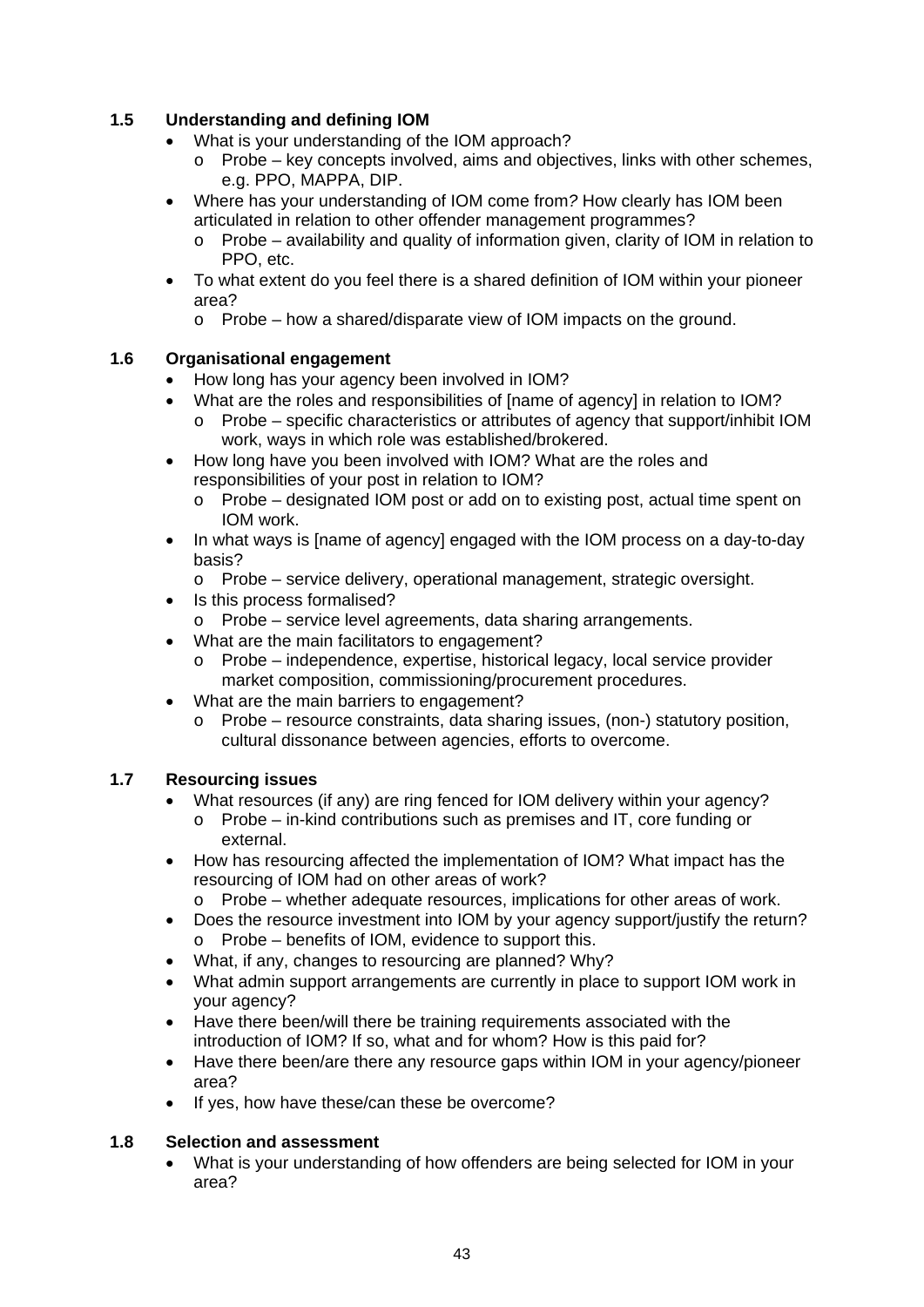- o Probe whose responsibility, systems in place, target groups identified, criteria for selection, overlap with PPOs, offenders without statutory supervision.
- What is your role (if any) within this process?
	- o Probe types of offenders being missed, how they are missed.
- Is the IOM approach particularly targeting certain types of offenders and certain types of crime?
	- o Probe for serious acquisitive crime such as burglary, robbery, young/old, male/female, ethnicity, domestic violence.
- How appropriate is the targeting framework?
	- o Probe whether suitable/unsuitable offenders targeted, types of offenders being missed, how they are missed.
- To what extent is the selection process an integrated/shared endeavour between agencies?
- How is the progress of IOM offenders reviewed?
	- o Probe frequency of reviews, communication, risk assessment.
- What is your knowledge of how offenders are being de-selected from IOM schemes?
	- o Probe criteria for de-selection, decision-making process.
- Are you aware of any gaps which currently exist in selection/de-selection arrangements? Can you suggest any improvements?
- How is risk being assessed and managed within IOM? To what extent is risk a shared responsibility?
	- o Probe use of Offender Assessment System (OASys) and Asset as risk assessment tools.
- What strategy is taken in relation to risk assessment and management at the point of de-selection from IOM?

#### **1.9 Data recording and sharing**

- Please can you describe the ways in which data on IOM offenders is recorded and stored in your area? How well does this work in practice? o Probe – new vs. existing systems, IT facilities.
- To what extent is information shared between relevant agencies and individuals in your area?
	- Probe joint information sharing frameworks, formal vs. informal intelligence  $\circ$ systems, ensuring smooth transition between prison and community.
- What protocols exist governing the exchange of information? How do they operate in practice? To what extent are the responsible people knowledgeable about what they can and cannot share?
- What are the key barriers to the implementation and operation of information sharing systems? What can/could be done to mitigate these?
- And the key successes?
	- o Probe benefits of effective systems for both professionals and offenders, potential for replication elsewhere.

#### **1.10 Managing the offender**

- What are the specific needs among the target groups for IOM which your agency works with?
	- $\circ$  Probe link to re-offending pathways.
- What are the main barriers/facilitators to engagement with IOM offenders?
- What has helped to motivate offenders to comply? What has helped to change their behaviour?
	- o Probe offender demographics, needs, movement, difference with non-IOM offenders.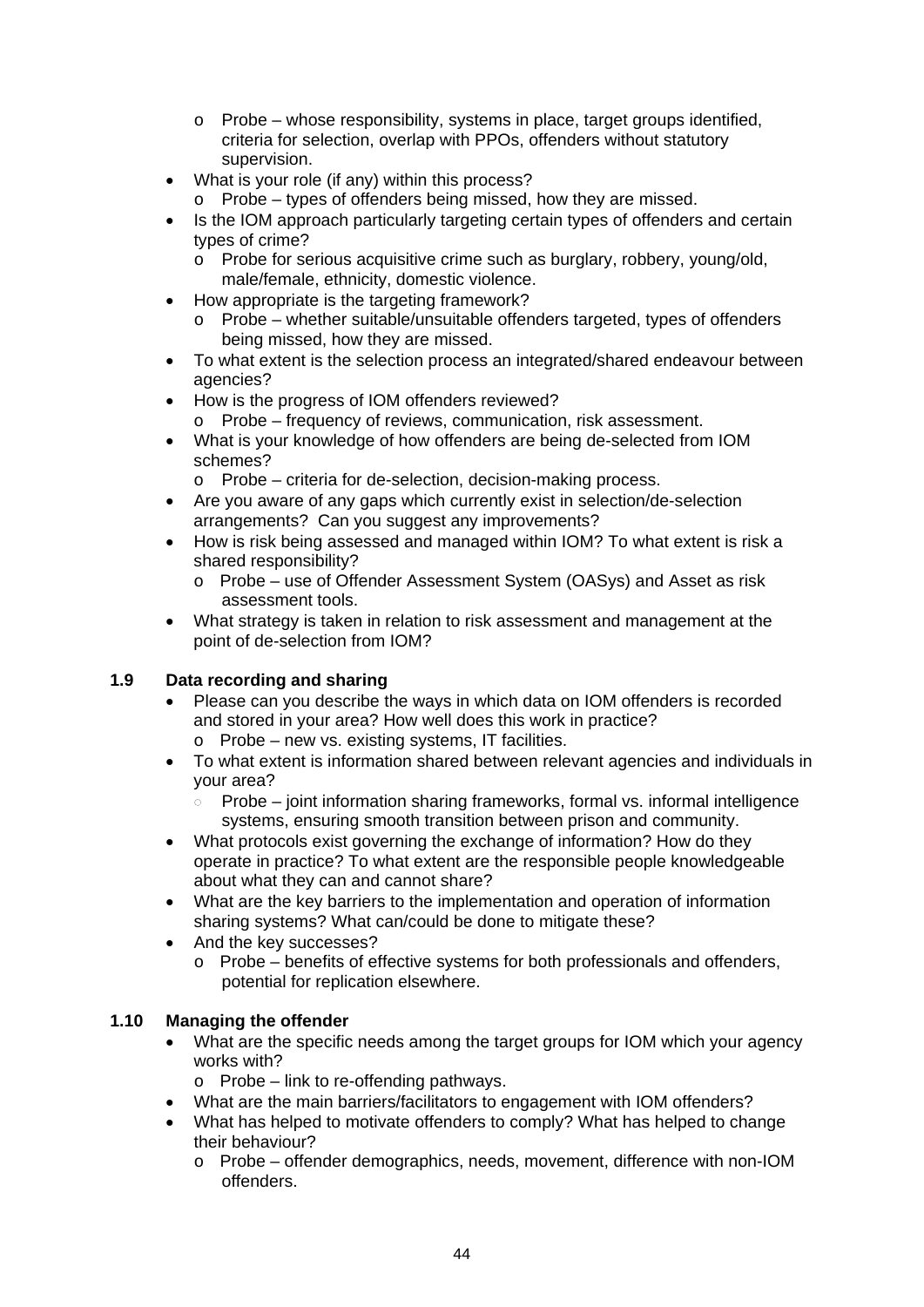- If there have been barriers, how have these been overcome?
- How does your agency currently handle offender management within IOM?
	- o Probe types of support/interventions offered, differences between IOM and non-IOM offenders, differences between PPO and non-PPO, with statutory supervision and without statutory supervision, links with existing approaches in particular DIP and MAPPA.
- What are the supervision arrangements for offenders? How do partners decide the lead agency/manager for each offender?
	- o Probe in particular arrangements for offenders not subject to statutory supervision, issue of offender trust with different agencies.
- How are interventions developed and tailored for IOM offenders?
	- o Probe differences between offender sub-groups (young/old, male/female, short-term/long-term), drug-related support.
- How are decisions taken across the agencies on what interventions are employed for particular offenders? How are different interventions sequenced by agencies?
- Are there any gaps in provision of support/interventions available to IOM offenders?
	- o Probe specific local factors, e.g. availability or range of providers.
- To what extent can a single case management process be identified within IOM?
	- $\circ$  Probe continuity and consistency, managing the transition from prison to community.
- Has a Compact or other type of agreement been used in practice with offenders to encourage their compliance? If yes, how useful has this approach been?
- To what extent is compliance being achieved in your area? Why/why not? What are the reasons for attrition?
	- o Probe barriers to compliance.
- In what ways are enforcement strategies being integrated in the delivery of services to offenders? How well is this working?
	- o Probe: balance between catch and convict and resettle and rehabilitate; carrot and stick approaches.
- To what extent do you feel an IOM approach can contribute to effective rehabilitation and re-integration of offenders?
	- o Probe 'added value' of IOM, potential to reduce re-offending, public reassurance.
- How far does offender management processes vary, if any, when the offender is a non-statutory referral?
	- o Probe any differences in approach for NSOs, who might as an agency lead this work.
- To what extent do you feel the diverse needs of offenders are being addressed?
	- o Probe needs relating to gender, offence type, ethnicity, age, particularly vulnerable offenders.
- What are the key barriers to recognising diversity within an IOM approach?
- How can these be overcome?
- To what extent are services co-located in the IOM scheme in your area?
- What does this entail?
	- $\circ$  Probe type of approach, co-location of staff, accessibility of systems, within which agency are staff co-located.
- What are the advantages/disadvantages of co-location?

#### **1.11 Partnerships and pathways**

- Please could you describe the partnerships which are in place to support IOM within your pioneer area? How well is this working in practice?
	- o Probe level and type of involvement, partnership tasking and co-ordination process.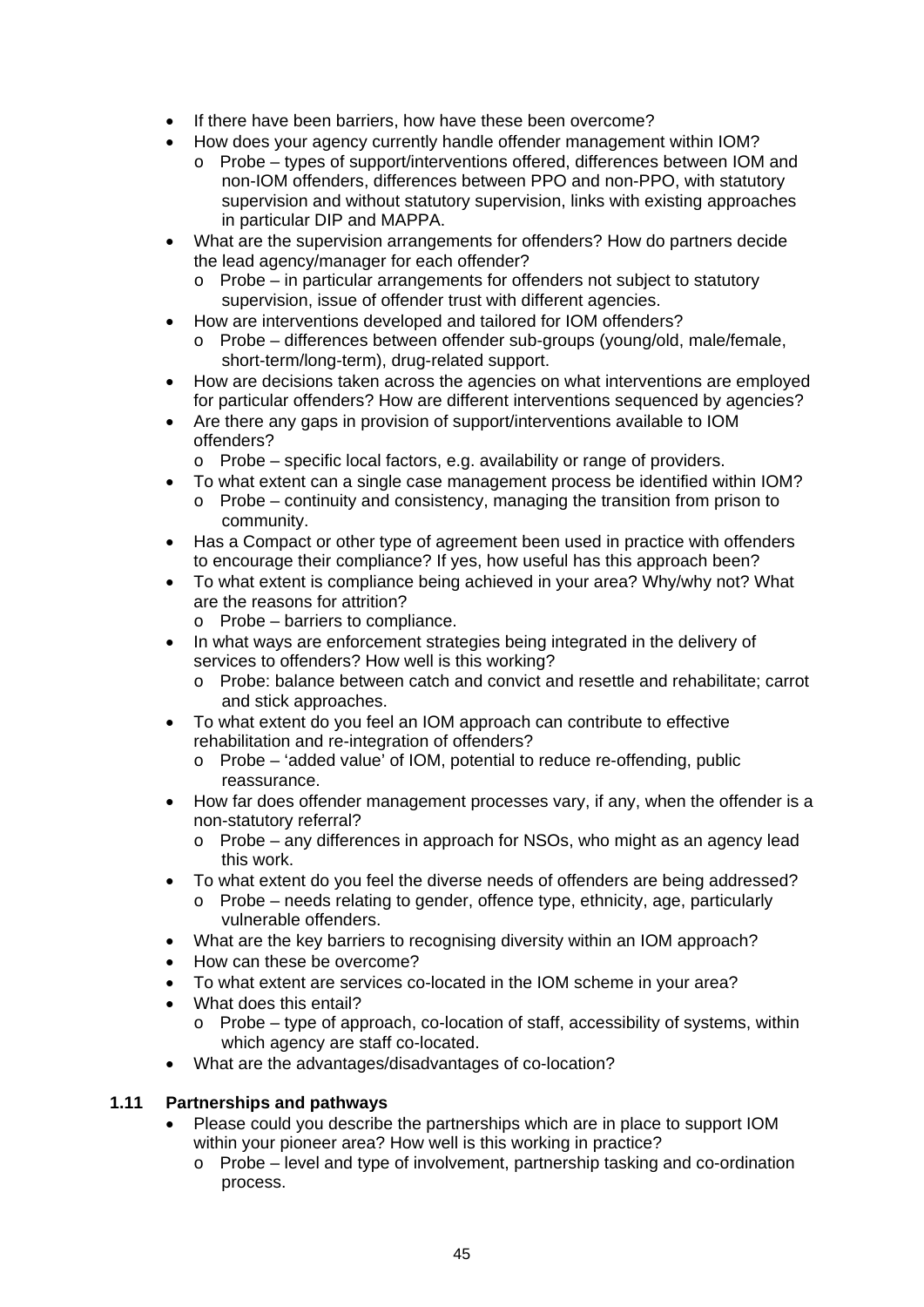- How has such partnership working been developed?
	- o Probe existing vs. new partnerships, forums for partnership development.
- To what extent is there a shared agenda/vision for IOM among partners in your area?
	- o Probe motivation of individual partners, common goal in what hoping to achieve.
- How is a partnership approach able to 'add value' in addressing the multiple needs of offenders selected for IOM?
	- o Probe selection and assessment processes, access to appropriate interventions, any difference pre- and post-IOM.

#### **1.12 Governance**

- What is the governance structure for IOM in your area? How does IOM link to other partner agency governance structures?
- Who is the lead agency in your area? What is the role of the lead partner/agency?
	- o Probe influence on multi agency pathways established, issue of crossagency trust.
- What links does the IOM have with commissioning bodies in your area?
- How has this, (if at all) contributed to IOM?
	- o Probe commissioning of services for IOM offenders; the tweaking of funding/service level agreements to prioritise services for IOM offenders.
- What support is available from regional GOs in IOM approaches? What mechanisms (if any) are in place to give/receive feedback?
	- o Probe HORDD and regional OM/DOM support.
- What support is available nationally for the development of IOM? How effective has this support been?
	- o Probe role of NOMS and HO teams, IOM Programme Board, allocation of central funding to pioneers.
- How does the IOM approach link with the local performance monitoring landscape?
	- o Probe links with LAAs, PSAs, accountability.
- How does the IOM link to the CSP?
	- o Probe reporting and/or other processes.
- How does the IOM link to the LCJB?
	- o Probe reporting and/or other processes.
- Are there agencies that have not been linked effectively into the IOM scheme? o Probe – role of prisons, VCS, private sector, YOT, etc.
- What are the barriers (if any) which are inhibiting effective partnership working at this time?
- How can these be overcome?

#### **1.13 Impacts and developments of IOM**

- What impact (if any) has IOM had to date? What is the added value of IOM in your experience?
	- o Probe comparison with situation before IOM.
- What will success of IOM look like in terms of outcomes? How should this be measured?
	- o Probe impacts on re-offending, etc.
- What are the opportunities to improve the development of IOM in your area?
- How do you think IOM should be developed nationally?

#### **1.14 In summary**

Finally, participants will be asked to identify three key barriers and three key successes from their overall IOM experience so far.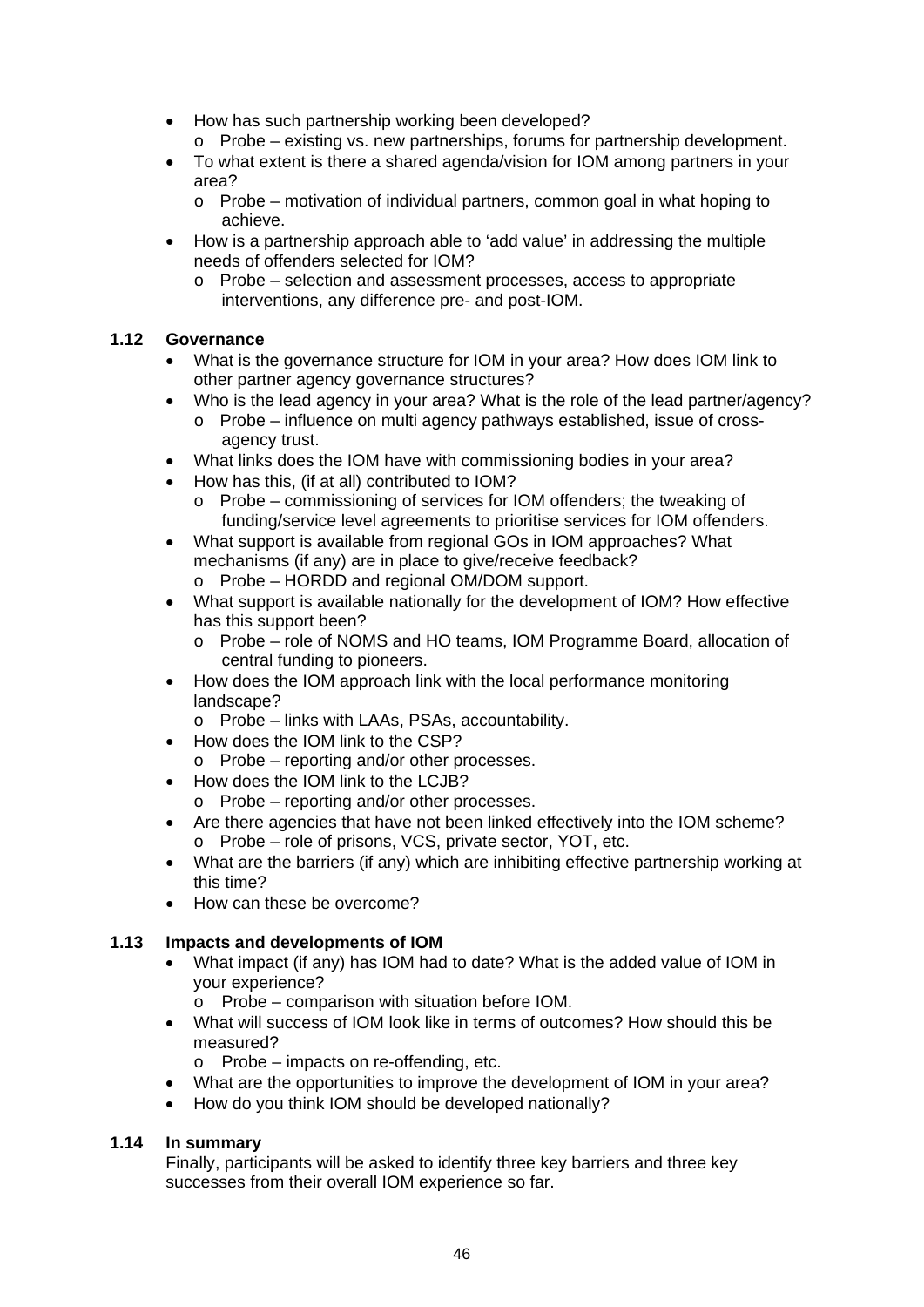### **Focus group schedule for offender managers (OMs)**

Estimated duration of focus group: 90 minutes

#### **Aim**

To explore the concept of 'OM' in the context of how it is extended within IOM approaches.

#### **Objective**

To capture good practice evolved during the implementation and delivery of IOM so far, which can be used to inform the development of a best practice toolkit?

#### **Format**

Each group will be led by two facilitators, one of whom will have a primary role to record information and provide an accurate record. The groups will also be recorded to enable accurate recall and analysis. Content will consist of a structured and steered discussion around the key topic areas which are detailed below. The schedule will be used flexibly to allow for a range of opinions, ideas and experiences to be debated and for differences to be directly and explicitly discussed.

#### **Introduction**

*Ensure that participants have read an Information Sheet and signed a Consent Form* "As you know Sheffield Hallam University has been commissioned to undertake an evaluation of the IOM approach in five pioneer areas. This involves the research team engaging with all key stakeholders, including OMs, who clearly play a critical part within the pilot. The purpose of this focus group is to explore your views on IOM and the OM role within IOM, so the evaluation can contribute to the development of improved practices and services."

#### *Remind the interviewee of confidentiality and consent*

"SHU research team is independent from policy making processes. This focus group is being recorded for the purposes of comprehensive transcription but everything said will be kept entirely confidential. Participation is entirely voluntary and you do not have to answer any questions you do not want to. The focus group should last for approximately 90 minutes. May I continue?"

#### **Ground rules**

- No right or wrong answers, only differing points of view.
- One person speaks at a time.
- Listen respectfully to others.
- Please turn off mobiles if possible.

#### **Understanding and defining IOM**

Begin with brief 'round robin' to establish participant's agency, background and experience. How is IOM defined?

- Understanding of IOM approach
	- $\circ$  Probe key concepts involved, aims and objectives, links with other schemes e.g. PPO, MAPPA, DIP.
- Clarity of IOM approaches across different agencies
- o Probe whether clear, consistent understandings.
- Information received on IOM and OM role
	- $\circ$  Probe availability and quality of information given.
- Awareness of governance structures to support IOM
	- o Probe influence on operation of schemes.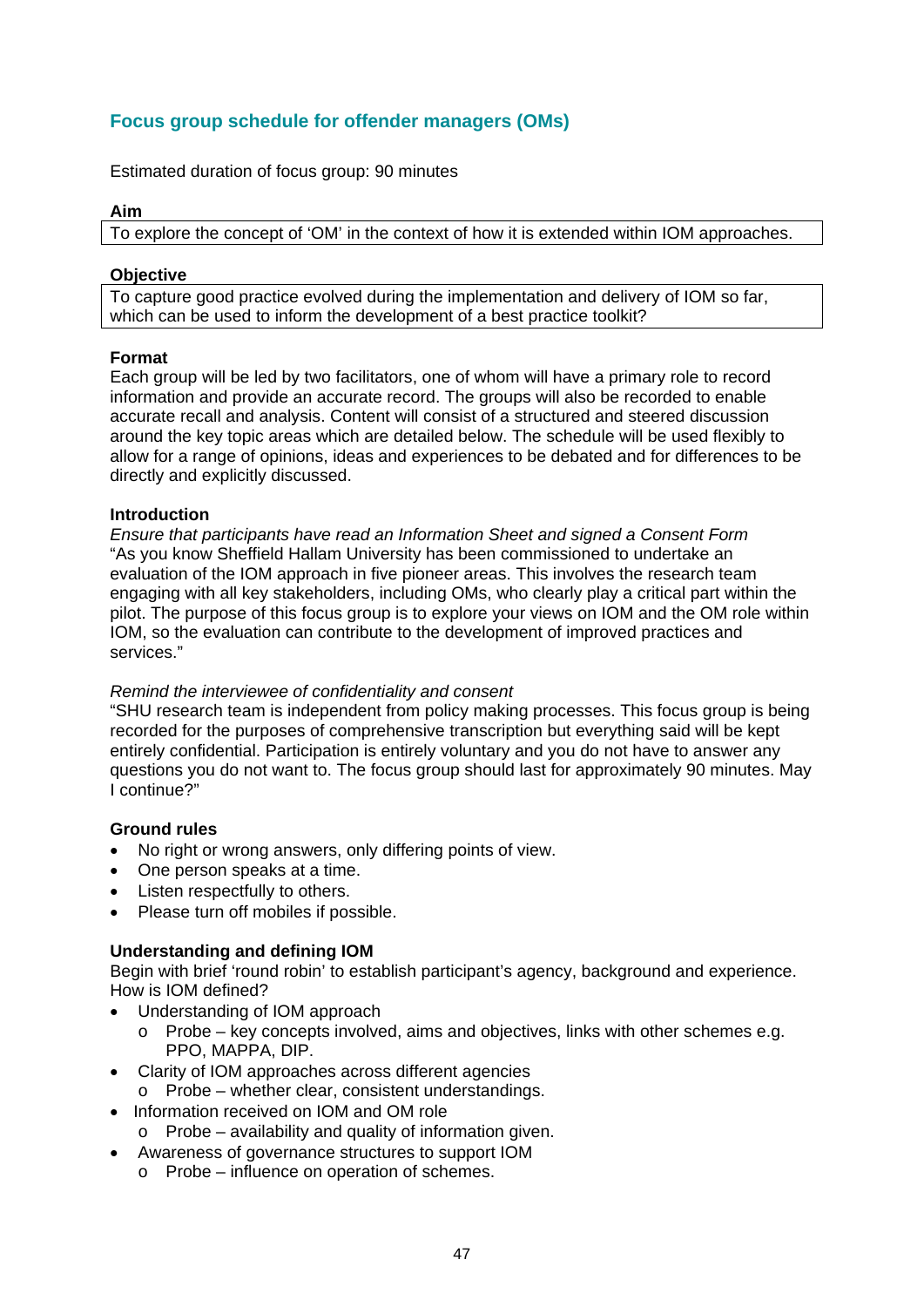#### **Role of OMs within IOM**

- What is the role of OMs within IOM?
- Understanding of OM role within IOM
	- o Probe differences from 'traditional' Probation Authority OM role, responsibilities, contribution to extending reach of current offender management frameworks.
- OM role allocation within IOM
	- o Probe differences dependent upon agency, impact of non probation OM role, tensions and contradictions.
- Role with offenders not subject to statutory supervision o Probe – arrangements and relationships in practice.
- Impact of OM caseloads
	- o Probe management of IOM work, pressures and barriers, positive and negative impacts.
- **Training** 
	- $\circ$  Probe availability of training for fulfilling OM role within IOM, training gaps and unmet needs of OMs.

#### **Selection and assessment**

- How are offenders selected for IOM approaches? How are they de-selected?
- Methods of selection for IOM
	- o Probe systems in place, criteria, whose responsibility, links with PPO and DIP.
- Target groups
	- o Probe range and suitability, e.g. both with and without formal CJS supervision, revolving door offenders, high risk.
- Methods of de-selection
	- o Probe systems in place, whose responsibility.
- Risk assessment and management
	- o Probe systems in place, whose responsibility, use of OASys and ASSET.

#### **Data recording and sharing**

How is information on offenders shared between partners?

- Systems for recording and storing data on IOM offenders
- o Probe new vs. existing systems, IT facilities, effectiveness.
- Information sharing frameworks between agencies
	- o Probe benefits of, formal vs. informal intelligence systems, ensuring smooth transition between prison and community, clarity of the arrangements and understandings, tensions.
- Protocols for information exchange
	- $\circ$  Probe existence of, extent of knowledge about what agencies and can and cannot share.
- Barriers to the implementation and operation of information sharing systems o Probe – how mitigate.
- Successes in the implementation and operation of information sharing systems
	- o Probe benefits of effective systems for both professionals and offenders, potential for replication **elsewhere**.

#### **Managing the offender**

How are offenders managed under an IOM approach?

- Outlining the IOM approach
- o Probe level and nature of contact, activities, action planning.
- How are decisions made about allocation of OM to an individual offender?
- $\circ$  Probe different categories of OM; role of each agency in undertaking OM role.
- Differences in case management by type of offender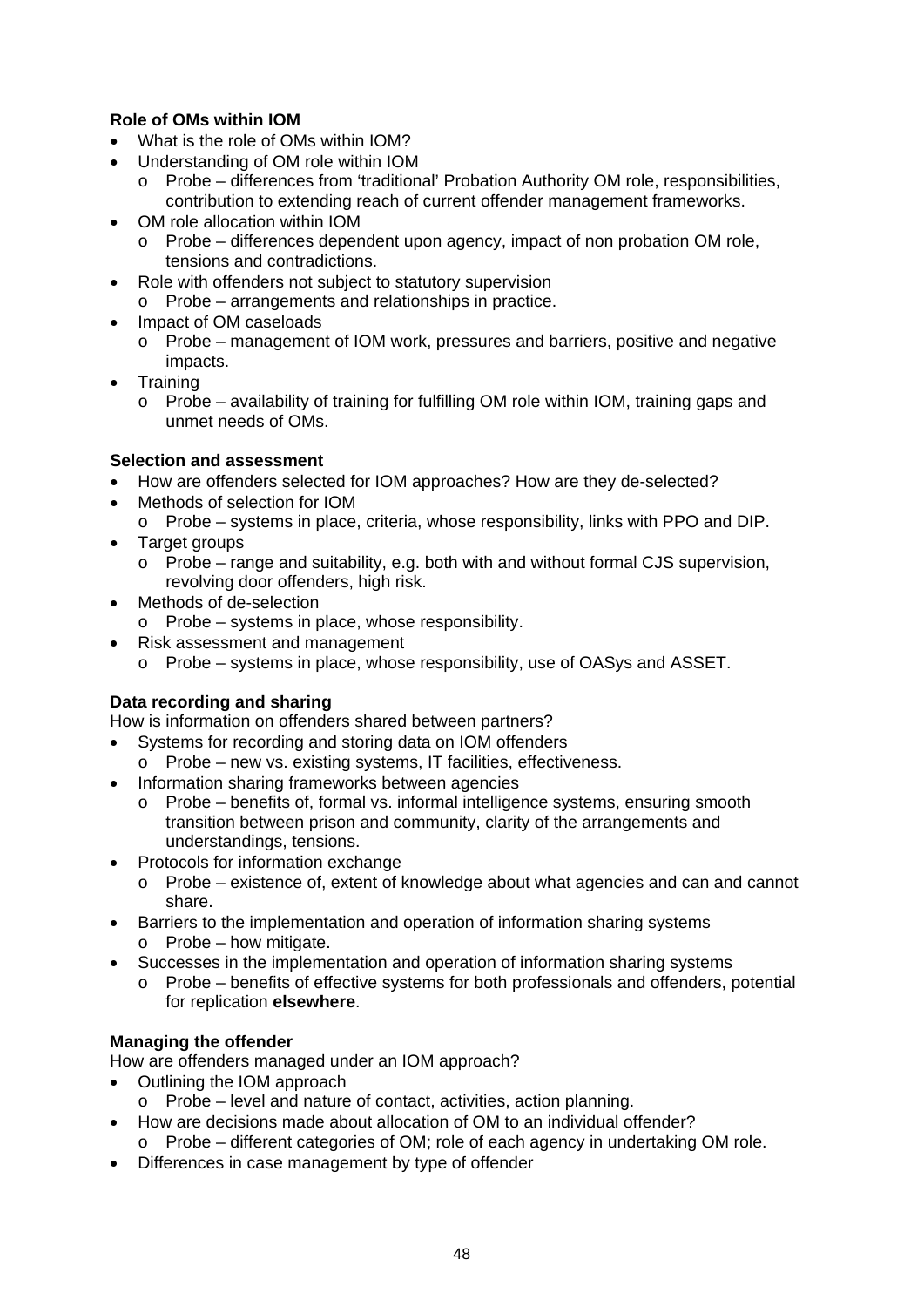- o Probe balance of approaches, enforcement/rehabilitation, whether complementary to other programmes (PPO, local schemes, etc).
- Differences compared with before IOM
- $\circ$  Probe benefits and barriers.
- Arrangements post-IOM
	- o Probe continuity and consistency.

### **Engaging the offender**

How have IOM offenders been engaged with and motivated to change and comply?

- Access to and nature of interventions
- $\circ$  Probe availability, referral processes, brokering and sequencing, appropriateness.
- Gaps in provision of interventions
	- o Probe specific local factors, e.g. availability or range of providers, barriers to access.
- Achieving compliance and enforcement issues
- o Probe strategies used by OM to motivate offenders.
- Attrition of offenders
	- $\circ$  Probe reasons why, types of characteristics, actions to minimise and their effectiveness.
- 'Right and responsibilities' agenda
	- o Probe use of offender compacts and impact of these.
- Rehabilitation and re-integration of offenders
- o Probe role and 'added value' of IOM.
- Reducing re-offending
	- o Probe potential and impact of IOM.
- Addressing diverse needs
	- $\circ$  Probe relating to gender, offence type, ethnicity, age; barriers to recognising diversity within an IOM approach.

#### **Partnerships and pathways**

What relationships and structures between agencies exist to support IOM?

- Developing effective partnerships
	- o Probe level and type of involvement of different agencies, partnership tasking and co-ordination, existing vs. new partnerships.
- Added value of partnership approach
	- o Probe addressing the multiple needs of offenders, integrated selection and assessment processes, increased access to appropriate interventions, negative/adverse impacts on work.
- Impact of lead agency
	- o Probe influence on types of multi agency pathways established.
- Pooling of skills and resources.
	- o Probe impact on offender outcomes, difference pre-/post-IOM.
- Added value of co-location of staff
	- o Probe examples and impact.
- Continuity/sustainability
	- $\circ$  Probe pathways for offenders when de-selected, whose responsibility, types of support and interventions available.

#### **In summary**

This section represents a final brief task that involves participants working in pairs to:

- identify **three key barriers** in IOM delivery and the impact of these on offenders;
- identify **three key successes** in IOM delivery and the impact of these on offenders; and
- identify **three key recommendations** for the development and improvement of IOM.

The pairs will then feed back to the wider group, enabling reflection on the discussions within the focus group and a summing up of key issues raised.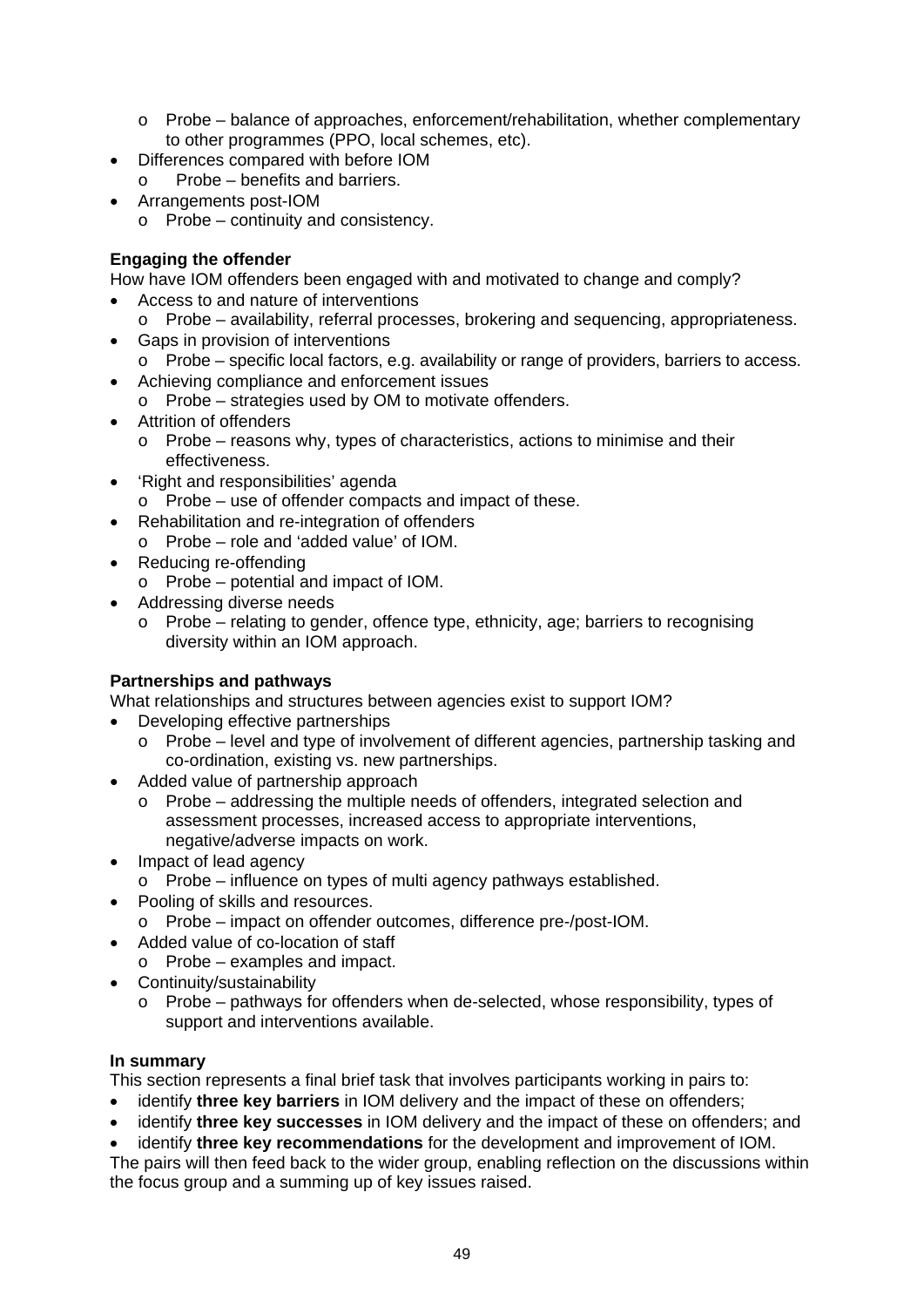### **Pioneer areas offender manager learning workshop**

Estimated duration of workshop: 90 minutes

#### **Aim**

To summarise and share learning from individual pioneer area OM focus groups to support the process evaluation and understanding of IOM.

#### **Objective**

To develop a context aware initial model (or 'story') of OM involvement; influence; and conception, of IOM to be shared, fed into and (potentially) developed at pioneer site mapping workshops.

#### **Themes to be explored**

- Understanding and defining IOM.
- Role of OMs in IOM approaches.
- Selection and assessment.
- Data recording and intelligence sharing.
- Managing the offender.
- Engaging the offender.
- Partnerships and pathways.
- Development of IOM.

#### **Format**

- i. Introductions and outline of format (5 minutes)
- ii. Brief presentation of summarised knowledge/examples from each theme above (25 minutes)
- iii. Debate/discussion of advantages/disadvantages/synergies/potential development of these models and necessary contexts/operating environments (to include partnership structures, resource commitments, etc.) (50 minutes)
- iv. Concluding session exploring how the potential learning can best be shared with other sites, locally and to national governance (10 minutes)

#### **Output**

Briefing note combining original knowledge with related discussion to be shared with client and sites.

#### **Outcomes**

- Enhanced validity of models.
- Enhanced understanding of models.
- Action research approach demonstrated.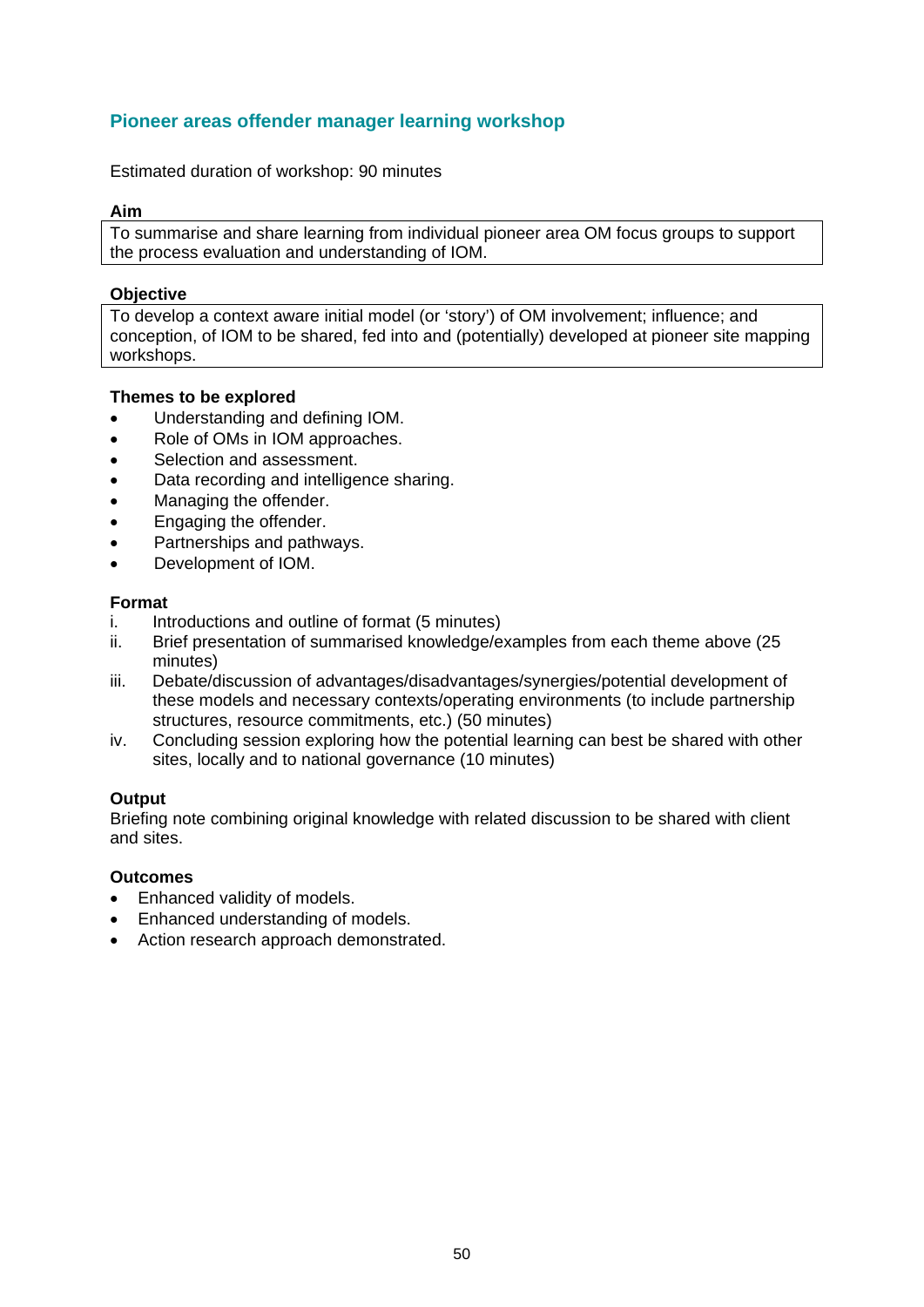### **Semi-structured interview schedule for offenders**

Estimated time for duration of interview: 30 minutes

#### **Aim**

To provide a holistic view of the IOM approach via interviews with offenders participating in the IOM scheme.

#### **Objective**

To understand the experiences, views and perceptions of offenders engaged at some point in the IOM process in order to inform the development of a best practice toolkit.

#### **Participants**

To ensure diversity in the sample a range of participants will be required. Please ensure the associated diversity monitoring log is complete.

This interview schedule has been designed for a range of offenders (e.g. those with and without statutory supervision, those currently engaged with IOM and those who have withdrawn/been de-selected). All of the key topics will be addressed, but the issues and areas to probe will be explored flexibly according to the experience of each individual and according to the particular approach taken in each area.

#### **Introduction**

*Ensure that participants have read an Information Sheet and signed a Consent Form*  "Sheffield Hallam University has been commissioned to undertake an evaluation of the IOM approach in five pioneer areas. This involves the research team interviewing people involved in the scheme. The purpose of this interview is to explore your experiences of and views on IOM so improvements to services can be made."

#### *Remind the interviewee of confidentiality and consent*

"SHU research team is independent from the agencies you might be dealing with. This interview is being recorded for the purposes of comprehensive transcription but everything said will be kept entirely confidential. Participation is entirely voluntary and you do not have to answer any questions you do not want to. The interview should last approximately 30 minutes. May I continue?"

#### **Awareness of IOM**

- Are you aware of what IOM is? (NB: check all areas are informing offenders about IOM, or whatever local name applied, if not then need to consider how to broach this topic.)
	- $\circ$  Probe how became aware, when became aware, feelings about the approach.
- What have you been told?
	- o Probe understanding of process, aims, etc.
- Do you know why you were chosen?
	- o Probe knowledge of selection process, views on this.
- What is your understanding of how your involvement in IOM may come to an end? o Probe – knowledge of de-selection.
- Do you know if you are part of any other scheme (e.g. DIP, PPO, use local branding where known e.g. Sherwood in Notts, Tower in Lancs)?
	- o If **no**, move to next section,
	- o If **yes**, do you understand the differences between this and IOM?
	- o Probe how they 'fit' together, duplication, complementary support.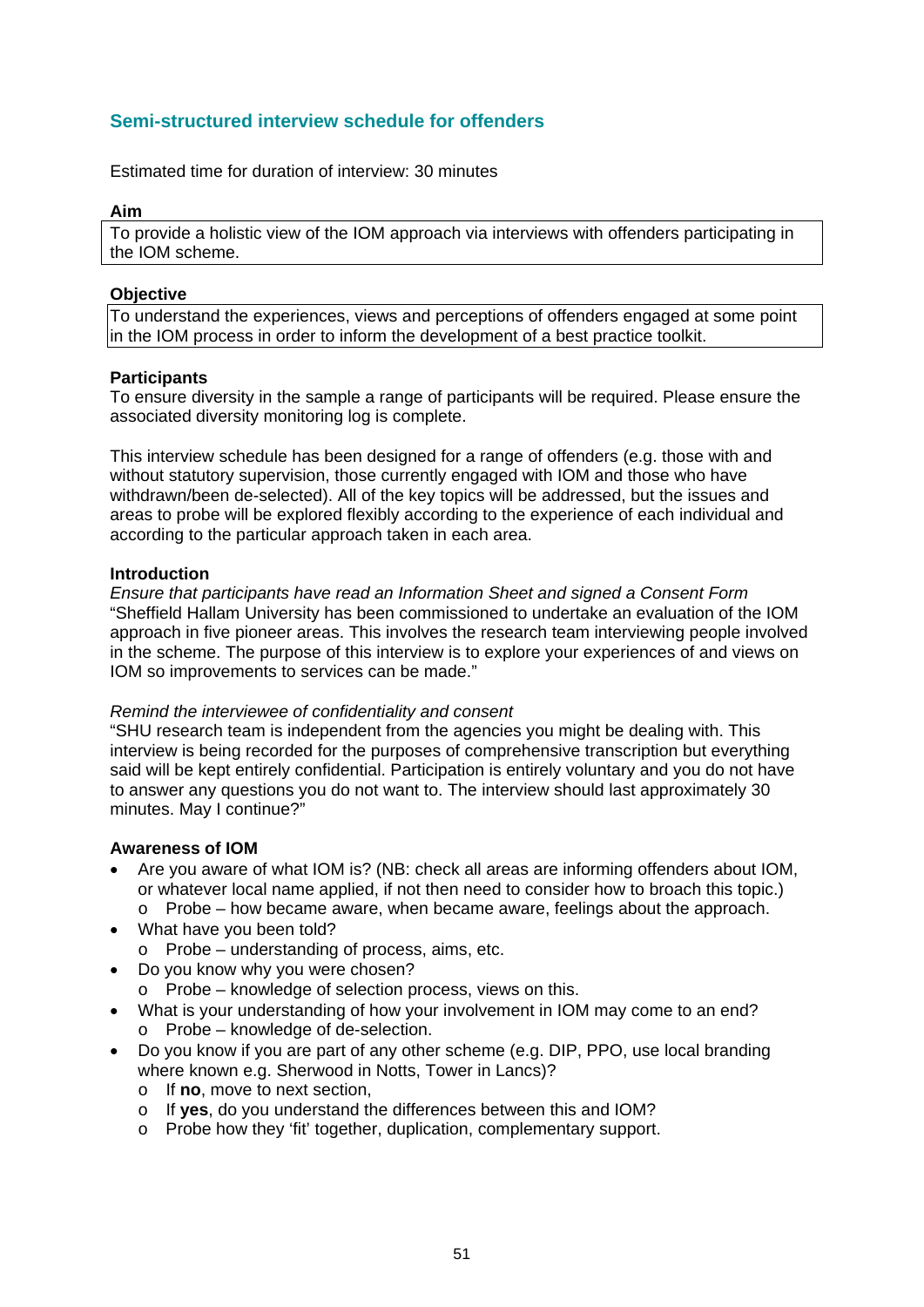#### **Supervision arrangements**

If under statutory supervision:

- How are you being supervised? (If applicable) Is there any difference between previous community sentences you've had and this one?
	- o Probe different processes, requirements, expectations, agency involvement.

If not under statutory supervision:

- Have any agencies been in contact with you? What services have you received? (If appropriate) Have you noticed any difference between the last time you were released from prison and this time?
	- o Probe support offered, agency involvement.
- How do feel about receiving services even though you are not under any formal court requirements to participate?
	- o Probe motivation for participation.

All

- Have you signed an 'Offender Compact' (a handwritten agreement to stop offending in return for support and help)?
	- o Probe knowledge of this, feelings about it.

#### **Relationship with offender manager**

- Are you familiar with the term 'Offender Manager'? o Probe – understanding of this term/role.
- Are you aware who your OM is?
- o Probe involvement in OM allocation, continuity of OM.
- Do you know what organisation your OM works for?
- $\circ$  Probe knowledge of why chosen, how this makes offender feel and why, impact on relationship.
- What contact do you have with your OM?
	- o Probe frequency, methods, how level of contact changed.
- In what ways does your OM support you?
	- o Probe arrangement of appointments, encouragement, emotional support, diversionary activities.
- In what ways does your OM enforce any rules/orders?
	- o Probe whether had an impact on re-offending?
- Since your involvement in IOM, are you aware of any changes in how you are being monitored?
	- $\circ$  Probe e.g. by police, other agencies.
- Is there any additional support which you would like to receive from your OM?

#### **Needs and support**

- What particular areas of your life do you receive support and help in?
	- o Probe housing, education, training, health, drug/alcohol use.
- Which agencies do you receive help from?
	- $\circ$  Probe adequacy, improvements, whether clear who they are, whether complement, etc.
- What types of support do you receive?
- o Probe guidance, counselling, mentoring, practical support.
- Who decided on the type of support you might benefit from?
	- o Probe how, when, offender involvement.
- What do you think of the help you receive? What difference has it made to you? o Probe – appropriateness, quality, timeliness, access, most/least useful.
- Do you feel that the agencies who are working with you communicate well with each other about your needs?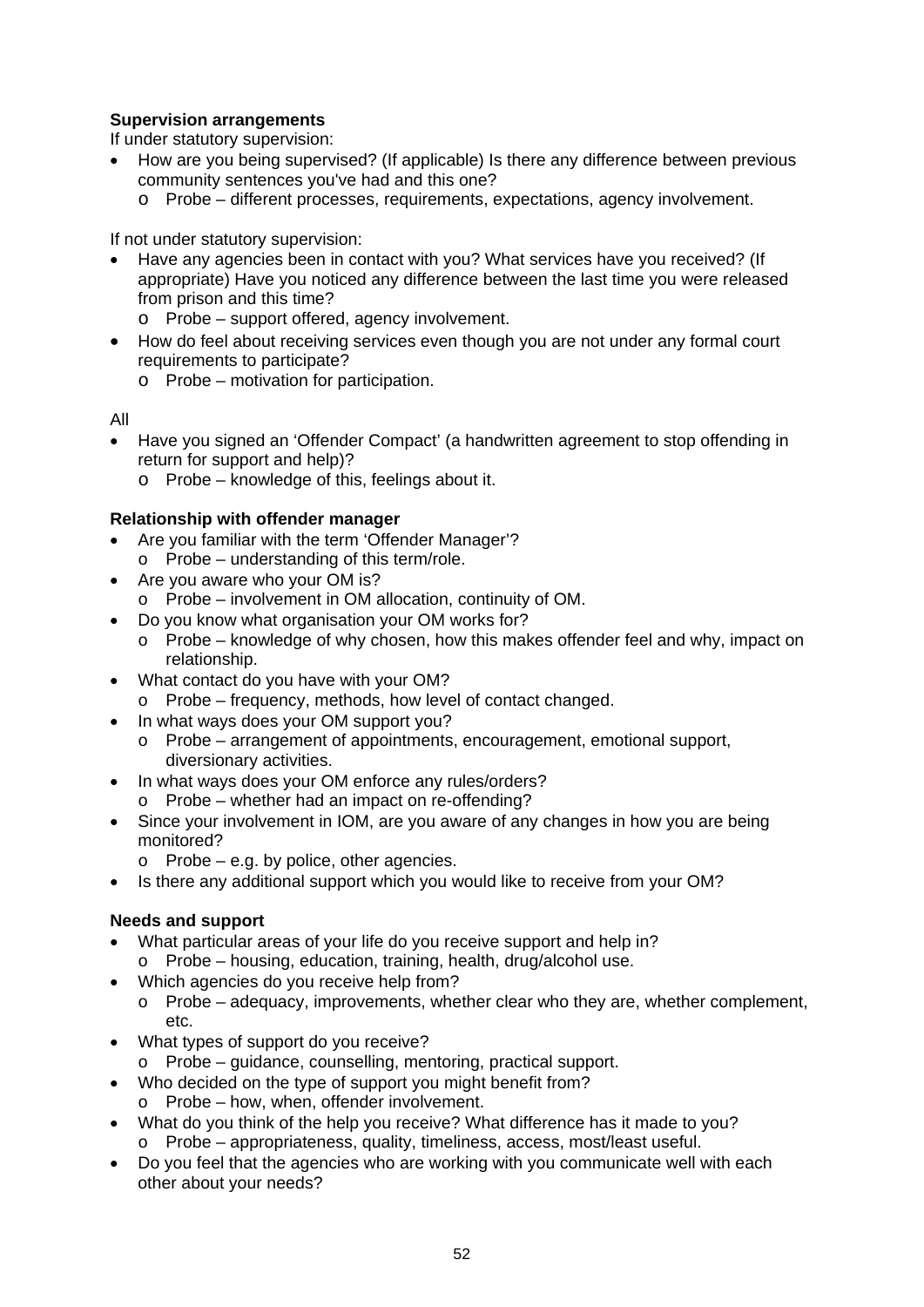- In what ways (if any) is the help and support you are currently receiving, different to what you have experienced before?
- Do you feel you have any needs which are not being addressed at present? o Probe – how these could be addressed.

#### **Continuity**

- Have you changed OM at all during your involvement with IOM?
	- o Probe explanation given, feelings about this.

If received custodial sentence:

- What support did you receive in prison?
- How were your support needs been linked (or not) on release from prison?
- o Probe continuation of learning, courses, training etc., feelings on this.
- If you moved prisons during your custodial sentence, how were your support needs met over this transition?
	- o Probe continuity, feelings on this.

#### **Impact**

- What difference, if any, has your involvement with IOM made to your life?
- How motivated do you feel at the moment in terms of making changes in your life? o Probe – factors influencing motivation, relationship with OM, input of other agencies.
- Do you think your current involvement in IOM will stop you from (re)offending in the future?
	- o Probe why, why not, what would, reasons for past offending, more likely with IOM than other interventions?

#### **Additional questions for those who have withdrawn/been de-selected from IOM**

- How were you informed you were no longer subject to IOM approaches? o Probe – why no longer subject.
- Can you explain what happened when you left IOM? o Probe – reasons, feelings about this.
- How did the different agencies (refer above) help you with this transition?
- Can you tell me something about how life has been since you left IOM?  $\circ$  Probe – support received, re-offending.
- Looking back, do you think things would have been better or worse for you if you have stayed on IOM?
	- $\circ$  Probe why/why not.

#### **Overall development of IOM**

- Based on your experiences of IOM, what recommendations would you make to agencies in terms of what has worked well for you? What has not worked?
- What would you recommend authorities should be doing to help reduce re-offending in the future?

Thank for participation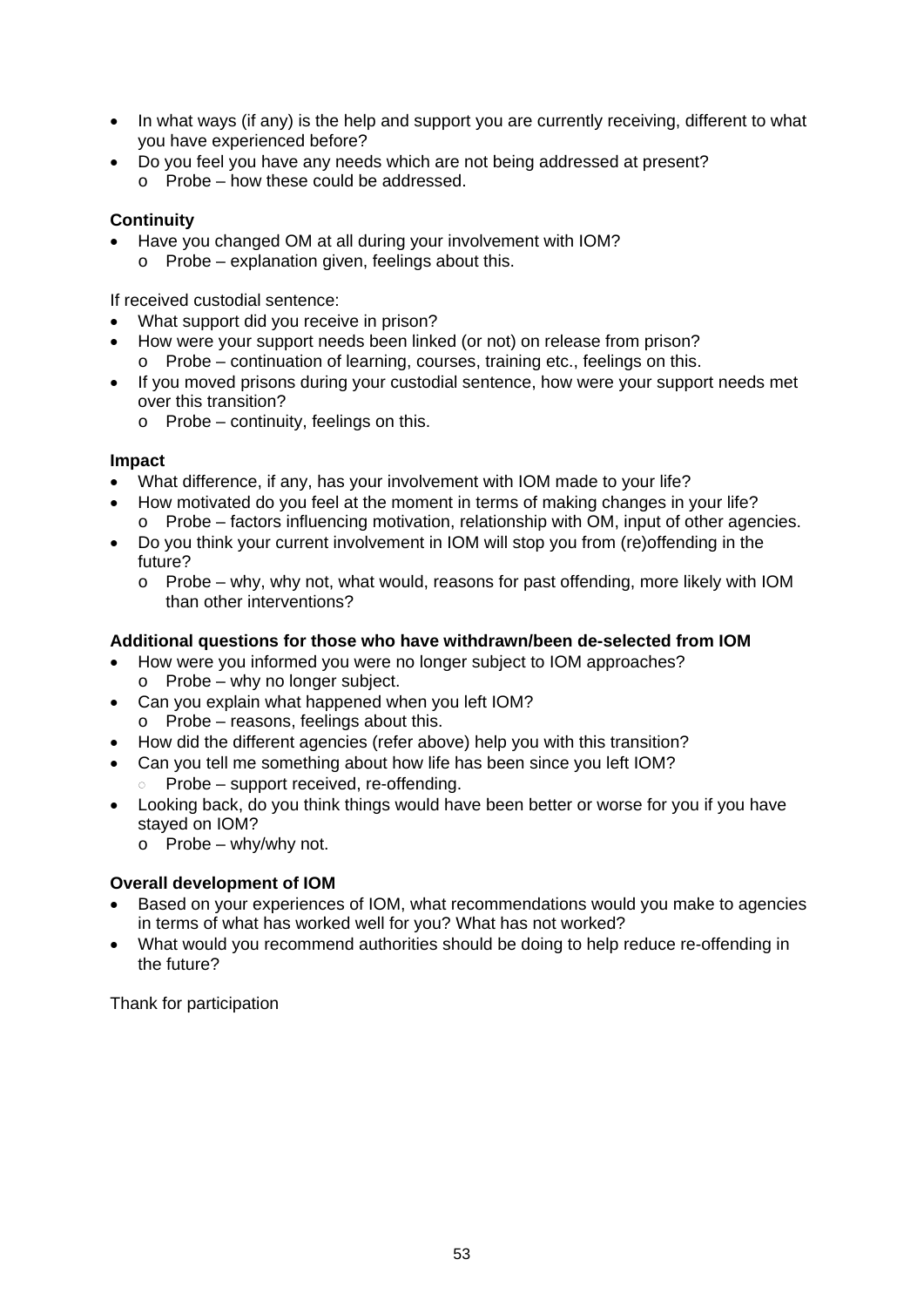#### **IOM pioneer site workshops – a briefing paper for the research team**

The IOM pioneer site workshops detailed below are complementary to the OM focus groups. Together these two activities will map the processes, working practices and relationships which underpin delivery of IOM in each of the pioneer sites. The primary focus of the OM focus group will be on achieving greater understanding of the pathways and processes involved in managing an offender within IOM. The pioneer site workshops will map the relationships between the range of agencies involved in the governance, management and delivery of IOM. In adopting this dual methodology we can obtain a 360 degree view of the IOM approach from the voices of all relevant stakeholders.

Both OM focus groups and site workshops will have a focus on improving working practices and capturing and sharing good practice.

#### **OM pioneer site workshops**

**Overall aim:** To explore the nature and quality of relationships between the agencies involved in governance, management and delivery of the IOM.

#### **Objectives:**

- identify roles and functions of participating stakeholders;
- to explore the extent to which inter-agency co-operation and engagement is achieved and the impact of this on offenders selected for IOM;
- to identify barriers to inter-agency co-operation and engagement and solutions to these;
- to identify good practice in inter-agency working; and
- to capture and share good practice examples.

#### **Programme for the Day**

9:30 - 10:00 Arrival and refreshments<br>10:00 - 10:15 Welcome from Chair. Pro Welcome from Chair, Prof Paul Senior with an overview of the day 10:15 - 10:30 **Whole group activity** – introductions

#### **Morning Session: 'As Is'**

The overall aim of this session is to map the current ('As Is') state of relationships within the pioneer sites and to begin to identify some of the issues enhancing and impeding effective practice.

The objectives of this session are to:

- identify the roles, relationships and functions of the range of agencies involved in the governance, management and delivery of IOM;
- explore the effectiveness of these relationships, roles and functions; and
- identify gaps in, and barriers to, effective inter-agency working.

10:30 - 11:30 **Whole group activity** – If IOM was a body, what part of the body would you be? Each person will place his/her chair on a 'map' of the body in relation to others and explain where s/he is and how s/he functions in relation to IOM as a whole

- participants will be encouraged to consider why they have chosen that particular body part, how it would feel to be a different body part, how the different body parts identified may relate to one another, etc?
- 11:30 11:45 Comfort break
- 11:45 1:00 **Small group activity** Breakout in three groups according to anatomy, e.g. head/extremities/internal organs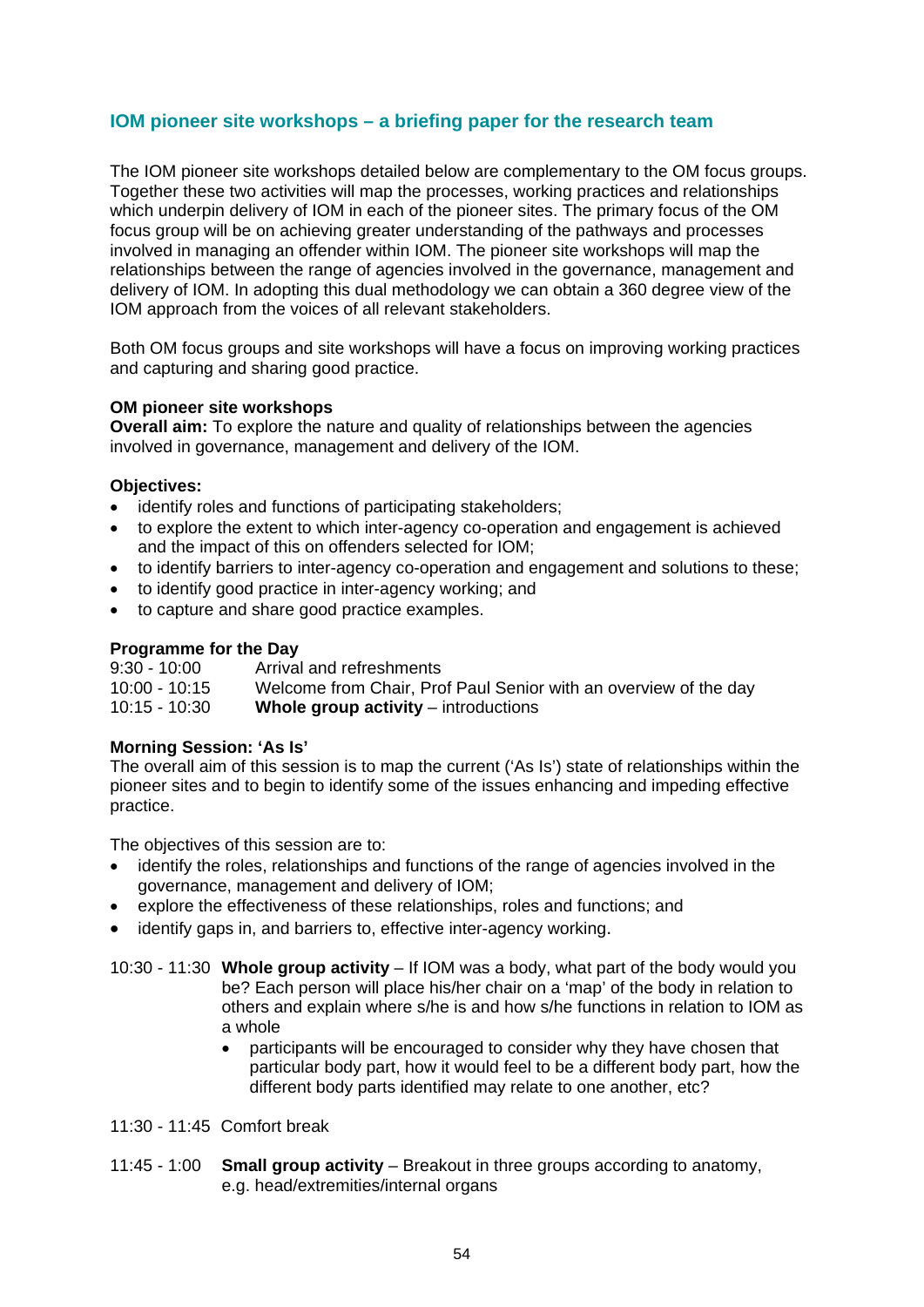participants will be asked to consider where the body is well and where it may be ailing, if there are any body parts missing, what could help the body function better, what interventions are needed, etc?

1:00 - 2:00 Lunch (site leader to work on post-lunch presentation)

#### **Afternoon session: 'To Be'**

Using input from the morning session combined with emergent findings from the fieldwork undertaken so far, the aim of this session is to envision improvements to the future operation of IOM (the 'To Be' state) by focusing on solutions to issues identified and the sharing and capture of best practice.

#### **Objectives:**

- to identify and rank the issues of most importance to the agencies involved in IOM;
- to explore solutions to these issues and to capture and identify good practice; and
- to benefit participants by identifying immediately actionable changes to improve everyday practice.
- 2:00 2:15 Brief presentation from site leader to pull together current issues emerging from morning session and other research activity thus far

These issues will be grouped into broad themes which relate to specific processes: information, selection and assessment; managing the offender; partnerships and pathways (and others if appropriate). This will ensure the information captured can be used to complement the OM perspective on processes which will be explored in the OM focus groups.

- 2:15 2:45 **Whole group activity** rank the issues in order of Most important to Least
- 2:45 3:15 Breakout in three or more groups according to themes identified
	- Can you suggest possible ways to address the issues?
	- Share good practice examples what are three characteristics of these examples that make them good practice? Can any of these examples be possible solutions to the issues arising? Things to consider in identifying good practice:
		- o is there an identifiable, direct, positive impact on the experience of the offender;
		- o does the good practice impact positively or neutrally (i.e. not negatively!!) on other stakeholders;
		- o can the good practice be replicated/re-used;
		- o are any costs involved in delivering the good practice outweighed by the benefits accrued?
- 3:15 3:45 **Whole group activity** feedback on small group discussions with specific emphasis on impact on offender
- 3:45 3:55 **Whole group activity** What is one action that you can take away from today's workshop which can positively affect your current practice?
- 3:55 4:00 Final remarks from the Chair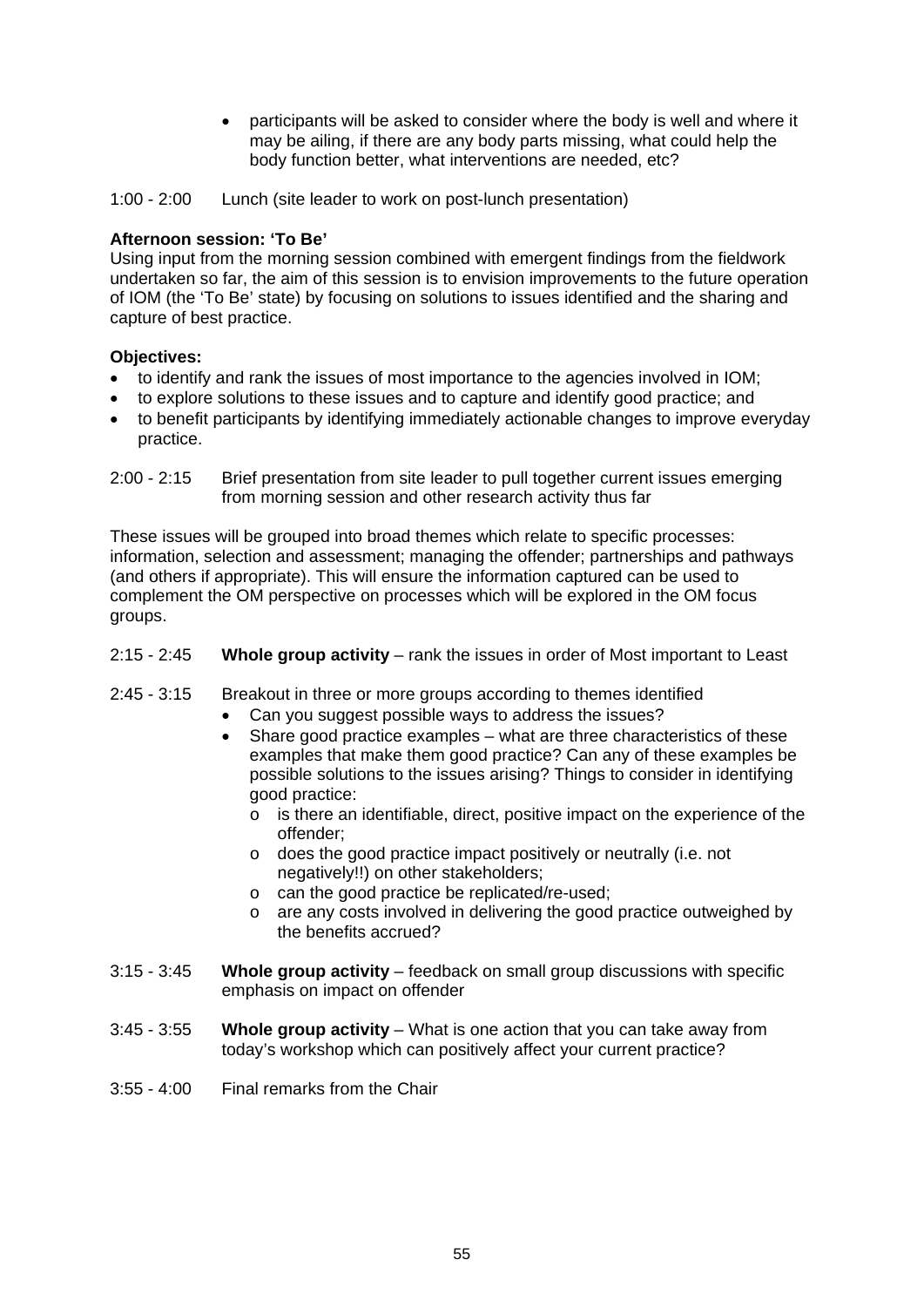## <span id="page-66-0"></span>**References**

**Carter, P.** (2003) *Managing Offenders, Reducing Crime: A New Approach.* London: Home Office.

**Dawson, P.** (2007) *The National PPO evaluation – research to inform and guide practice*  Home Office Online Report 09/07. London: Home Office.

**Dawson, P. and Cuppleditch, L.** (2007) *An Impact Assessment of the Prolific and Other Priority Offender Programme.* Home Office Online Report 08/07. London: Home Office.

**Grapes, T. and NOMS Offender Management Team** (2006) *The NOMS Offender Management Model.* London: National Offender Management Services.

**Halliday, J.** (2001) *Making Punishments Work: Report of a Review of the Sentencing Framework for England and Wales.* London: Home Office.

**Home Office** (2004) *Reducing Re-offending National Action Plan.* London: HMSO.

**Home Office** (2009a) *Prolific And Other Priority Offender Programme five years on: Maximising the Impact*. London: Home Office/Ministry of Justice.

**Home Office** (2009b) *Integrated Offender Management Government Policy Statement*. London: Home Office/Ministry of Justice.

**Home Office** (2010) *Prolific and other Priority Offenders: results from the 2008 cohort for England and Wales.* London: Home Office.

**Kemshall, H., Mackenzie, G., Wood, J., Bailey, R. and Yates, J.** (2005) *Strengthening Multi-Agency Public Protection Arrangements (MAPPAs).* Home Office Development and Practice Report 45. London: Home Office.

**National Treatment Agency** (2006) *Models of care for treatment of adult drug misusers: Update 2006.* London: Home Office and Department of Health.

**Senior, P.** (2003) *Pathways to Resettlement: Regional Framework for Yorkshire and the Humber Region 2003–2006.* Sheffield: Sheffield Hallam University Press.

**Skodbo S., Brown G., Deacon S., Cooper A., Hall A., Millar T., Smith J. and Whitham K.** (2007) *The Drug Interventions Programme(DIP):Addressing drug use and offending through 'tough choices'*. Home Office Research Report 2. London: Home Office.

**Social Exclusion Unit** (2002) *Reducing Re-offending by Ex-prisoners.* London: Office of the Deputy Prime Minister.

**Wood, J. and Kemshall, H**. (2007) *The Operation and Experience of Multi-Agency Public Protection Arrangements* (MAPPA). London: Home Office.